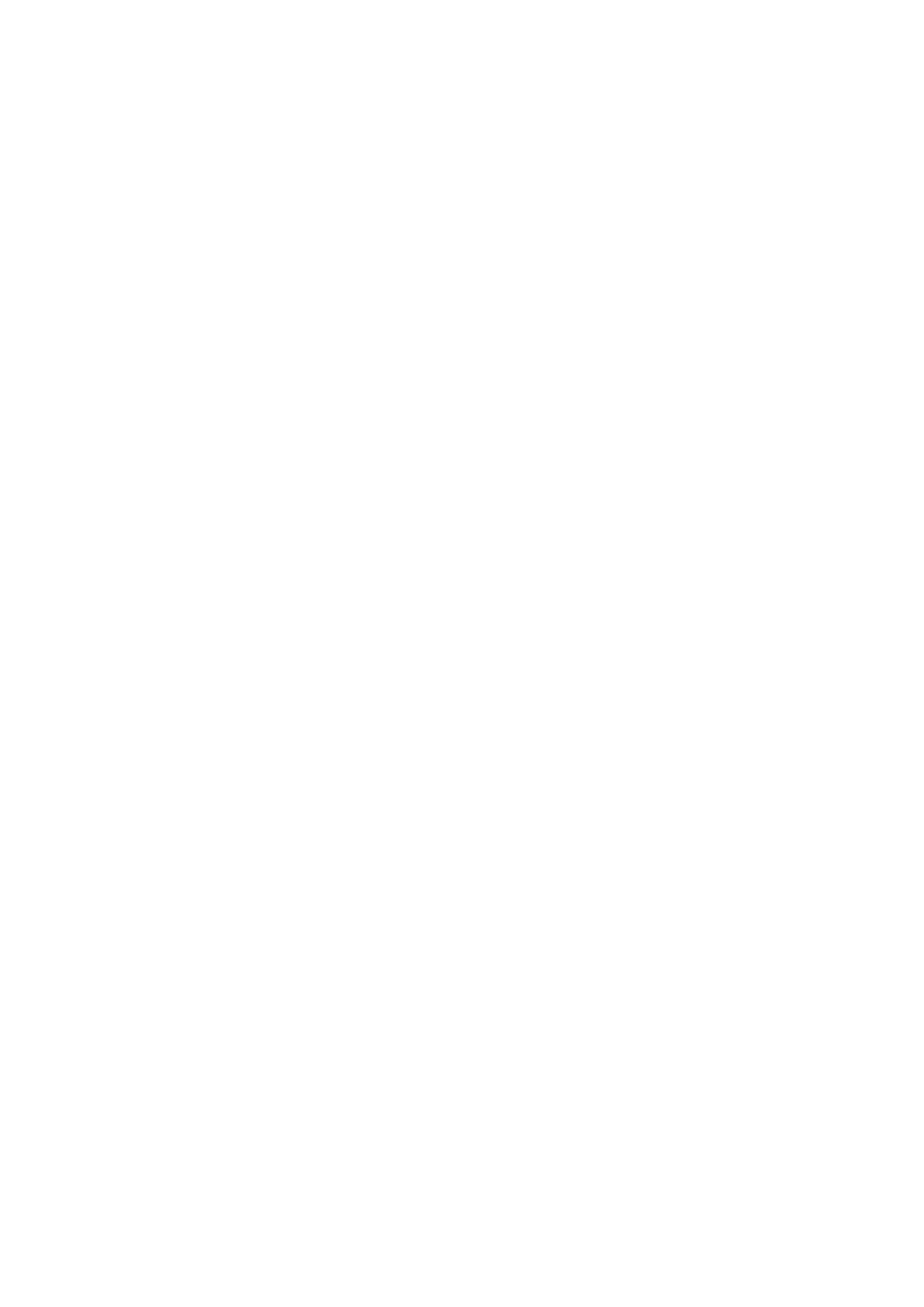

Ellan Vannin

# **CLIMATE CHANGE ACT 2 021**

# **Index**

| Section<br>Page<br><b>PART 1 - INTRODUCTORY</b><br><u> 1989 - Johann Stoff, amerikansk politiker (d. 1989)</u> |                                                                                          |    |
|----------------------------------------------------------------------------------------------------------------|------------------------------------------------------------------------------------------|----|
|                                                                                                                |                                                                                          |    |
| 2                                                                                                              |                                                                                          |    |
|                                                                                                                | <b>PART 2 - DEFINITIONS</b><br><u> 1989 - Johann Barnett, fransk politiker (d. 1989)</u> | 6  |
| 3                                                                                                              |                                                                                          |    |
| 4                                                                                                              |                                                                                          |    |
| 5                                                                                                              |                                                                                          |    |
| 6                                                                                                              |                                                                                          |    |
| 7                                                                                                              |                                                                                          |    |
| 8                                                                                                              |                                                                                          |    |
|                                                                                                                | PART 3 - CARBON TARGETS AND INTERIM TARGETS                                              | 10 |
| 9                                                                                                              |                                                                                          |    |
| 10                                                                                                             |                                                                                          |    |
| 11                                                                                                             |                                                                                          |    |
| 12                                                                                                             |                                                                                          |    |
| 13                                                                                                             |                                                                                          |    |
| 14                                                                                                             | Isle of Man share of emissions from international aviation and                           |    |
|                                                                                                                |                                                                                          |    |
| 15                                                                                                             |                                                                                          |    |
| 16                                                                                                             |                                                                                          |    |
|                                                                                                                | <b>PART 4 – PLANNING AND REPORTING DUTIES OF COUNCIL OF</b>                              |    |

# **PART 4 — [PLANNING AND REPORTING DUTIES OF COUNCIL OF](#page-14-0)  [MINISTERS](#page-14-0) 15**

| 18 |  |
|----|--|
| 19 |  |
| 20 |  |
|    |  |

# **PART 5 — [PLANNING AND REPORTING DUTIES OF PUBLIC](#page-20-0)**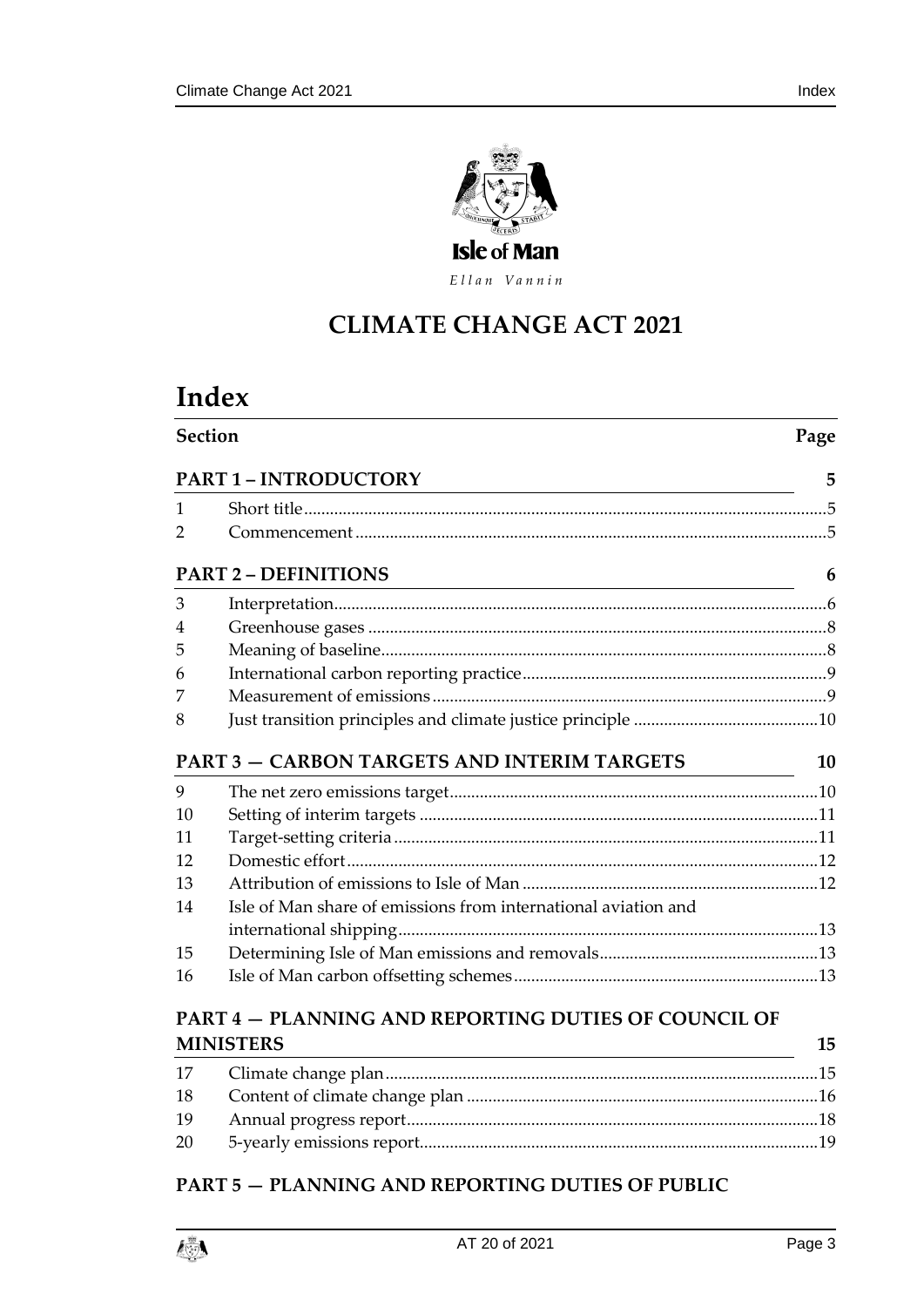| <b>BODIES</b>                   |                                                   |    |  |
|---------------------------------|---------------------------------------------------|----|--|
| 21                              |                                                   |    |  |
| 22                              |                                                   |    |  |
| 23                              |                                                   |    |  |
| 24                              |                                                   |    |  |
| 25                              |                                                   |    |  |
| 26                              |                                                   |    |  |
| 27                              |                                                   |    |  |
|                                 | <b>PART 6 - FOSSIL FUEL</b>                       | 24 |  |
| 28                              |                                                   |    |  |
|                                 | <b>PART 7 - REGULATION OF SINGLE USE PLASTICS</b> | 25 |  |
| 29                              |                                                   |    |  |
|                                 | <b>PART 8 - REGULATIONS</b>                       | 26 |  |
| 30                              |                                                   |    |  |
| 31                              |                                                   |    |  |
| 32                              |                                                   |    |  |
| 33                              |                                                   |    |  |
|                                 | <b>PART 9 - MISCELLANEOUS</b>                     | 31 |  |
| 34                              |                                                   |    |  |
| 35                              |                                                   |    |  |
| 36                              |                                                   |    |  |
| 37                              |                                                   |    |  |
|                                 | <b>SCHEDULE</b>                                   | 33 |  |
| <b>AMENDMENTS TO ENACTMENTS</b> |                                                   |    |  |
|                                 | <b>ENDNOTES</b>                                   |    |  |
|                                 | <b>TABLE OF ENDNOTE REFERENCES</b>                | 47 |  |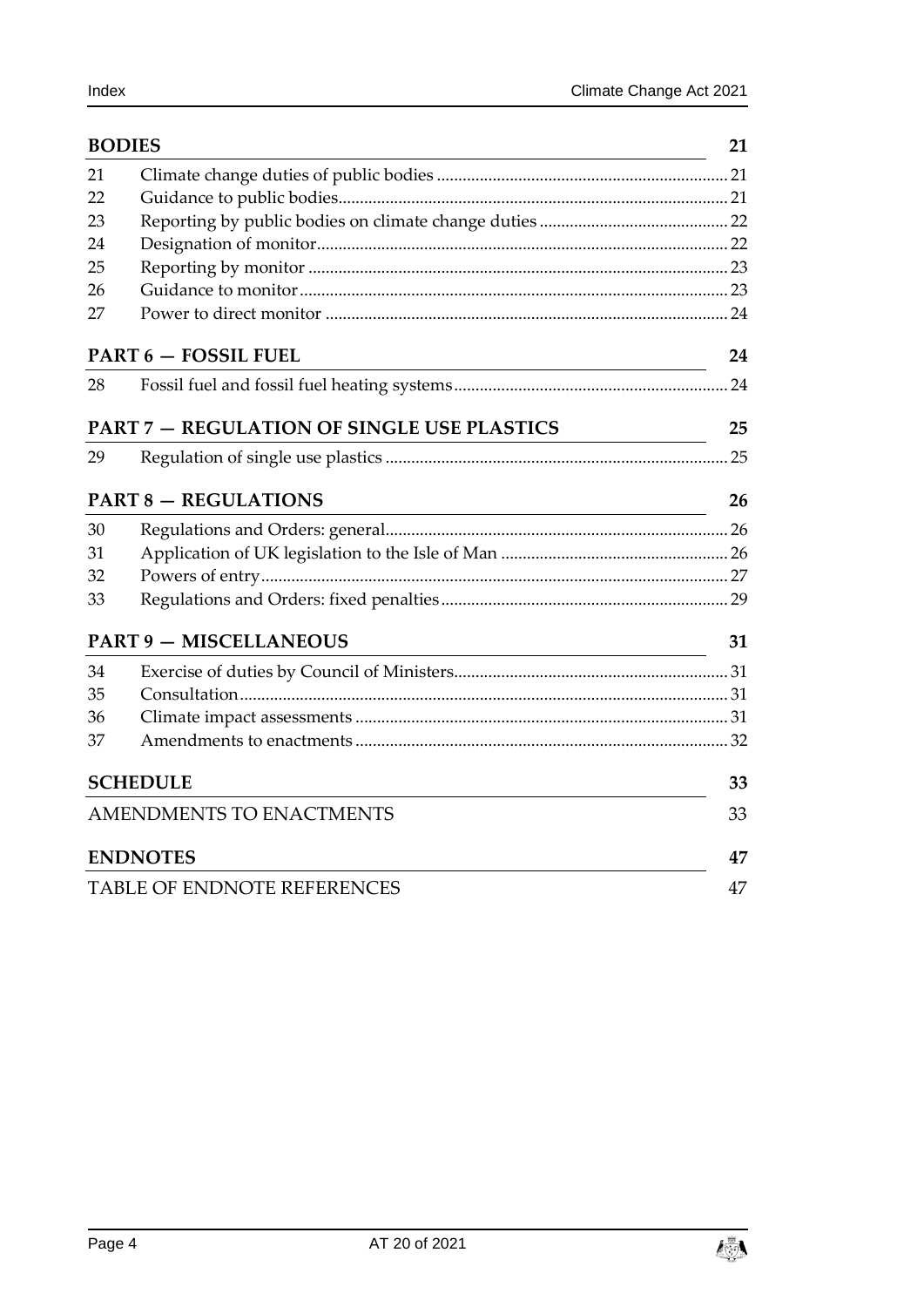

Ellan Vannin

# **CLIMATE CHANGE ACT 2 021**

*Signed in Tynwald: 20 July 2021 Received Royal Assent: 14 December 2021 Announced to Tynwald: 14 December 2021*

**AN ACT** to set a target year of 2050 and to make provision for the setting of interim targets for the reduction of greenhouse gas emissions; to make provision about the mitigation of climate change and the enhancement of natural carbon storage; to impose climate change duties on public bodies; to make provision for energy generation and energy use and for the reduction and recycling of waste; and for connected purposes.

<span id="page-4-0"></span>**BE IT ENACTED** by the Queen's Most Excellent Majesty, by and with the advice and consent of the Council and Keys in Tynwald assembled, and by the authority of the same, as follows:—

# **PART 1 – INTRODUCTORY**

# <span id="page-4-1"></span>**1 Short title**

The short title of this Act is the Climate Change Act 2021.

### <span id="page-4-2"></span>**2 Commencement**

- (1) Parts 1 to 4, sections [21](#page-20-1) to [23,](#page-21-0) sections [28,](#page-23-2) [29,](#page-24-1) [30\(1\),](#page-25-3) (2), (4), (5) and (6), [31,](#page-25-2) [34,](#page-30-1) [35](#page-30-2) and [36](#page-30-3) of, and paragraph [3\(](#page-41-0)a) and (b) of the Schedule to, this Act come into operation on the day on which this Act is passed.
- (2) Section [37](#page-31-0) of this Act comes into operation on the day on which this Act is passed to the extent that it is required to enable paragraph [3\(](#page-41-0)a) and (b) of the Schedule to this Act to come into operation.
- (3) The remaining provisions of this Act come into operation on such day or days as the Council of Ministers may by order appoint and different days may be appointed for different provisions and for different purposes.**<sup>1</sup>**
- (4) An order under subsection (3) may include such consequential, incidental, supplemental, transitional, transitory or savings provisions as the Council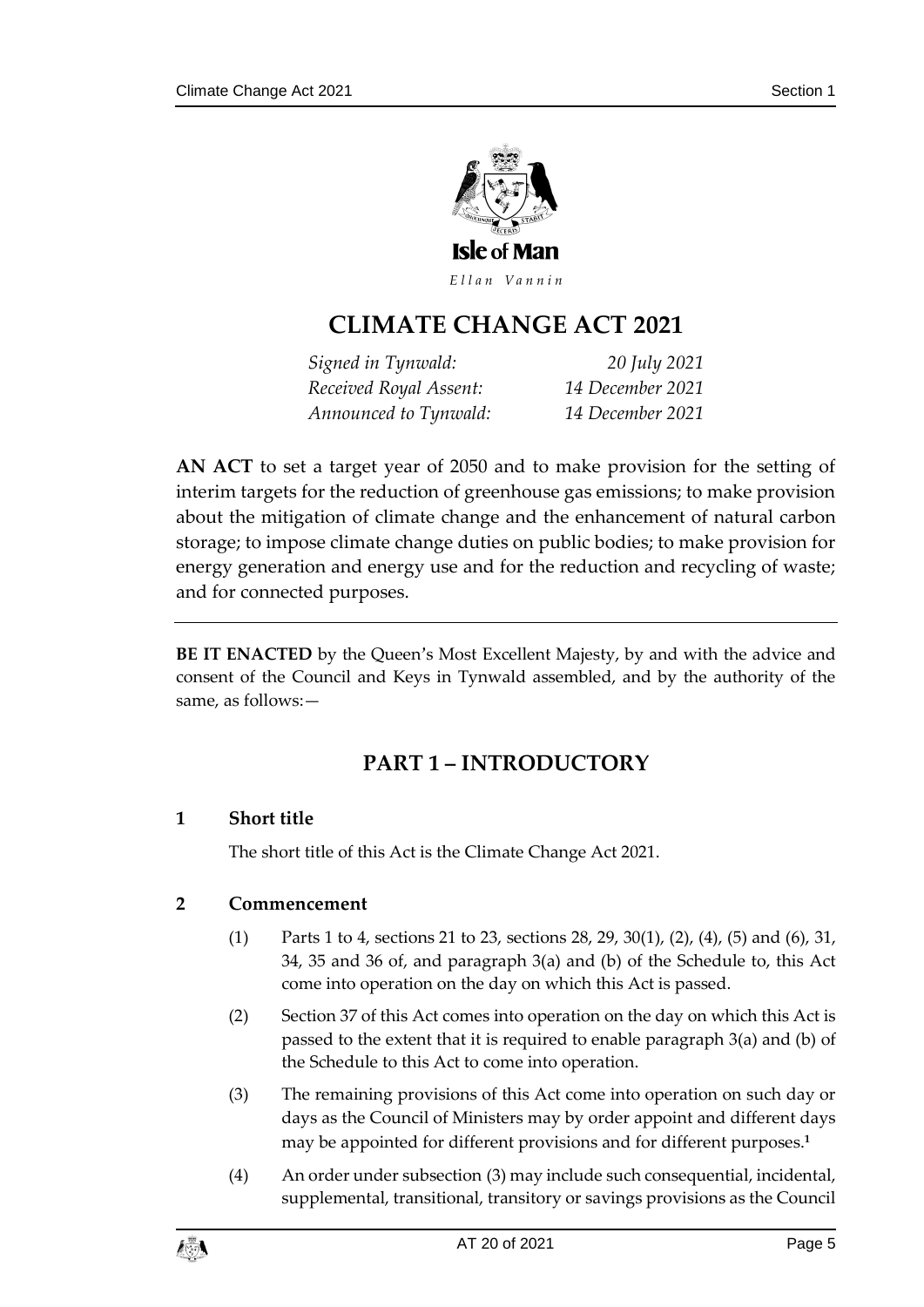of Ministers considers necessary or expedient in connection with the coming into operation of any provision of this Act.

<span id="page-5-0"></span>(5) Section [35](#page-30-2) (consultation) does not apply in relation to an order made under this section.

# **PART 2 – DEFINITIONS**

### <span id="page-5-1"></span>**3 Interpretation**

(1) In this Act, unless the context otherwise requires —

"**baseline**" has the meaning given in section [5\(1\);](#page-7-2)

- "**baseline year**" " means
	- (a) in relation to carbon dioxide, the year specified in section  $5(1)$ ; or
	- (b) in relation to another greenhouse gas, the year specified for that gas in section [5\(2\);](#page-7-3)
- "**biodiversity**" means the variability among living organisms from all sources (including terrestrial, marine, and other aquatic ecosystems) and the ecological complexes of which they are part, including diversity within and between species and of ecosystems;
- "**carbon intensity**" means the amount of carbon by weight emitted per unit of energy consumed;
- "**carbon sequestration**" has the meaning given in section [16\(6\);](#page-14-2)
- "**carbon unit**" has the meaning given in section [16\(6\);](#page-14-2)
- "**climate change**" means a change of climate which is attributed directly or indirectly to human activity that alters the composition of the global atmosphere and which is in addition to natural climate variability observed over comparable time periods;
- "**climate change duties**" means the duties of public bodies described in section  $21:$
- "**climate change plan**" means the plan referred to in section [17;](#page-14-1)
- "**climate justice principle**" has the meaning given in section [8\(2\);](#page-9-3)
- "**current international carbon reporting practice**" has the meaning given in section  $6(1)$ ;
- "**Department**" means the Department of Environment, Food and Agriculture;
- "**ecosystems**" means the dynamic complexes of plant, animal and microorganism communities and their non-living environment interacting as a functional unit;
- "**ecosystem services**" means the direct and indirect contributions of ecosystems to human wellbeing;

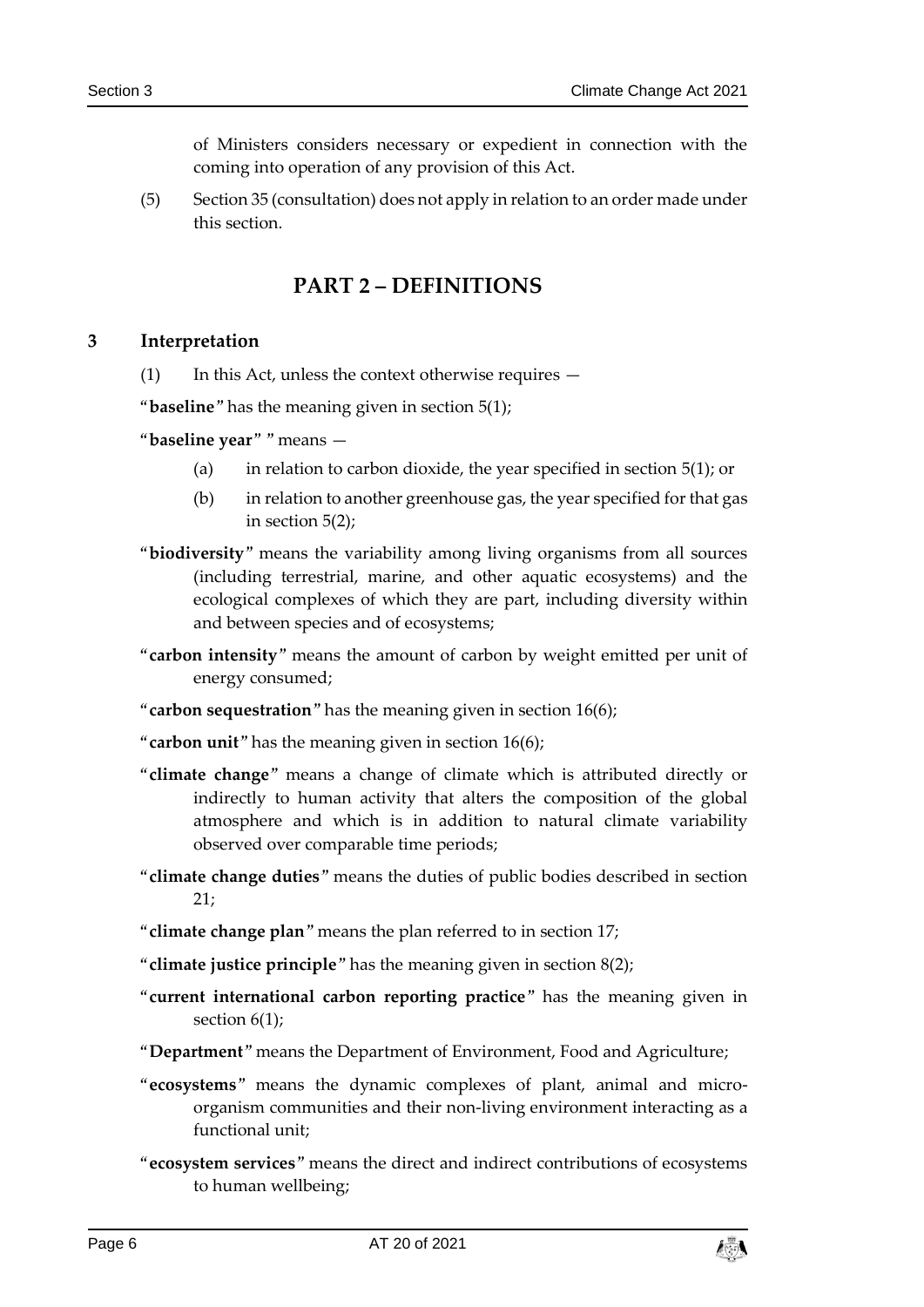- "**emissions**", in relation to a greenhouse gas, means emissions of that gas into the atmosphere that are attributable to human activity;
- "**energy intensity**" means the ratio of total energy supplied to gross domestic product;
- "**greenhouse gas**" has the meaning given by section [4;](#page-7-0)
- "**international carbon reporting practice**" has the meaning given in section [6\(1\);](#page-8-2)
- "**interim target**" is a target set under section [10;](#page-10-0)
- "**Isle of Man emissions**", in relation to a greenhouse gas, means emissions of that gas which are attributable to the Isle of Man under sectio[n 13;](#page-11-1)
- "**Isle of Man Government Action Plan**" means
	- (a) the Isle of Man Government Action Plan for Achieving Net Zero Emissions by 2050 Phase 1, laid before Tynwald Court on 21 January 2020, GD 2019/0101; and
	- (b) any other plan for achieving net zero emissions by 2050 that was laid before Tynwald before the coming into operation of section [17;](#page-14-1)

"**Isle of Man removals**" has the meaning given by section [15\(2\);](#page-12-3)

- "**just transition principles**" has the meaning given by section [8\(1\);](#page-9-4)
- "**net Isle of Man emissions**" for a period, in relation to a greenhouse gas, means the amount of Isle of Man emissions of that gas for the period reduced by the amount of Isle of Man removals of that gas for the period;
- "**net Isle of Man emissions account**" means in relation to a year the aggregate amount of net Isle of Man emissions of greenhouse gases in that year;
- "**net zero emissions target**" has the meaning given by section [9;](#page-9-2)
- **"net zero emissions target year"** means the year specified in section [9;](#page-9-2)
- "**public body**" means a public authority within the meaning of section 6(1) of the *Freedom of Information Act 2015*;
- "**publish**" in relation to any document means publish in a manner likely to bring it to the attention of those affected by it;
- "**target-setting criteria**" means the criteria mentioned in section [11;](#page-10-1)
- "**United Nations sustainable development goals**" means the goals set out in "Transforming our world: the 2030 Agenda for sustainable development" adopted by the General Assembly of the United Nations by resolution A/Res/70/1 of 25 September 2015.
- (2) The Council of Ministers may make regulations that amend the definitions in subsection (1) of "public body" and "United Nations sustainable development goals".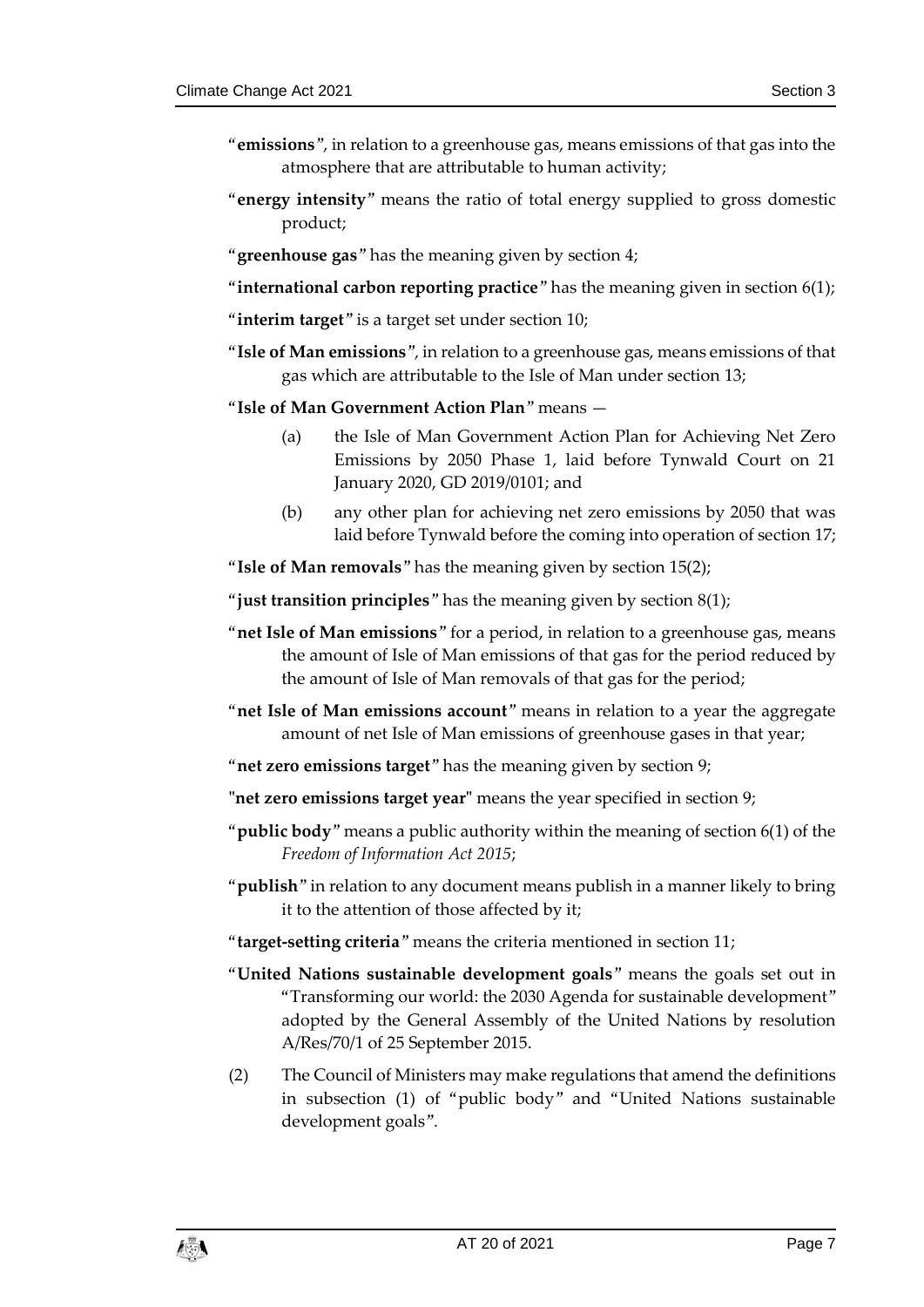### <span id="page-7-0"></span>**4 Greenhouse gases**

asp2009/12/10

- (1) In this Act, a "**greenhouse gas**" means any of the following gases
	- (a) carbon dioxide;
	- (b) methane;
	- (c) nitrous oxide;
	- (d) hydrofluorocarbons;
	- (e) perfluorocarbons;
	- (f) sulphur hexafluoride;
	- (g) nitrogen trifluoride.
- <span id="page-7-4"></span>(2) The Council of Ministers may make regulations that amend subsection (1) so as to —
	- (a) add a gas to the list; or
	- (b) modify the description of a greenhouse gas.
- (3) The power in subsection (2)(a) may be exercised only if it appears to the Council of Ministers that an international agreement or arrangement recognises that the gas to be added contributes to climate change.
- (4) Section [35](#page-30-2) (consultation) does not apply in relation to regulations made under subsection (2).

# <span id="page-7-2"></span><span id="page-7-1"></span>**5 Meaning of baseline**

asp2009/12/11

- (1) In this Act, "**baseline**" means the aggregate amount of
	- (a) the net Isle of Man emissions of carbon dioxide for 2018; and
	- (b) the net Isle of Man emissions of each other greenhouse gas specified in subsection (2) for the year that is the baseline year for that gas.
- <span id="page-7-3"></span>(2) The baseline year for greenhouse gases other than carbon dioxide is —
	- (a) for methane, 2018;
	- (b) for nitrous oxide, 2018;
	- (c) for hydrofluorocarbons, 2018;
	- (d) for perfluorocarbons, 2018;
	- (e) for sulphur hexafluoride, 2018;
	- (f) for nitrogen trifluoride, 2018.
- (3) The Council of Ministers may make regulations that amend a year mentioned in subsection (2).

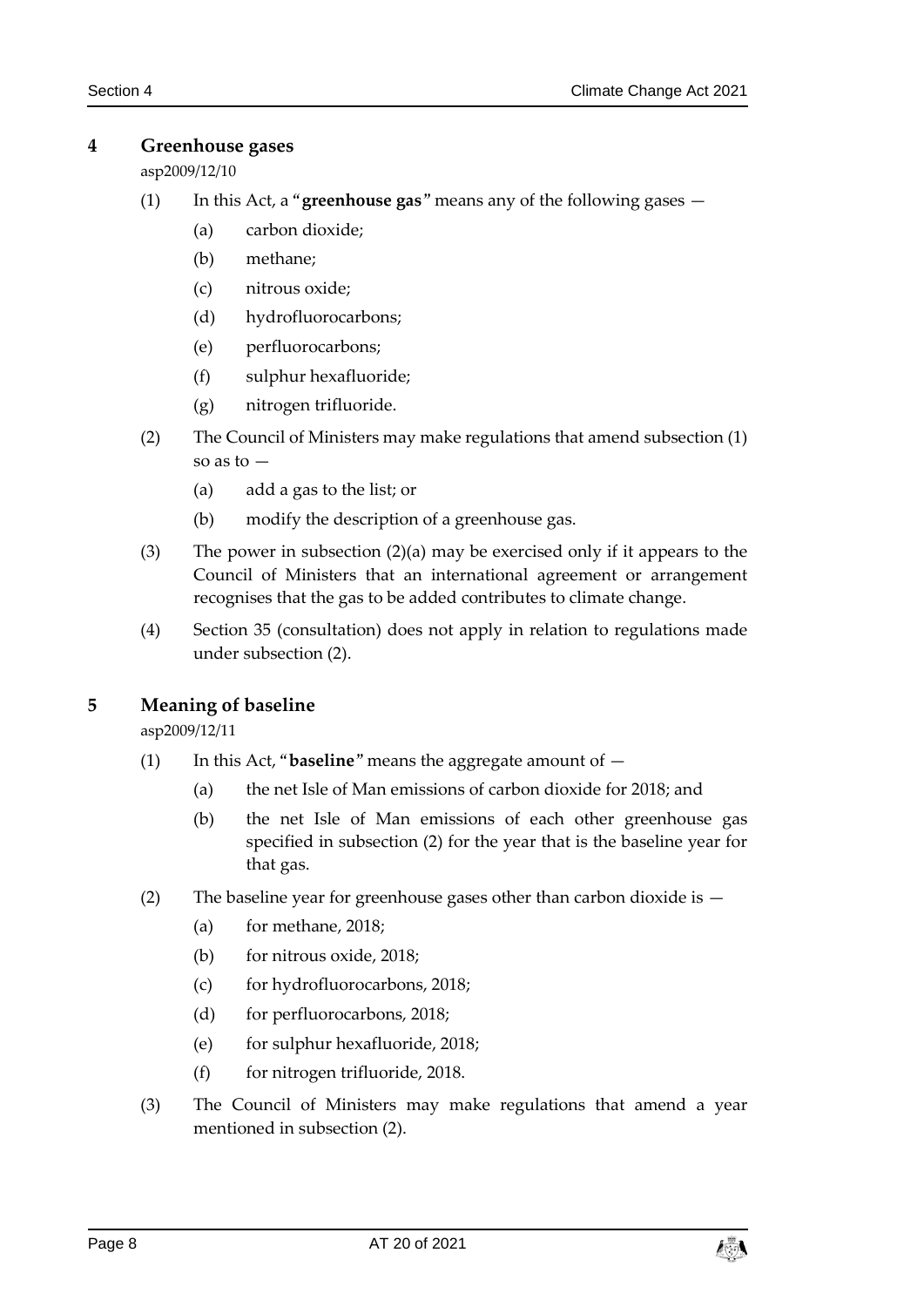- (4) Where the Council of Ministers have made regulations under section [4\(2\)\(](#page-7-4)a) adding a greenhouse gas, the Council of Ministers must by regulations amend this section —
	- (a) to designate in subsection (2) a year as the baseline year for each added greenhouse gas; and
	- (b) to provide for the amount of net Isle of Man emissions of the gas for that year that is to be treated for the purposes of this Act as the amount of net Isle of Man emissions of that gas for that baseline year.

# <span id="page-8-2"></span><span id="page-8-0"></span>**6 International carbon reporting practice**

- $(1)$  In this Act  $-$ 
	- (a) "**international carbon reporting practice**" means accepted practice in relation to reporting for the purposes of —
		- (i) the protocols to the United Nations Framework Convention on Climate Change; and
		- (ii) such other agreements or arrangements at European or international level as the Council of Ministers may by regulations specify;
	- (b) "**current international carbon reporting practice**" means the most up-to-date international carbon reporting practice.
- (2) The Council of Ministers may by regulations amend this section for the purpose of providing a different standard to any of those described in subsection (1)(a) or (b), but may not do so unless it is satisfied that the standard that is being introduced is a standard that —
	- (a) is appropriate for the purpose of reporting such of the Isle of Man emissions data as are required by the United Kingdom to meet its reporting obligations under the United Nations Framework Convention on Climate Change of 9 May 1992; and
	- (b) is at least equivalent to the standards set by the Inter-Governmental Panel on Climate Change under that Convention.

# <span id="page-8-1"></span>**7 Measurement of emissions**

asp2009/12/18

- (1) For the purposes of this Act, greenhouse gas emissions, reductions of such emissions and removals of greenhouse gases from the atmosphere are measured or calculated in tonnes of carbon dioxide equivalent.
- (2) A "**tonne of carbon dioxide equivalent**" means one metric tonne of carbon dioxide or an amount of any other greenhouse gas with an equivalent global warming potential (determined, in so far as reasonably practicable, consistently with current international carbon reporting practice).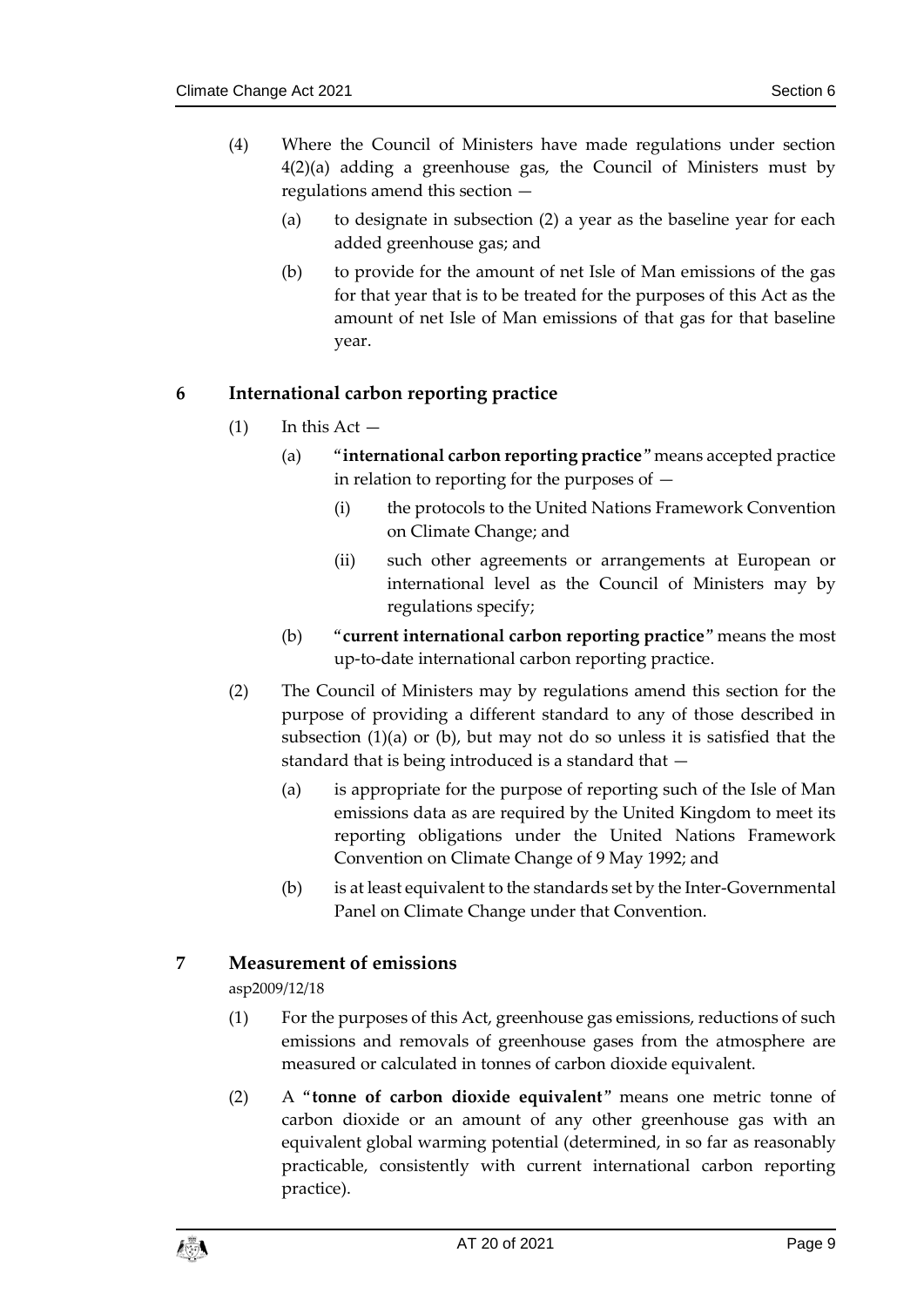### <span id="page-9-4"></span><span id="page-9-0"></span>**8 Just transition principles and climate justice principle**

asp2009/12/35 and 35C and drafting

- (1) In this Act, the "**just transition principles**" are the principles of taking action to reduce net Isle of Man emissions of greenhouse gases in a way which —
	- (a) supports environmentally and socially sustainable jobs;
	- (b) supports low-carbon investment and infrastructure;
	- (c) develops and maintains understanding and acceptance, so far as is reasonably practicable, through engagement with —
		- (i) workers, trade unions, communities, non-governmental organisations, representatives of the interests of business and industry; and
		- (ii) such other persons as the Council of Ministers considers appropriate;
	- (d) creates decent, fair and high-value work in a way that supports the overall economy and mitigates, where possible, negative effects on the workforce; and
	- (e) contributes to resource-efficient and sustainable economic approaches which help to address inequality and poverty.
- <span id="page-9-3"></span>(2) In this Act, the "**climate justice principle**" is the principle of taking action to reduce global emissions of greenhouse gases and to adapt to the effects of climate change in ways which —
	- (a) support the people who are most affected by climate change but who have done the least to cause it and are the least equipped to adapt to its effects; and
	- (b) help to address inequality.
- (3) The Council of Ministers
	- (a) may make regulations that amend a definition in subsection (1) or (2); and
	- (b) may publish or approve guidelines on the just transition principles or the climate justice principle.

# <span id="page-9-1"></span>**PART 3 — CARBON TARGETS AND INTERIM TARGETS**

### <span id="page-9-2"></span>**9 The net zero emissions target**

asp2009/12/A1 and drafting

(1) The Council of Ministers must ensure that the net Isle of Man emissions account for the year 2050 (the "**net zero emissions target year**") is at least 100% lower than the baseline (the "**net zero emissions target**").

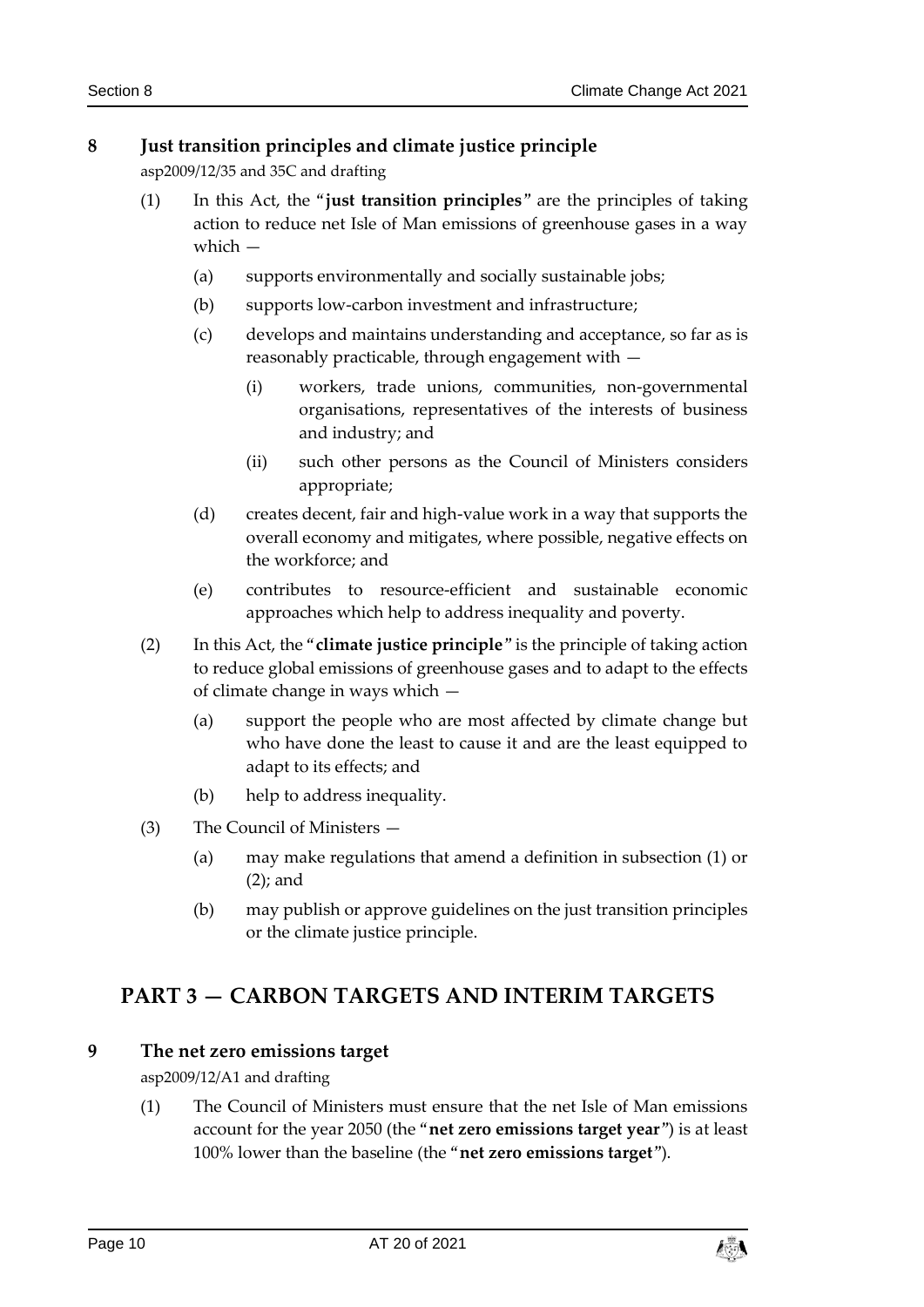- (2) The Council of Ministers may make regulations that amend subsection (1) so as to substitute for the year 2050 an earlier year.
- (3) When exercising its power under subsection (2), the Council of Ministers must set the net zero emissions target year in accordance with the targetsetting criteria in section [11.](#page-10-1)

### <span id="page-10-0"></span>**10 Setting of interim targets**

- (1) The Council of Ministers must make regulations on or before 1 April 2022 to set at least one interim target.
- (2) An interim target is a percentage target by which the net Isle of Man emissions account is to be lower than the baseline by a specified date.
- (3) The Council of Ministers may by regulations
	- (a) set additional interim targets to that set under subsection (1); or
	- (b) amend an interim target.
- (4) When exercising its duty under subsection (1) or exercising a power under subsection (3), the Council of Ministers must set each interim target in accordance with the target-setting criteria in section [11.](#page-10-1)
- (5) When exercising its power under subsection (3), the Council of Ministers must not amend an interim target in a way that would —
	- (a) substitute a later date by which the target must be reached; or
	- (b) substitute a percentage target with a lower percentage target.

#### <span id="page-10-1"></span>**11 Target-setting criteria**

asp2009/12/2B and drafting

- (1) The following are the criteria for modifying the net zero emissions target year or a baseline year or for setting or modifying an interim target —
	- (a) the objective of achieving the net zero emissions target;
	- (b) regard to the just transition principles and the climate justice principle;
	- (c) scientific knowledge about climate change;
	- (d) technology relevant to climate change;
	- (e) economic circumstances, in particular the likely impact of the net zero emissions target year or interim target on —
		- (i) the Isle of Man economy;
		- (ii) the competitiveness of particular sectors of the Isle of Man economy;
		- (iii) businesses; and
		- (iv) jobs and employment opportunities;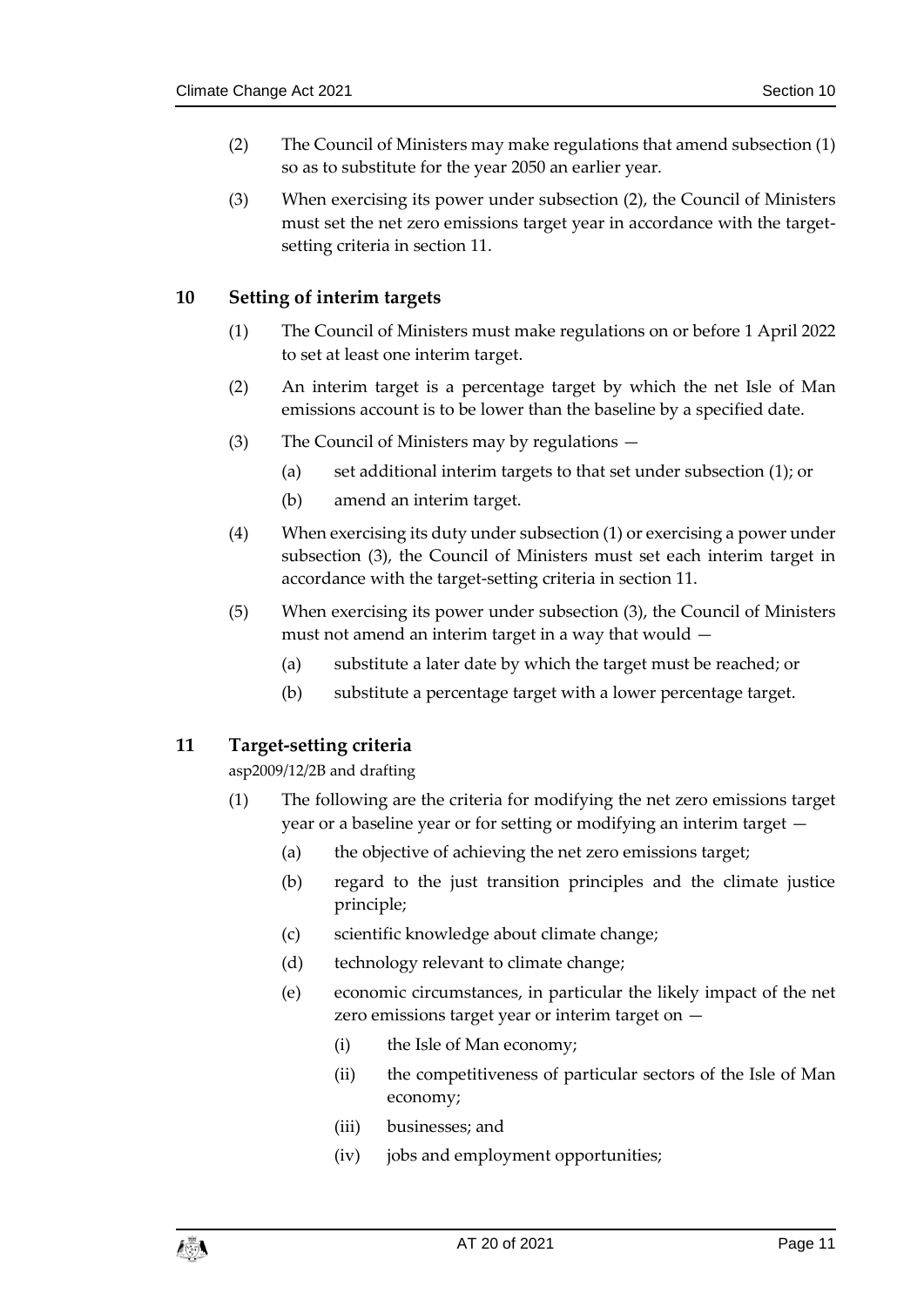- (f) fiscal circumstances, in particular the likely impact of the net zero emissions target year or interim target on taxation, public spending and public borrowing;
- (g) the likely impact on public health;
- (h) the likely impact of the net zero emissions target year or an interim target on sustainable development, where applicable including the achievement of the United Nations sustainable development goals;
- (i) energy policy, in particular the likely impact of the net zero emissions target year or interim target on energy supplies, the renewable energy sector and the carbon intensity and energy intensity of the Isle of Man economy;
- (j) environmental considerations and, in particular, the likely impact of the net zero emissions target year or interim target on biodiversity, ecosystems and ecosystem services;
- (k) international law and policy relating to climate change;
- (l) current international carbon reporting practice.
- (2) The Council of Ministers may make regulations that amend the criteria in subsection (1).

### <span id="page-11-0"></span>**12 Domestic effort**

- (1) The Council of Ministers must ensure that effort towards meeting the net zero emissions target and any interim targets —
	- (a) consists entirely of actions that are to be taken to  $-$ 
		- (i) reduce Isle of Man emissions; and
		- (ii) increase Isle of Man removals; and
	- (b) does not include the acquisition of emissions reduction units.
- (2) In this section "emissions reduction units" means tradable units representing emissions reductions or removals generated in a jurisdiction other than the Isle of Man.

#### <span id="page-11-1"></span>**13 Attribution of emissions to Isle of Man**

- (1) Emissions of a greenhouse gas are attributable to the Isle of Man if
	- (a) they are emitted from a source in the Isle of Man; or
	- (b) regulations specify that they are attributable to the Isle of Man.
- <span id="page-11-2"></span>(2) The Council of Ministers may make regulations that provide that the emissions of specified greenhouse gases are attributable to the Isle of Man.
- (3) Regulations under subsection (1)(b) or (2) must specify the criteria for attributing such emissions to the Isle of Man as the Council of Ministers considers appropriate.

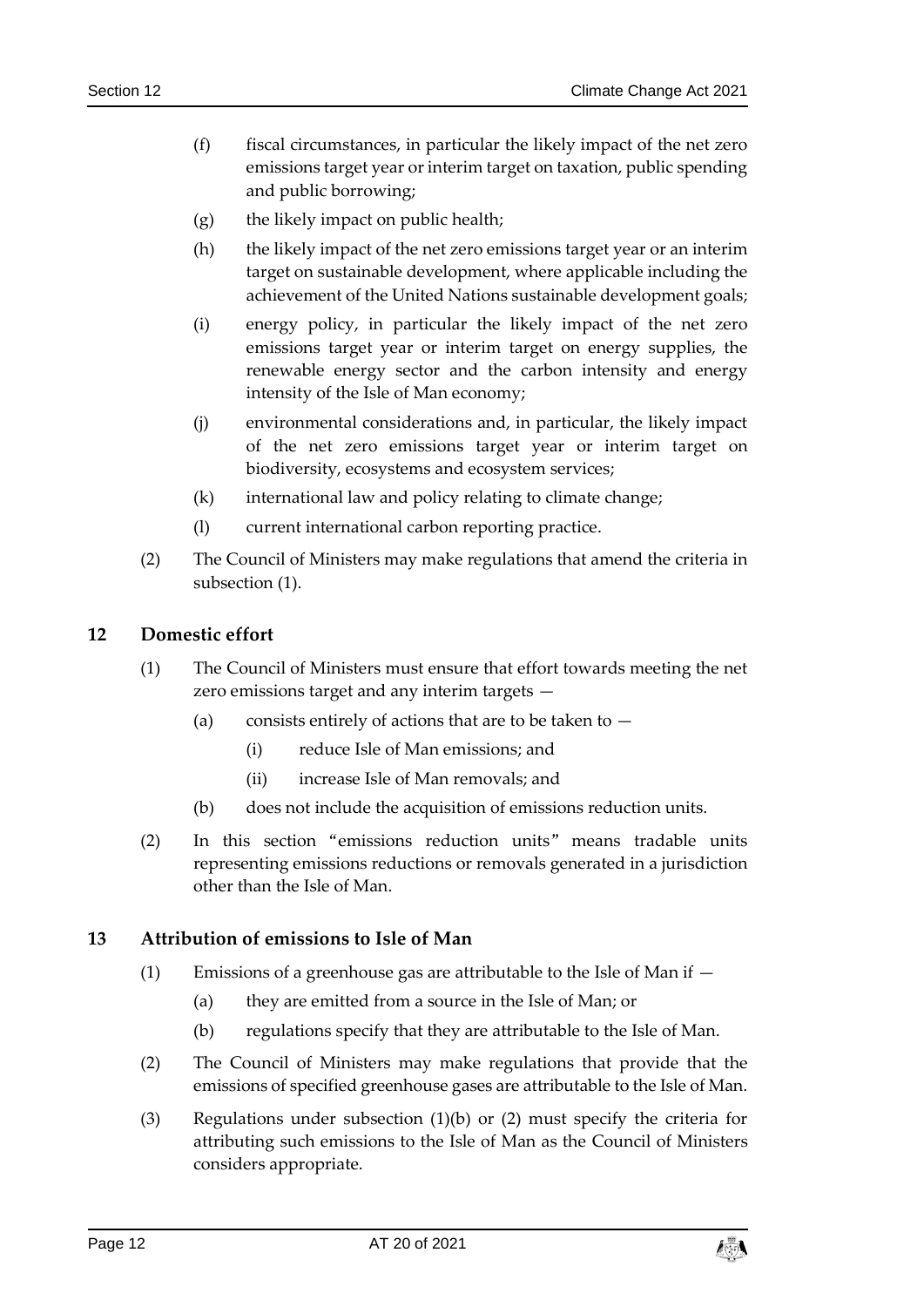# <span id="page-12-0"></span>**14 Isle of Man share of emissions from international aviation and international shipping**

- (1) Except as provided for in regulations made under sectio[n 13\(2\),](#page-11-2) emissions from international aviation and international shipping are not attributable to the Isle of Man, whether they are emitted as a result of  $-$ 
	- (a) the operations of an aircraft or a ship by a person who, being an individual, is resident in the Isle of Man or, being a person other than an individual, is registered in the Isle of Man; or
	- (b) the operations of an aircraft or a ship registered in the Isle of Man.
- (2) Regulations under section [13\(2\)](#page-11-2) may attribute emissions from international aviation and international shipping to the Isle of Man.
- (3) The attribution of such emissions must be in accordance with internationally recognised criteria for the allocation of carbon emissions but regulations may make provision for such exceptions, amendments and modifications as are relevant to the Island.
- (4) Regulations that attribute emissions from international aviation or international shipping to the Isle of Man must specify each greenhouse gas that is to be taken into account for the purpose of that attribution.
- (5) Once a greenhouse gas has been specified in accordance with subsection (4) the emissions of that gas must not cease to be taken into account as Isle of Man emissions of that gas.

# <span id="page-12-1"></span>**15 Determining Isle of Man emissions and removals**

- (1) The amount of Isle of Man emissions and Isle of Man removals of a greenhouse gas for a period must, in so far as reasonably practicable, be determined consistently with current international carbon reporting practice.
- <span id="page-12-3"></span>(2) In this Act "**Isle of Man removals**", in relation to a greenhouse gas, means removals of that gas from the atmosphere due to land use, sea-bed use, land-use change, forestry activities or a technological solution in the Isle of Man.
- (3) The Council of Ministers may make regulations that amend the definition in subsection (2).

# <span id="page-12-2"></span>**16 Isle of Man carbon offsetting schemes**

(1) The Council of Ministers may make regulations that make provision for one or more offsetting schemes ("**schemes**") to operate to encourage activities that consist of, or that cause or contribute directly or indirectly to, the reduction in greenhouse gas emissions or the removal of greenhouse gases from the atmosphere.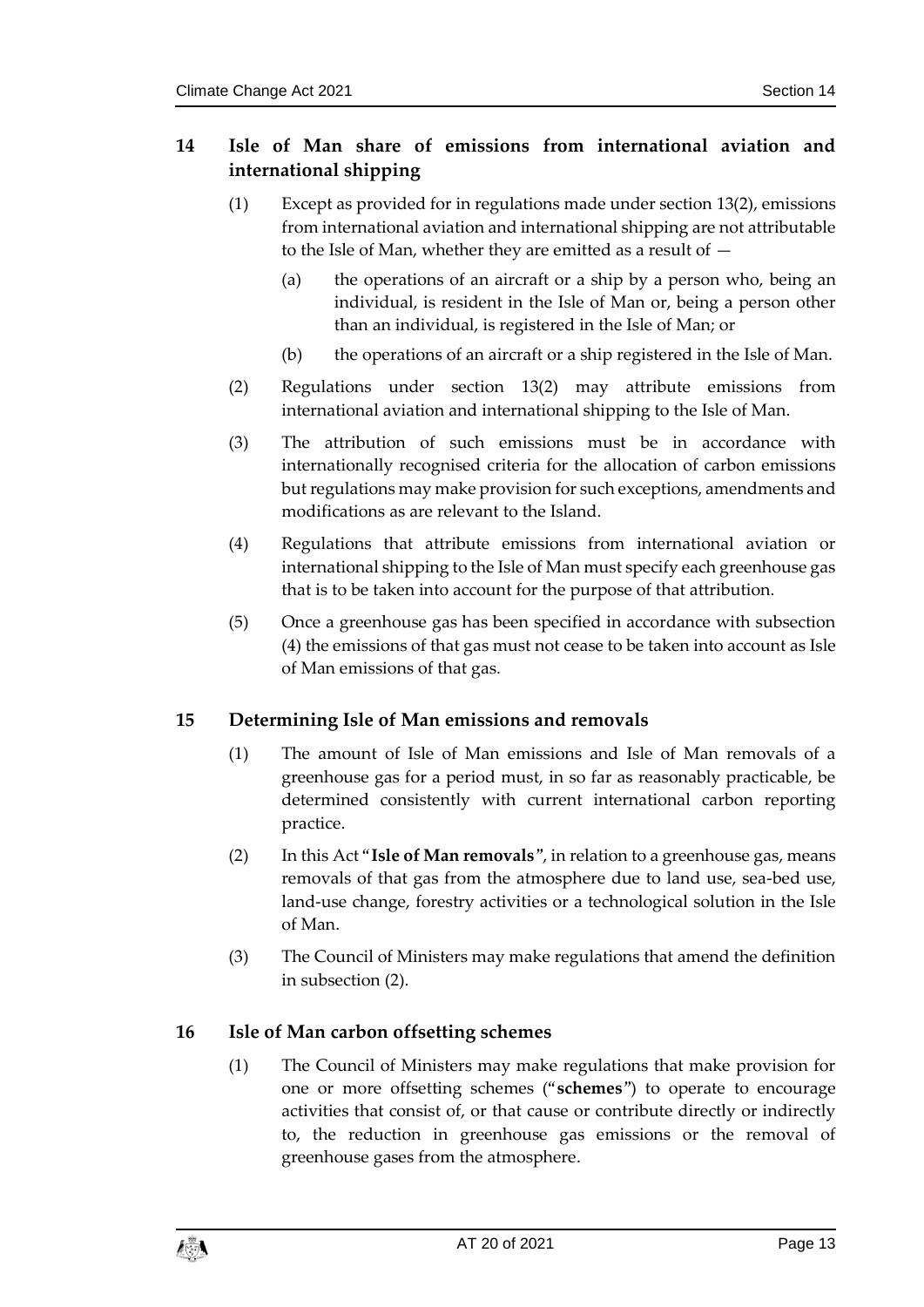- (2) Without limiting the power conferred in subsection (1), regulations under that subsection may, in particular, make provision for  $-$ 
	- (a) designating a person or body (including a Department or other public body) to administer a scheme;
	- (b) requiring the payment by persons using a scheme of such fees or charges as are reasonably required to cover the reasonable costs incurred in operating the scheme;
	- (c) requiring the creation and maintenance of a register or registers of information and specifying what may or must be included in a register;
	- (d) establishing and maintaining accounts in which carbon units may be held, and between which they may be transferred;
	- (e) setting the value of carbon units and the method of calculation of units that is consistent with international carbon reporting practice;
	- (f) creating a fund for use for development and administration of carbon sequestration projects on private or public land or the seabed;
	- (g) the publication of details of sequestration projects;
	- (h) the payment of incentives (including grants or loans) for private or charitable sequestration projects and the circumstances or conditions for receiving such incentives;
	- (i) permitting the leasing of public land or the seabed to a person for the purposes of carbon sequestration projects and setting such conditions as may be required in the lease;
	- (j) specifying the methodology for calculating the amount of Isle of Man emissions and Isle of Man removals of a greenhouse gas for the purposes of section [15,](#page-12-1) including measures to be taken for ensuring their accurate calculation;
	- (k) the measurement of activities by reference to the amount (in tonnes of carbon dioxide equivalent) of the reduction of greenhouse gas emissions, or removals of greenhouse gas from the atmosphere, for which those activities are to be regarded as responsible;
	- (l) specifying other standards which must be met to ensure that projects are sustainably and responsibly managed, including specifying the circumstances when a climate impact assessment is required to be made;
	- (m) specifying the projects which may, or must not, be included in a scheme; and
	- (n) specifying measures for avoiding the double counting of carbon units or tonnes of carbon.

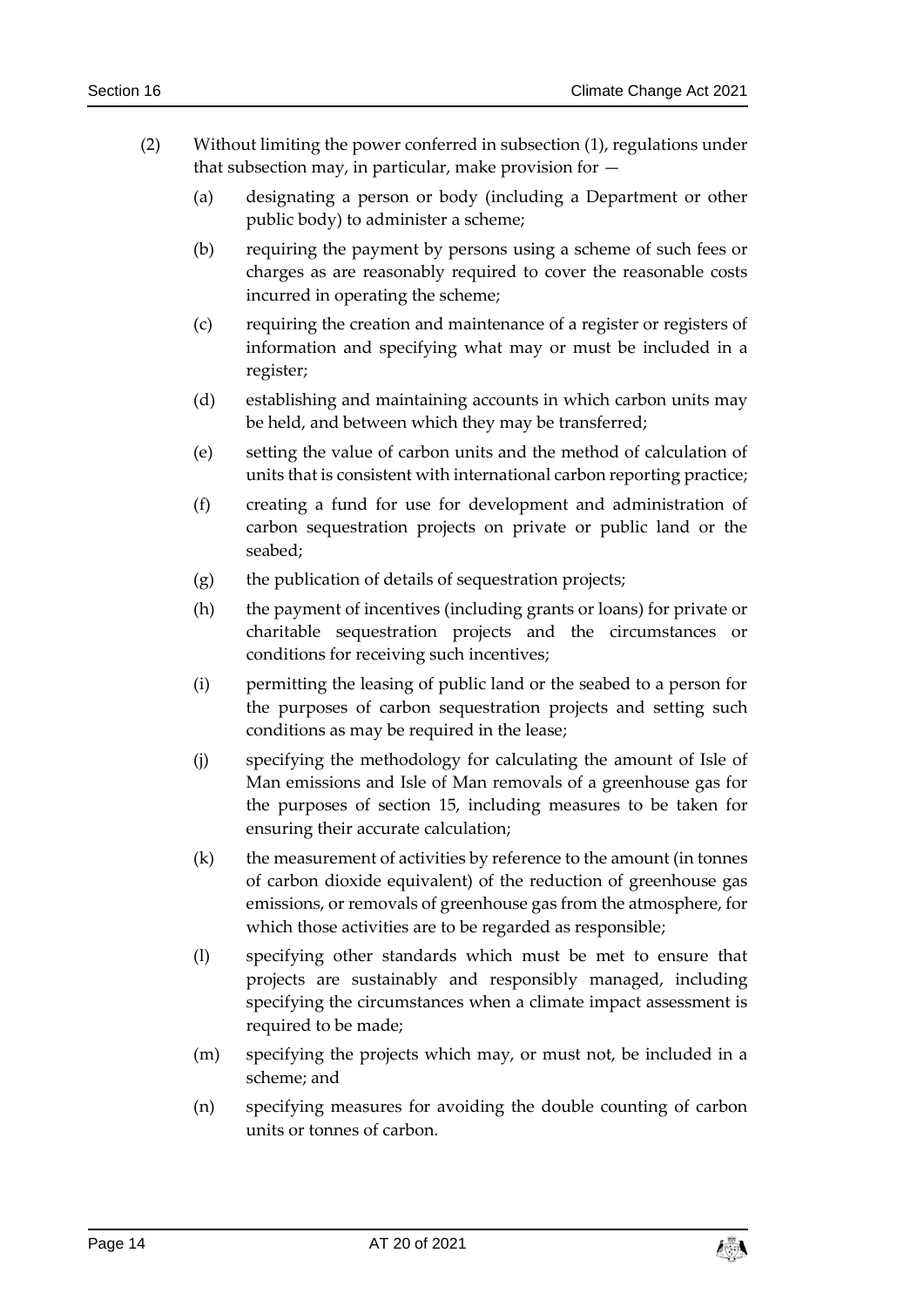- (3) Regulations under subsection (1) may make provision for monitoring compliance with the requirements of the scheme, including provision for —
	- (a) the keeping of records by the participants in the scheme;
	- (b) the provision of information by the participants and others;
	- (c) the audit and verification of that information; and
	- (d) the inspection of any land or the seabed that is the subject of a project registered under a scheme.
- (4) Regulations may not permit a scheme to include a carbon sequestration project that is set out in the Isle of Man Government Action Plan or in a climate change plan.
- (5) Subsection (4) does not preclude the Isle of Man Government from identifying, endorsing or otherwise recommending a project for inclusion in a scheme provided that there may not be included in a scheme any project in respect of which there has been, or will be made available, government funding.
- <span id="page-14-2"></span> $(6)$  In this Act  $-$
- "**carbon unit**" means a unit of a kind specified in regulations made under subsection (1) and which represents —
	- (a) the removal of an amount of greenhouse gas from the atmosphere; and
	- (b) an amount of greenhouse gas emissions allowed under a scheme or arrangement imposing a limit on such emissions;
- "**carbon sequestration**" means the long-term storage of carbon which acts to prevent it from being emitted or remaining in the atmosphere.

# <span id="page-14-0"></span>**PART 4 — PLANNING AND REPORTING DUTIES OF COUNCIL OF MINISTERS**

### <span id="page-14-1"></span>**17 Climate change plan**

- (1) On the coming into operation of this section, the Isle of Man Government Action Plan continues to have effect as if it were a climate change plan and remains in operation until 1 April 2022.
- (2) The Council of Ministers must ensure that there is a climate change plan in effect at all times after 1 April 2022.
- (3) Before a climate change plan, or any amendment to a climate change plan, takes effect —
	- (a) in the case of a climate change plan, the public must be consulted on the matters that are proposed to be contained in it;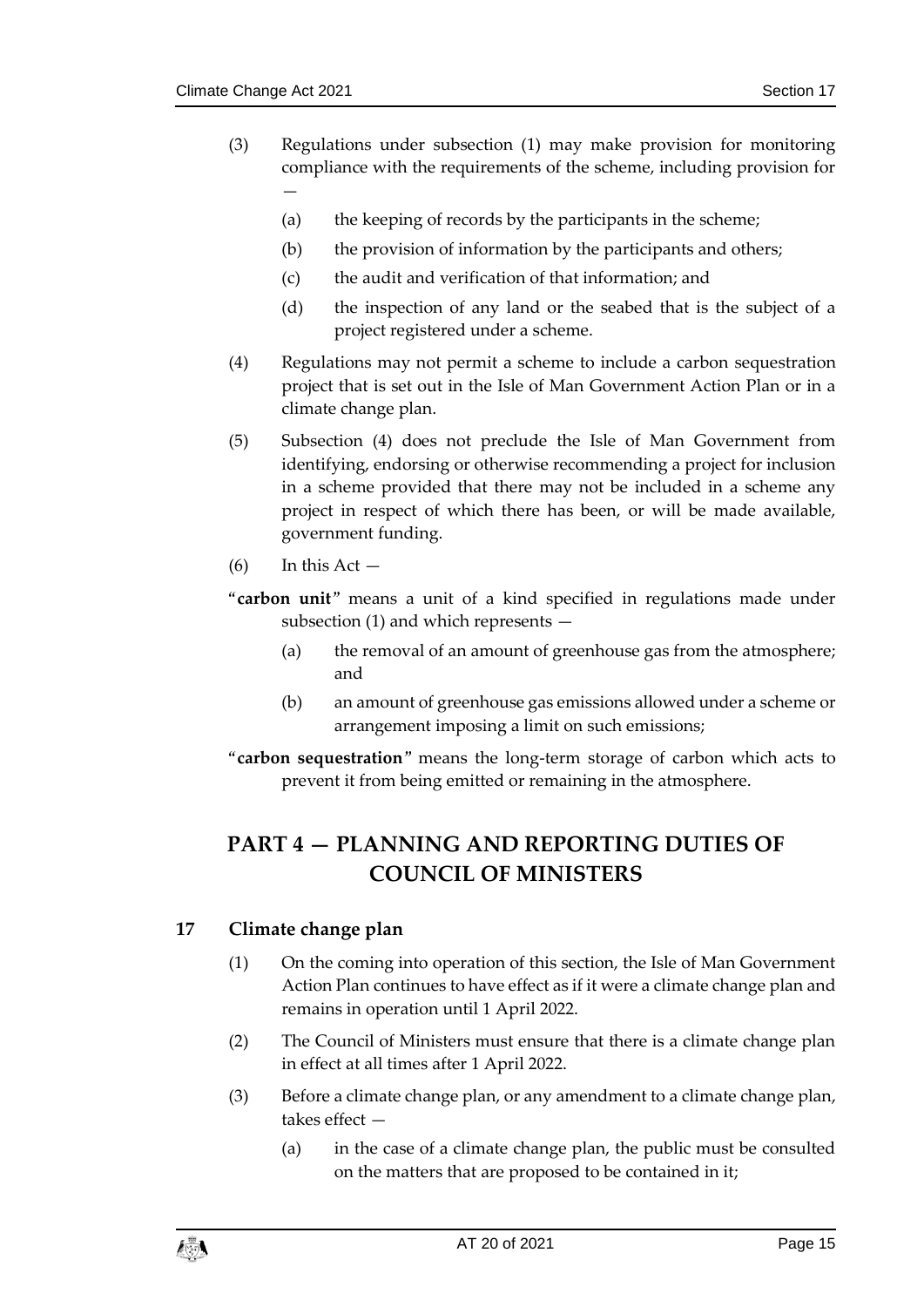- (b) in the case of an amendment to a climate change plan that relates to a matter that has not been consulted upon under paragraph (a), any person (or representative of such a person) to whom the amendment relates, and any other person that the Council of Ministers considers appropriate to consult, must be consulted on the proposed amendment; and
- (c) the climate change plan or the amendment, as the case may be, must be laid before Tynwald for approval.
- (4) A climate change plan, or any amendment to such a plan, that is laid under subsection  $(3)(c)$  –
	- (a) must come into force no later than 1 April that next occurs after it is approved; and
	- (b) remains in effect for 5 years or until the date on which the next subsequent climate change plan comes into effect, whichever is the earlier date.
- (5) An amendment to a climate change plan does not have the effect of extending the period that the plan remains in force.

### <span id="page-15-0"></span>**18 Content of climate change plan**

- (1) A climate change plan must include
	- (a) the Council of Ministers' proposals and policies for reducing the Isle of Man's emissions and increasing Isle of Man removals, having regard to the net zero emissions target;
	- (b) the Council of Ministers' proposals and policies for meeting interim targets (if any) during the plan period;
	- (c) the timescales over which the proposals and policies mentioned in paragraphs (a) and (b) are expected to take effect; and
	- (d) an assessment of the progress towards implementing proposals and policies, being —
		- (i) in the case of the first such plan, those set out in the Isle of Man Government Action Plan; and
		- (ii) in the case of each subsequent plan, those set out in the immediately preceding climate change plan and in proposals for compensating or changing domestic effort, during the plan period, where it is reported that an interim target set previously has not been met.
- (2) A climate change plan may include proposals and policies in relation to
	- (a) energy generation and supply;
	- (b) transport (including international aviation and shipping);
	- (c) business and industry;
	- (d) residential and public buildings;

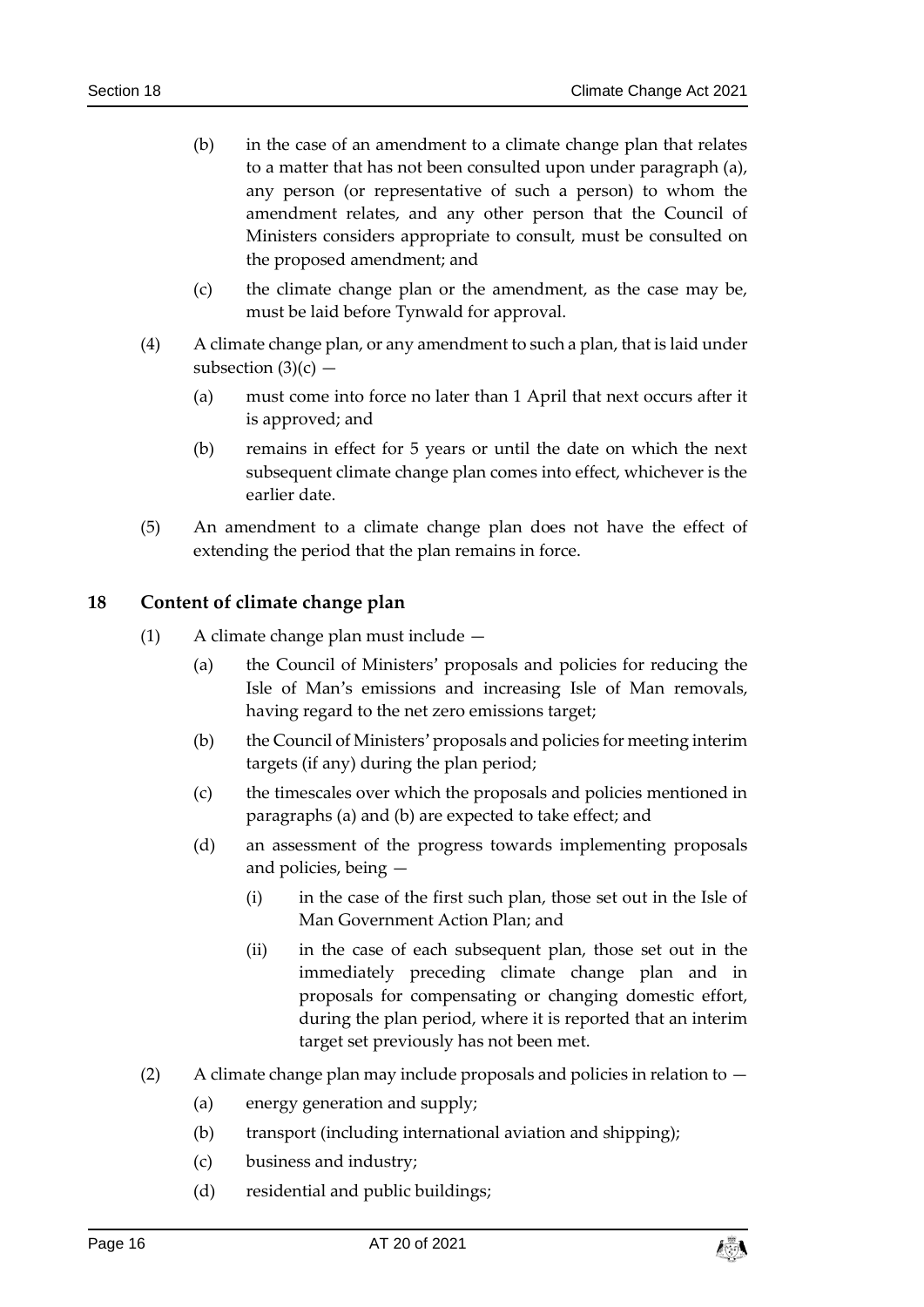- (e) waste management;
- (f) land use, land use change and forestry;
- (g) use of the Island's territorial waters and sea bed;
- (h) agriculture;
- (i) changes to proposals and policies made in previous plans;
- (j) carbon sequestration; and
- (k) any other proposal or policy that the Council of Ministers considers appropriate.
- (3) A climate change plan must explain how the proposals and policies set out in the plan are expected to affect —
	- (a) the Isle of Man economy, including
		- (i) competitiveness of particular sectors;
		- (ii) businesses; and
		- (iii) jobs and employment opportunities;
	- (b) fiscal circumstances, in particular the likely impact of policies and proposals on taxation, public spending and public borrowing;
	- (c) policies or proposals on public health;
	- (d) energy policy, in particular the likely impact of the net zero emissions target, or an interim target, on energy supplies, the renewable energy sector and the carbon and energy intensity of the Isle of Man economy; and
	- (e) environmental considerations and, in particular, the likely impact of the net zero emissions target or an interim target on biodiversity, ecosystems and ecosystem services.
- (4) A climate change plan may also set out the Council of Ministers' proposals and policies regarding —
	- (a) the respective contributions towards meeting the net zero target or any interim targets that must be made by particular sectors of the Isle of Man economy; and
	- (b) how the respective contributions towards meeting the net zero target or any interim targets by particular sectors of the Isle of Man economy may be achieved.
- (5) Each climate change plan must
	- (a) have regard to the just transition principles and the climate justice principle; and
	- (b) explain the extent to which it takes account of those principles.
- (6) The plan must explain how the implementation of the plan is expected to contribute to sustainable development, where applicable, including the achievement of the United Nations sustainable development goals.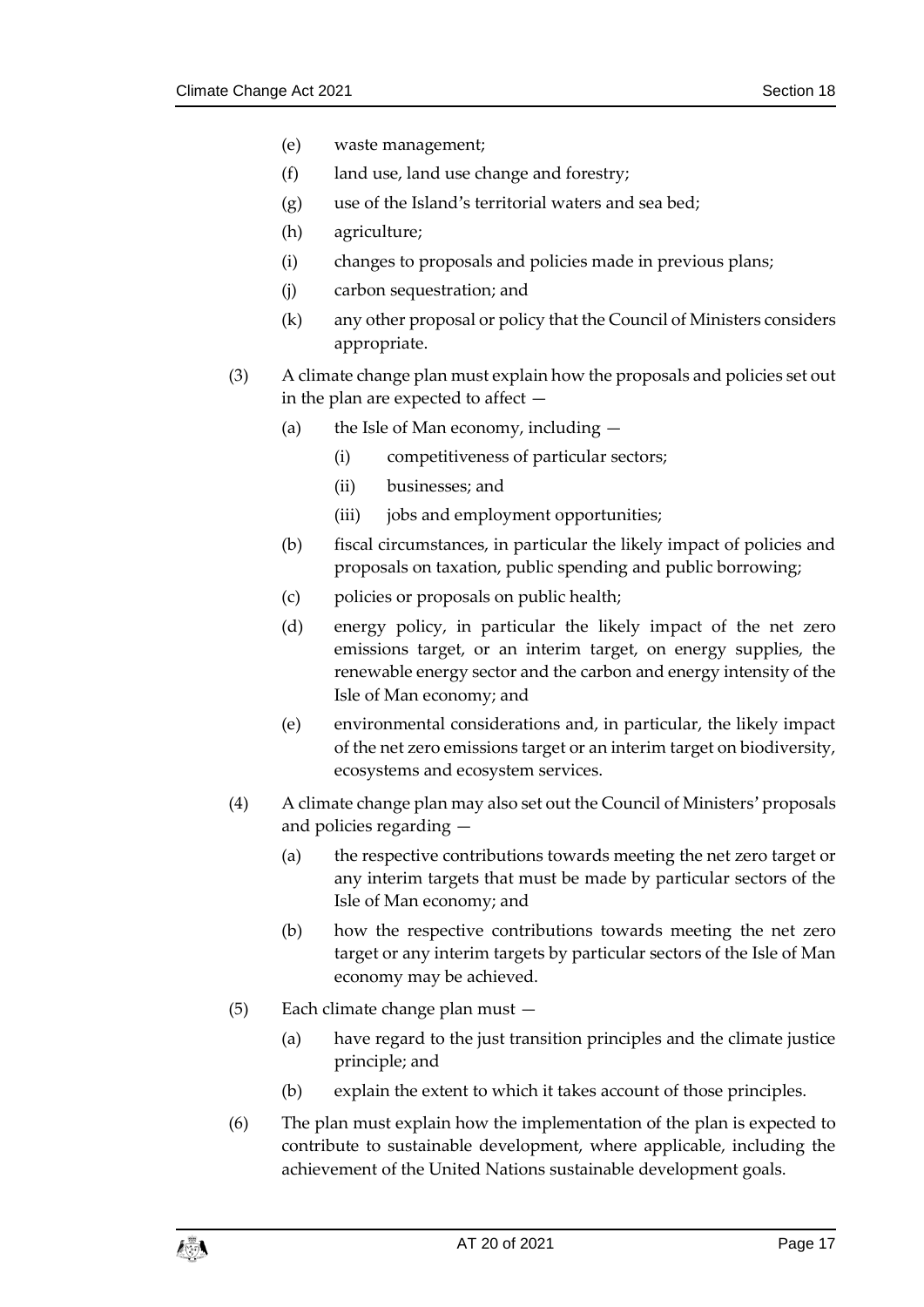- (7) In this section, the "plan period" means the period beginning with the date on which the climate change plan comes into force and ending 5 years after that date (unless another climate change plan takes effect before the end of that period).
- (8) The Council of Ministers may by regulations amend this section to  $-$ 
	- (a) amend the matters that must or may be contained in a climate change plan; or
	- (b) amend the plan period.

### <span id="page-17-0"></span>**19 Annual progress report**

- (1) The Council of Ministers must lay an annual progress report before Tynwald, no later than July each calendar year, which includes the information described in subsection (2) in relation to the financial year ending on the 31 March last occurring before the laying of the annual progress report ("reporting period").
- (2) A Minister must, at the sitting at which an annual progress report is laid or the next subsequent sitting, move that the report be received by Tynwald.
- (3) The annual progress report must contain a statement on the following matters —
	- (a) progress, relevant to the reporting period, in relation to the current climate change plan;
	- (b) any changes to the plan made during the reporting period or proposals to change the plan and the reasons for those changes;
	- (c) the way the just transition principles and the climate justice principle have been implemented;
	- (d) the extent to which biodiversity, ecosystems and ecosystem services have been enhanced, protected or otherwise affected during the period; and
	- (e) the extent to which the actions have contributed to sustainable development, including the achievement of the United Nations sustainable development goals.
- (4) The annual progress report may contain details of the following matters
	- (a) any new sources of emissions identified during the reporting period;
	- (b) any perceived or actual barriers to emissions reductions;
	- (c) if an action has not been completed by the date specified in the plan for that action, or is unlikely to be completed by the date specified for it, the reason for the non-completion and the proposals for completing the action;

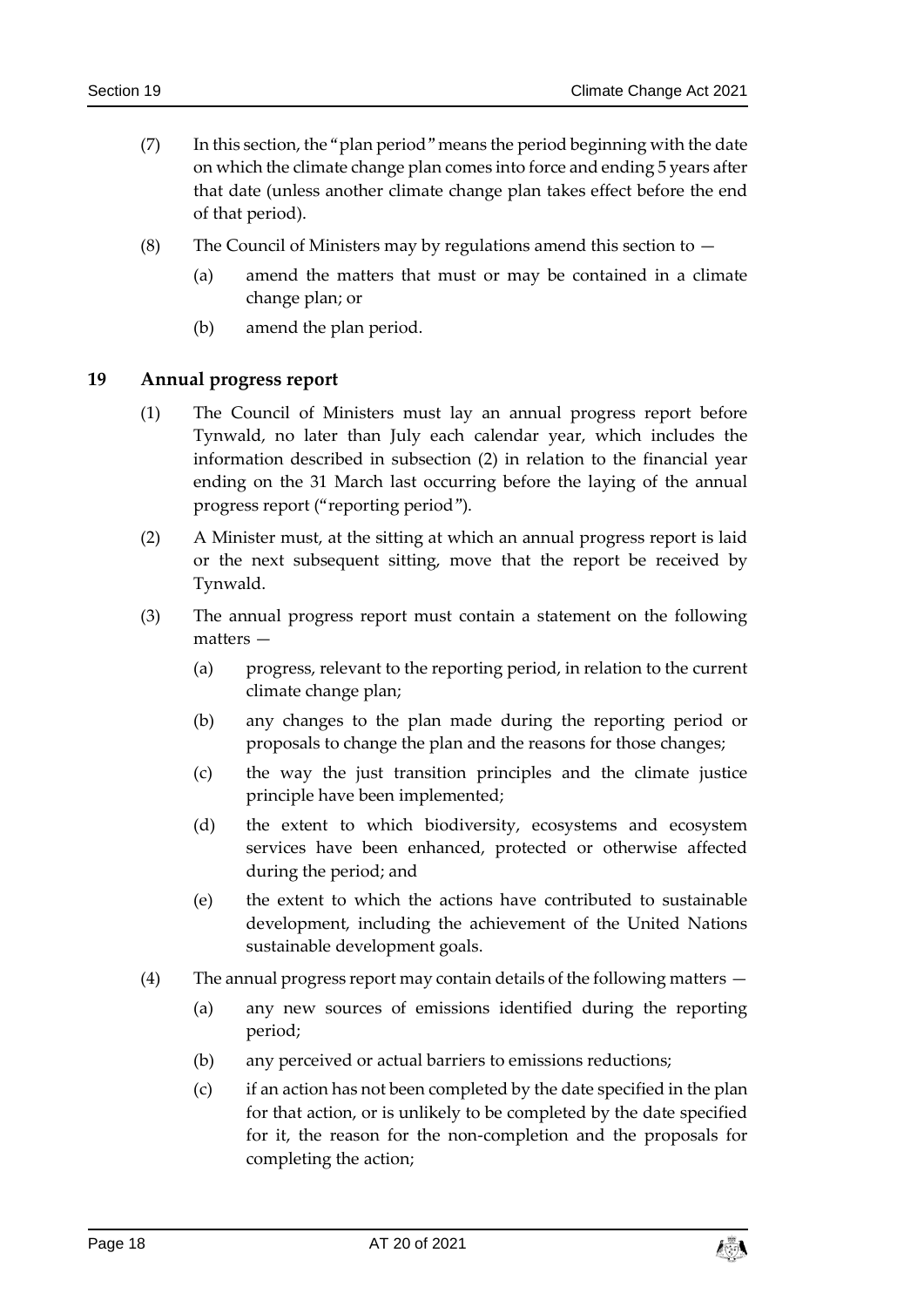- (d) any unforeseen consequences, arising from the actions that have been identified during the reporting period and any action that has been taken or is planned to be taken to address them;
- (e) the extent to which the regulation and order making powers under the Act have been used during the reporting period;
- (f) any actions undertaken which are not in the plan but which have or will contribute to emissions reduction;
- (g) information relating to research conducted or scientific advice received over the reporting period;
- (h) any other information the Council of Ministers considers appropriate.
- (5) The Council of Ministers may by regulations amend this section to amend the matters that must be contained in the annual progress report.

# <span id="page-18-0"></span>**20 5-yearly emissions report**

- (1) Subject to subsection (2), the Council of Ministers must report to Tynwald in respect of every 5 year period, beginning with the coming into operation of this section, on the progress towards the net zero emissions target in that period.
- (2) If an interim target has been set
	- (a) if the interim target date occurs before the end of a 5-yearly reporting period, the Council of Ministers must report to Tynwald in respect of the period between the last report and the interim target date on the progress towards the net zero emissions target (and, in the case of an interim target date occurring within 5 years of the coming into operation of this section, the report must be in respect of the period beginning with the coming into operation of this section and the interim target date);
	- (b) if the interim target date occurs on a date that is later than the end of the 5-yearly reporting period, the Council of Ministers must report to Tynwald in respect of the 5 yearly reporting period.
- (3) A report referred to in subsection (1) or (2) must be laid before Tynwald no later than 2 years after the end of the 5-yearly reporting period and a Minister must, at the sitting at which it is laid or the next subsequent sitting, move that the report be received by Tynwald.
- (4) A 5-yearly report must state in relation to the net Isle of Man emissions—
	- (a) the baseline;
	- (b) the amount of net Isle of Man emissions for the reporting period and each individual year of the reporting period;
	- (c) the percentage by which the amount of net Isle of Man emissions for each year of the 5-yearly reporting period is lower or higher than the baseline;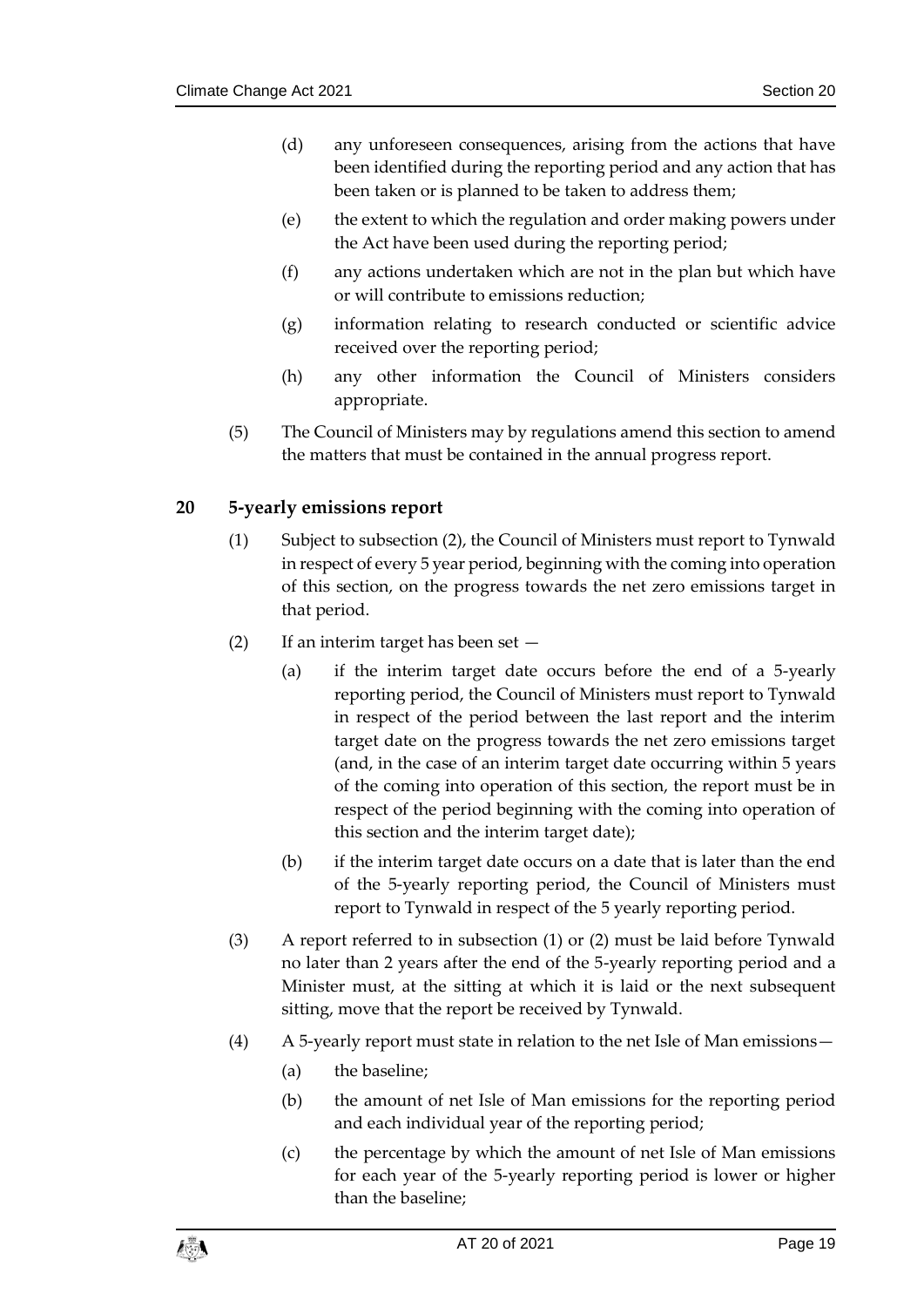- (d) the mean average percentage by which the amount of net Isle of Man emissions for all years in the 5-yearly reporting period is lower or higher than the baseline;
- (e) the percentage by which the amount of net Isle of Man emissions in the 5-yearly reporting period is lower or higher than the amount for each preceding reporting period;
- (f) whether the reduction (if any) in emissions achieved during the 5 yearly reporting period contributes sufficiently towards meeting the net zero emissions target and any interim targets, having regard to the information contained in the report (and any report for a previous period).
- (5) The Council of Ministers must use current international carbon reporting practice for the purposes of assessing and reporting on the matters referred to in subsection (4).
- (6) If the methods used to determine net Isle of Man emissions change and that change is such as to require adjustment of an amount for any earlier reporting period, the report must —
	- (a) specify the adjustment required and state the adjusted amount; and
	- (b) explain why the adjustment is required.
- (7) An adjustment of an amount for an earlier 5-yearly reporting period, in so far as reasonably practicable, must be made in accordance with current international carbon reporting practice.
- (8) The 5-yearly report may contain such other information as the Council of Ministers considers appropriate.
- (9) Where no interim target following the period to which the 5-yearly report relates has been set the report may include a recommendation in relation to the setting of future interim targets and the amount of such targets.
- (10) If a recommendation referred to in subsection (9) is made, the reasons for the recommendation must be included in the report.
- (11) The recommendation of a target under subsection (9) creates no duty for the target to be set at that level or at all.
- (12) In this section "5-yearly reporting period" means the period in subsection  $(2)(a)$  or  $(b)$ , as the case may be.
- (13) The Council of Ministers may by regulations amend this section to  $-$ 
	- (a) amend the contents of the 5-yearly report; or
	- (b) amend the 5-yearly reporting period to a shorter period.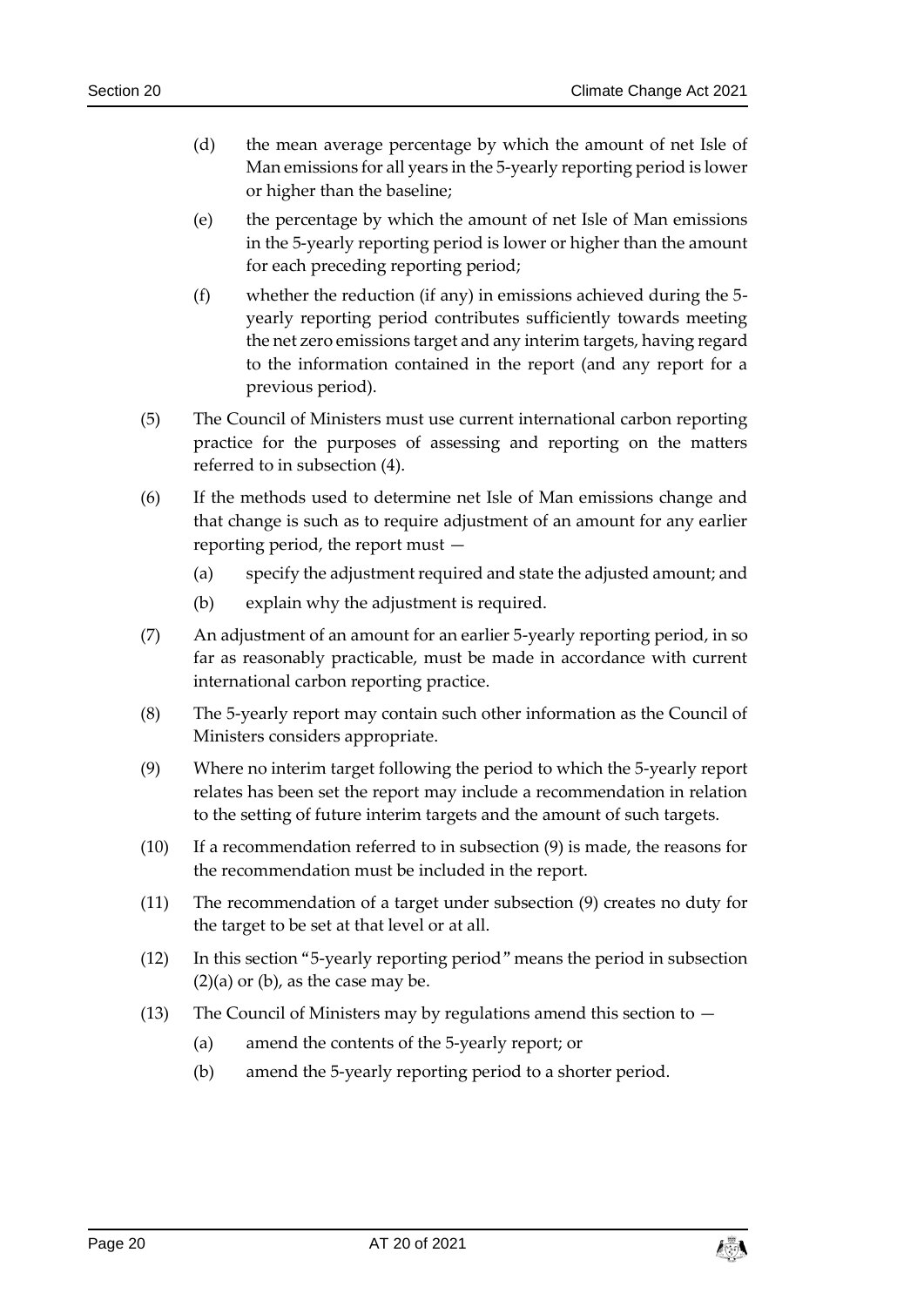# <span id="page-20-0"></span>**PART 5 — PLANNING AND REPORTING DUTIES OF PUBLIC BODIES**

### <span id="page-20-3"></span><span id="page-20-1"></span>**21 Climate change duties of public bodies**

asp2009/12/44 and drafting

- (1) A public body, in performing its duties, must act in the way that it considers best to contribute to —
	- (a) the meeting of the net zero emissions target by the net zero emissions target year;
	- (b) the meeting of any interim target;
	- (c) supporting the just transition principles and the climate justice principle;
	- (d) sustainable development, including the achievement of the United Nations sustainable development goals; and
	- (e) protecting and enhancing biodiversity, ecosystems and ecosystem services.
- <span id="page-20-4"></span>(2) The Council of Ministers may make regulations that impose additional duties relating to the mitigation of climate change upon public bodies or remove such duties.

# <span id="page-20-2"></span>**22 Guidance to public bodies**

asp2009/12/45 and drafting

- (1) A public body may request guidance from the Council of Ministers as to the manner in which it may or must comply with its duties under section [21\(1\)](#page-20-3) or regulations made under section [21\(2\).](#page-20-4)
- (2) The Council of Ministers may give such guidance and assistance to a public body as is reasonable to help that body comply with section [21\(1\)](#page-20-3) and any regulations made under section [21\(2\).](#page-20-4)
- (3) The Council of Ministers
	- (a) must, before 1 April 2022, give general guidance to public bodies in relation to how a public body may fulfil its climate change duties;
	- (b) must regularly review and update that guidance having regard to new knowledge and methods to mitigate climate change; and
	- (c) may provide additional guidance to individual public bodies in relation to how that public body may fulfil its climate change duties.
- (4) A public body must have regard to any guidance given to it under this section.
- (5) Before giving guidance under subsection (2) or (3), the Council of Ministers must consult —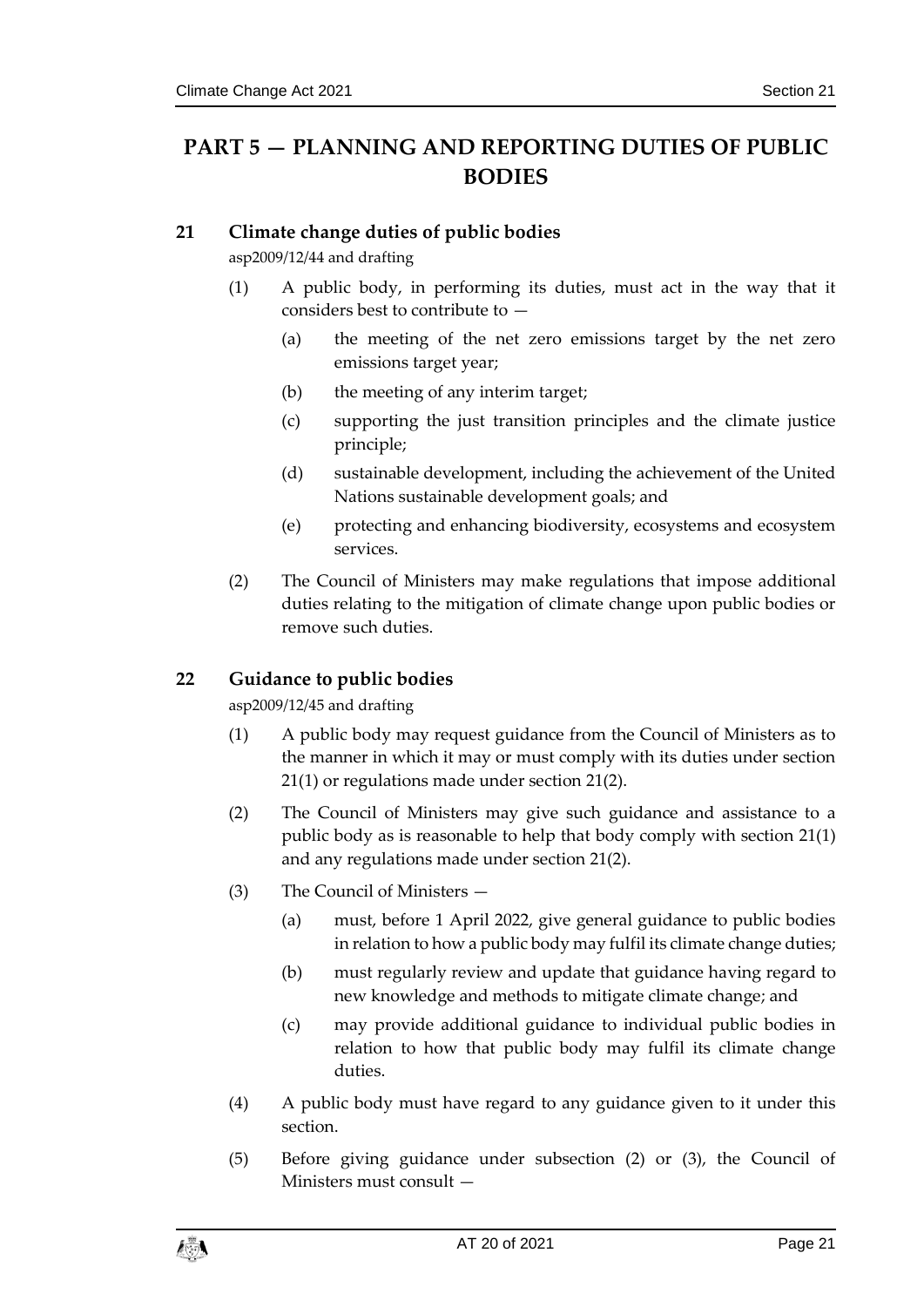- (a) the public body that has requested the guidance; and
- (b) such other persons as the Council of Ministers considers appropriate.
- (6) The Council of Ministers must publish any guidance given under this section.

### <span id="page-21-0"></span>**23 Reporting by public bodies on climate change duties**

asp2009/12/46 and drafting

- (1) The Council of Ministers must make regulations before 1 June 2022
	- (a) requiring public bodies to prepare reports on compliance with their climate change duties;
	- (b) requiring any public body found, following an investigation under section [24\(2\)](#page-21-2) or [27\(1\),](#page-23-3) to be failing to comply with its climate change duties, to prepare a report on the actions it has taken, is taking or intends to take to secure future compliance with those duties;
	- (c) setting out what information the reports must contain;
	- (d) setting out the form and manner of the reports;
	- (e) setting out the period within which the reports must be sent to the Council of Ministers.
- (2) A public body that has requested guidance under section [22](#page-20-2) is not obliged to give a report under this section until it receives the guidance.
- (3) A public body that prepares a report under subsection (1) must publish it.

### <span id="page-21-3"></span><span id="page-21-1"></span>**24 Designation of monitor**

asp2009/12/47, 48, 49 and drafting

- (1) The Council of Ministers may designate one or more persons ("monitor") to investigate whether public bodies are complying with their climate change duties, having regard to any guidance given under section [22.](#page-20-2)
- <span id="page-21-2"></span>(2) A monitor may carry out an investigation into —
	- (a) a public body's compliance with its climate change duties;
	- (b) whether a public body is having regard to guidance given under section [22.](#page-20-2)
- (3) The monitor, if the monitor considers that it is necessary to do so for the purposes of or in connection with an investigation, may —
	- (a) by notice in writing, require any public body to provide any relevant document or relevant information in the possession, or under the control, of the public body;
	- (b) require any person who possesses or controls any document or information referred to in paragraph (a) to provide an explanation of the document or information; and

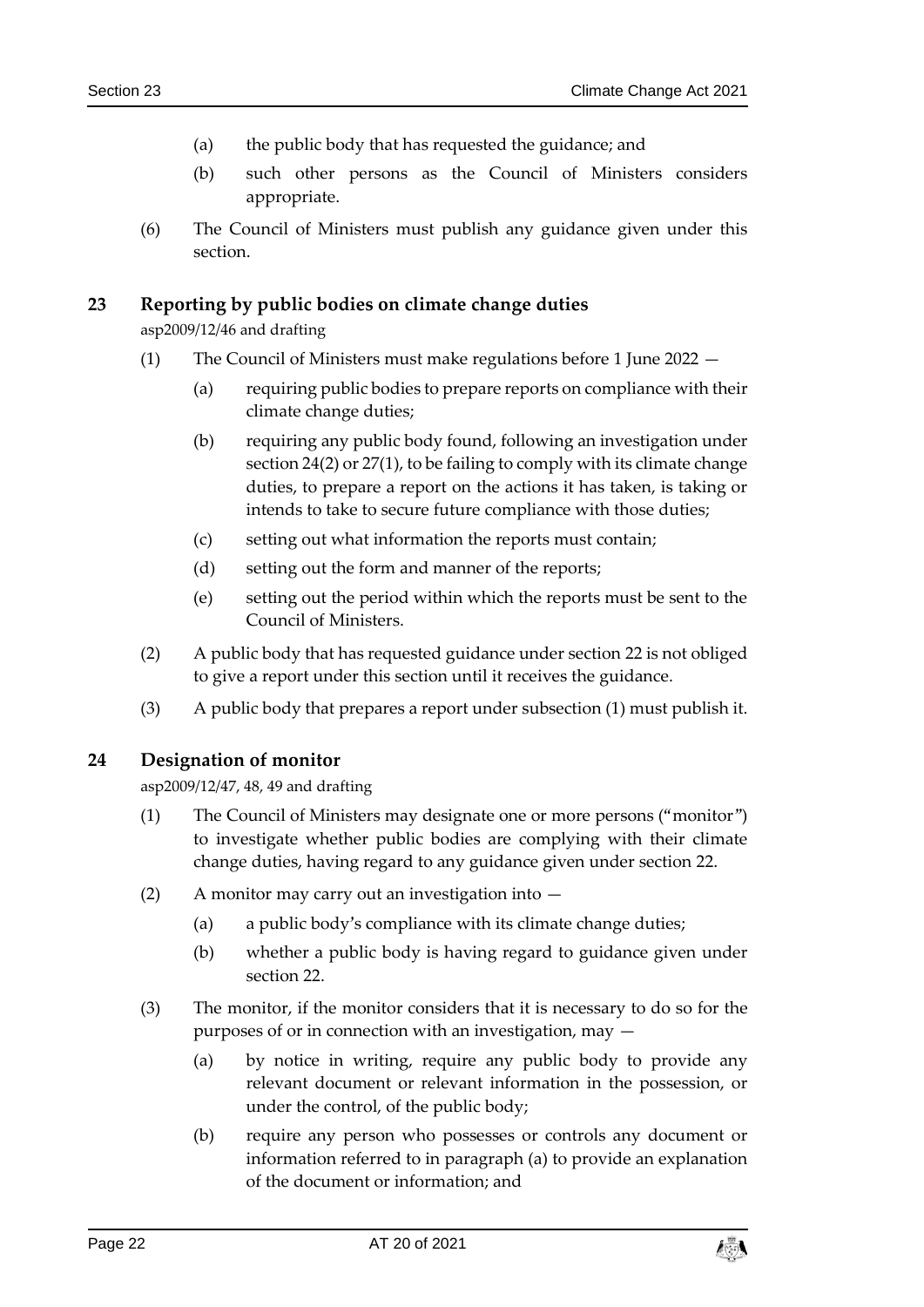- (c) take copies of, or extracts from, any document or information produced in accordance with paragraphs (a) and (b).
- (4) Nothing in this section authorises a monitor to require the disclosure of anything which a person would be entitled to refuse to disclose on grounds of privilege in criminal or civil proceedings.

# <span id="page-22-0"></span>**25 Reporting by monitor**

asp 2009/12/50 and drafting

- (1) The Council of Ministers may direct a monitor to prepare a report in respect of—
	- (a) the monitor's activities under this Part;
	- (b) investigations carried out by the monitor;
	- (c) its use of resources in carrying out its functions under this Part;
	- (d) any other matters the Council of Ministers may direct.
- (2) The report may include information relating to a continuing investigation only if the Council of Ministers directs that information to be included.
- (3) The monitor must send the report to the Council of Ministers.
- (4) The Council of Ministers must lay the report before Tynwald.

### <span id="page-22-1"></span>**26 Guidance to monitor**

asp2009/12/51 and drafting

- (1) The Council of Ministers may give guidance to a monitor designated under section [24\(1\).](#page-21-3)
- (2) Before giving guidance under subsection (1), the Council of Ministers must consult —
	- (a) the monitor; and
	- (b) such other persons as the Council of Ministers considers appropriate.
- (3) The monitor must have regard to any guidance given by the Council of Ministers to it in relation to the exercise of its functions under this Part.
- (4) The Council of Ministers may vary or revoke guidance given under this section and where guidance is varied to a substantial extent, subsection (2) applies.
- (5) The Council of Ministers must publish any guidance given under this section.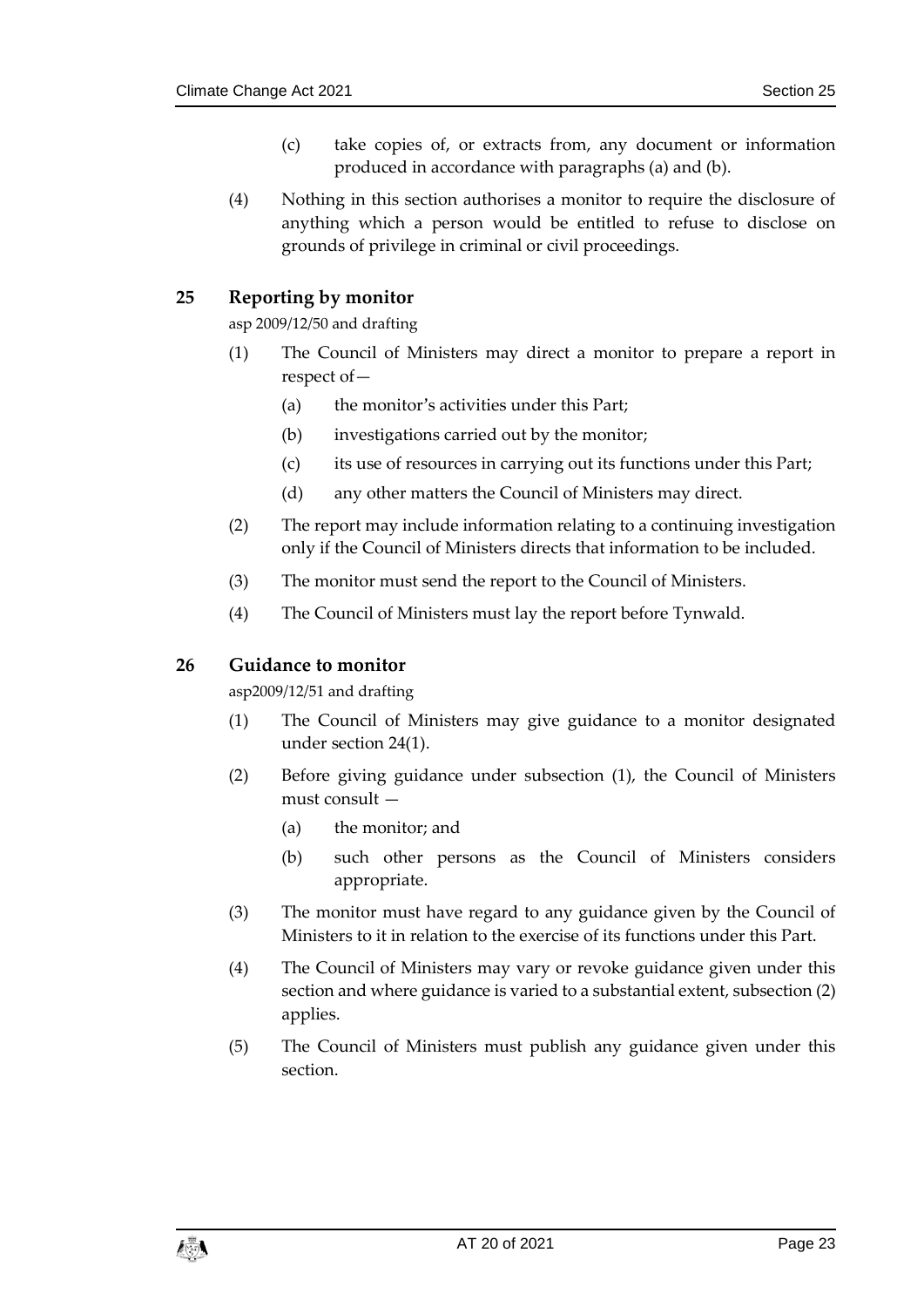### <span id="page-23-3"></span><span id="page-23-0"></span>**27 Power to direct monitor**

asp2009/12/52 and drafting

- (1) A monitor must carry out an investigation if the Council of Ministers directs it to do so.
- (2) The Council of Ministers may give directions to a monitor relating to the exercise of its functions under this Part.
- <span id="page-23-1"></span>(3) A monitor must comply with a direction given under this section.

# **PART 6 — FOSSIL FUEL**

### <span id="page-23-2"></span>**28 Fossil fuel and fossil fuel heating systems**

- $(1)$  In this section  $-$ 
	- (a) "building" has the same meaning as in section 33(2) of the *Building Control Act 1991*;
	- (b) "fossil fuel" has the same meaning as in the Energy Act 2013 of Parliament;
	- (c) "fossil fuel heating system" does not include a heating system that provides heat by means of electricity derived from the burning of fossil fuel by the Manx Utilities Authority.
- (2) A person who installs a fossil fuel heating system on or after 1 January  $2025 -$ 
	- (a) in a new building; or
	- (b) for use in a new building,

commits an offence.

Maximum penalty —

 $(summary)$  — a fine of level 5 on the standard scale;

(on information)  $-$  a fine.

- (3) The Council of Ministers may make regulations to  $-$ 
	- (a) amend a definition in subsection (1); or
	- (b) exempt a building from the application of subsection (2).
- (4) For the purposes of implementing the requirements of a climate change action plan, the Council of Ministers may make regulations to make provision in respect of the use of a fossil fuel or fossil fuel heating systems including provisions to —
	- (a) prohibit the installation of a fossil fuel heating system;
	- (b) prohibit the replacement of a heating system with a fossil fuel heating system;

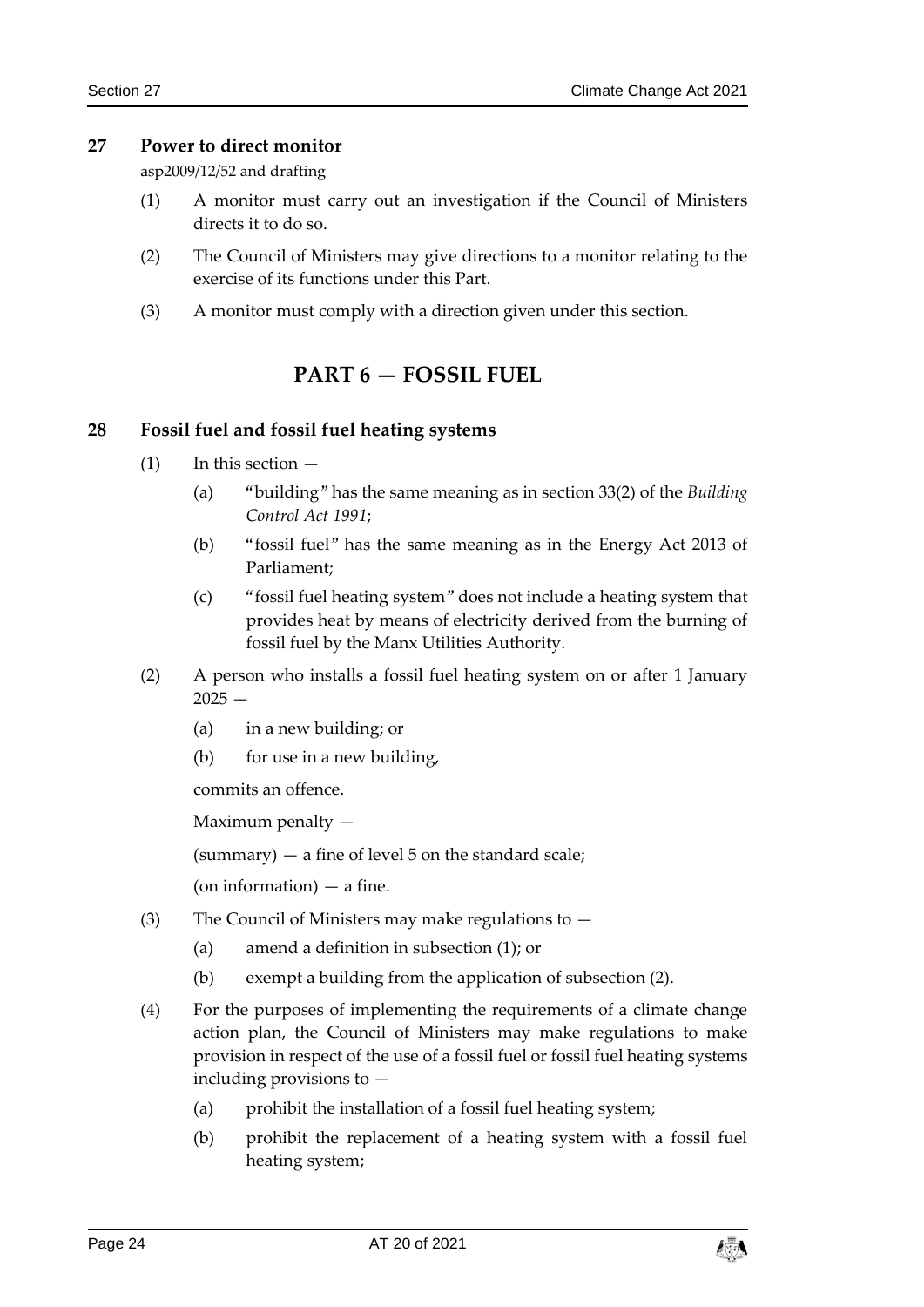- (c) prohibit the installation of a fossil fuel heating system in a building other than a building to which subsection (2) applies;
- (d) prohibit or regulate the production, supply, acquisition or use of fossil fuel;
- (e) regulate the price at which fossil fuel for heating systems may be sold;
- (f) specify the work that is to be regarded as installation of a fossil fuel heating system;
- (g) specify the work that is to be regarded as a replacement of a fossil fuel heating system;
- (h) specify the parts of a heating system that are to be regarded as a fossil fuel heating system;
- (i) specify a building in respect of which the regulations do not apply;
- (j) exempt the Manx Utilities Authority from the application of any provisions made under regulations.
- (5) When conducting a public consultation under section [35](#page-30-2) in respect of proposals for regulations under this section, the Council of Ministers must also consult with organisations in the Island appearing to it to represent those who will be affected by the regulations, including both consumers and suppliers of fossil fuel or heating systems using fossil fuel, and such other organisations as it thinks appropriate.

# <span id="page-24-0"></span>**PART 7 — REGULATION OF SINGLE USE PLASTICS**

# <span id="page-24-1"></span>**29 Regulation of single use plastics**

- (1) The Department may make regulations
	- (a) prohibiting or restricting the manufacture, supply, distribution, use, sale, trade or disposal of specified plastics;
	- (b) enabling charges to be imposed for the supply of specified plastics;
	- (c) making provision for the appointment of a person or body to administer charges in respect of plastics or impose duties on them;
	- (d) requiring records to be kept relating to a charge and to supply the records in a specified form to a specified person.
- (2) Regulations may specify
	- (a) plastics that are exempt from the application of the regulations;
	- (b) persons who are exempt from the prohibitions or restrictions.
- (3) Regulations may provide for enforcement powers and for the appointment of persons to enforce any provision of the regulations.

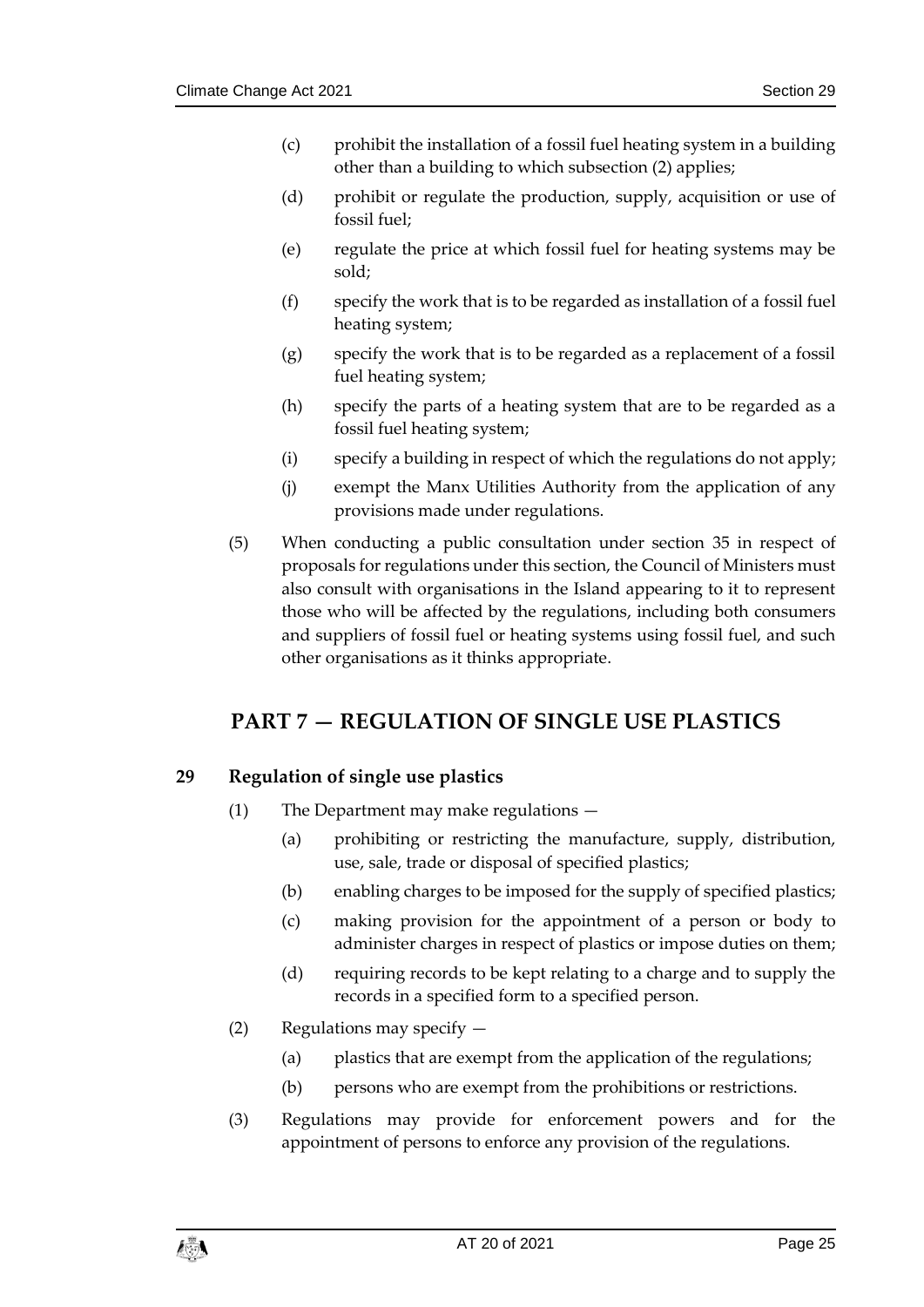# **PART 8 — REGULATIONS**

### <span id="page-25-3"></span><span id="page-25-1"></span><span id="page-25-0"></span>**30 Regulations and Orders: general**

- (1) Any power conferred by this Act on the Council of Ministers or the Department to make regulations or orders includes power to make such consequential, incidental, supplementary, transitory, transitional or saving provision as the Council of Ministers or the Department, as the case may be, considers appropriate.
- (2) Regulations or orders under this Act may modify any enactment (including this Act).
- (3) Regulations or orders may create offences, provided that the penalty upon conviction of a person of an offence must not exceed —
	- (a) on summary conviction, a fine of level 5 on the standard scale; and
	- (b) on conviction on information, a fine.
- (4) The procedure in section 30 ("approval required") of the *Legislation Act 2015* applies in relation to the making of regulations or orders under this Act (except an order under section 2).
- (5) Regulations or orders under this Act may enable the Council of Ministers or the Department, or such other person as may be specified in the regulations or order, to issue a direction or guidance to a person.
- (6) The power to make regulations or an order is subject to section [35.](#page-30-2)

### <span id="page-25-2"></span>**31 Application of UK legislation to the Isle of Man**

- (1) The Council of Ministers or the Department may by order apply to the Island as part of the law of the Island, subject to such exceptions, adaptations and modifications as may be specified in the order, any UK legislation to which this section applies.
- (2) An order under this section may include provision repealing or amending any provision of any enactment (other than this section) which is inconsistent with, or is unnecessary or requires modification in consequence of any UK legislation applied to the Island by the order.
- (3) This section applies to  $-$ 
	- (a) any provision of UK legislation; or
	- (b) any instrument of a legislative character made under UK legislation,

which relates, directly or indirectly, to climate change action, or mitigating potentially negative consequences arising from climate change, and to environmental protection.

(4) For the purposes of subsection (3), provisions that relate to climate change action, or mitigating potentially negative consequences arising from

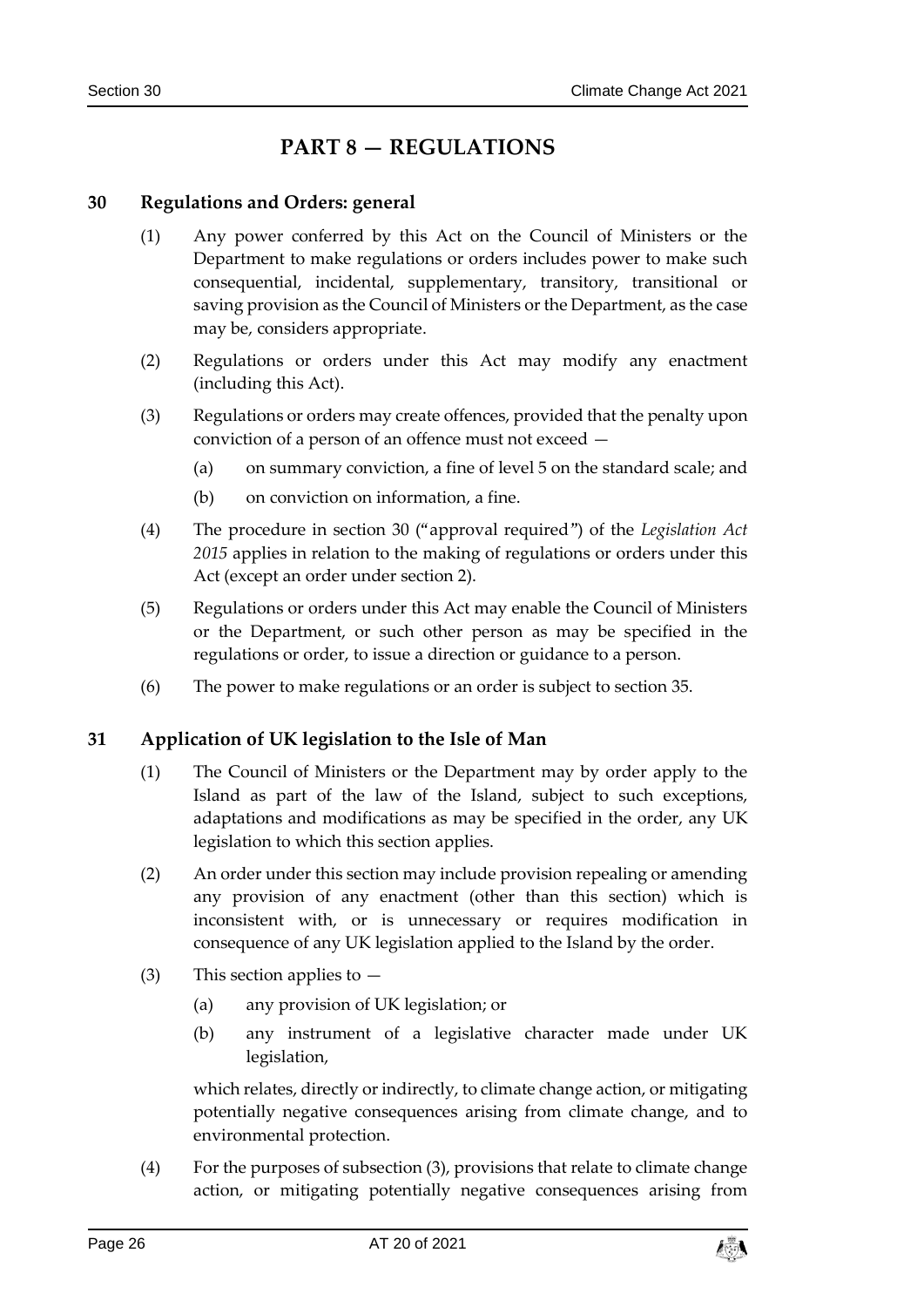climate change, or to environmental protection, include provisions relating to —

- (a) the generation and regulation of renewable energy and the technologies associated with renewable energy;
- (b) the conservation, protection and restoration of biodiversity, ecosystems and improving the natural environment;
- (c) waste and resource management;
- (d) air and water quality, including the regulation of air and water pollutants and their sources; and
- (e) the control of products that fail to meet standards specified for the protection of the environment.
- (5) The Council of Ministers may by order amend subsection (4).
- (6) An order made under this section must have annexed to it a text of the instrument applied by the order, incorporating the exceptions, adaptations and modifications specified in the order.

### <span id="page-26-0"></span>**32 Powers of entry**

- (1) The Department may authorise a person ("authorised officer") for the purposes of taking any enforcement action required under section [28](#page-23-2) or under any regulations or order under this Act.
- (2) Regulations or an order made under this Act may enable an authorised officer to enter premises where the authorised officer has reasonable grounds for suspecting that an offence has been committed or there has been any other contravention of the regulations, order or Act, as the case may be.
- (3) An authorised officer, upon producing, if so required, some duly authenticated document showing the officer's authority, has a right at all reasonable hours —
	- (a) to enter any premises for the purpose of ascertaining whether there is or has been on the premises any contravention of section [28](#page-23-2) or a provision of regulations or an order under this Act; and
	- (b) to enter any business premises for the purpose of ascertaining whether there is on the premises any evidence of any contravention of any of such provisions.
- (4) Admission to any premises used only as a private dwelling-house may not be requested unless 24 hours' notice of the intended entry has been given to the occupier.
- (5) If a justice of the peace, on sworn information in writing, is satisfied that there is reasonable ground for entry into any premises for any such purpose as is mentioned in subsection (3) and either —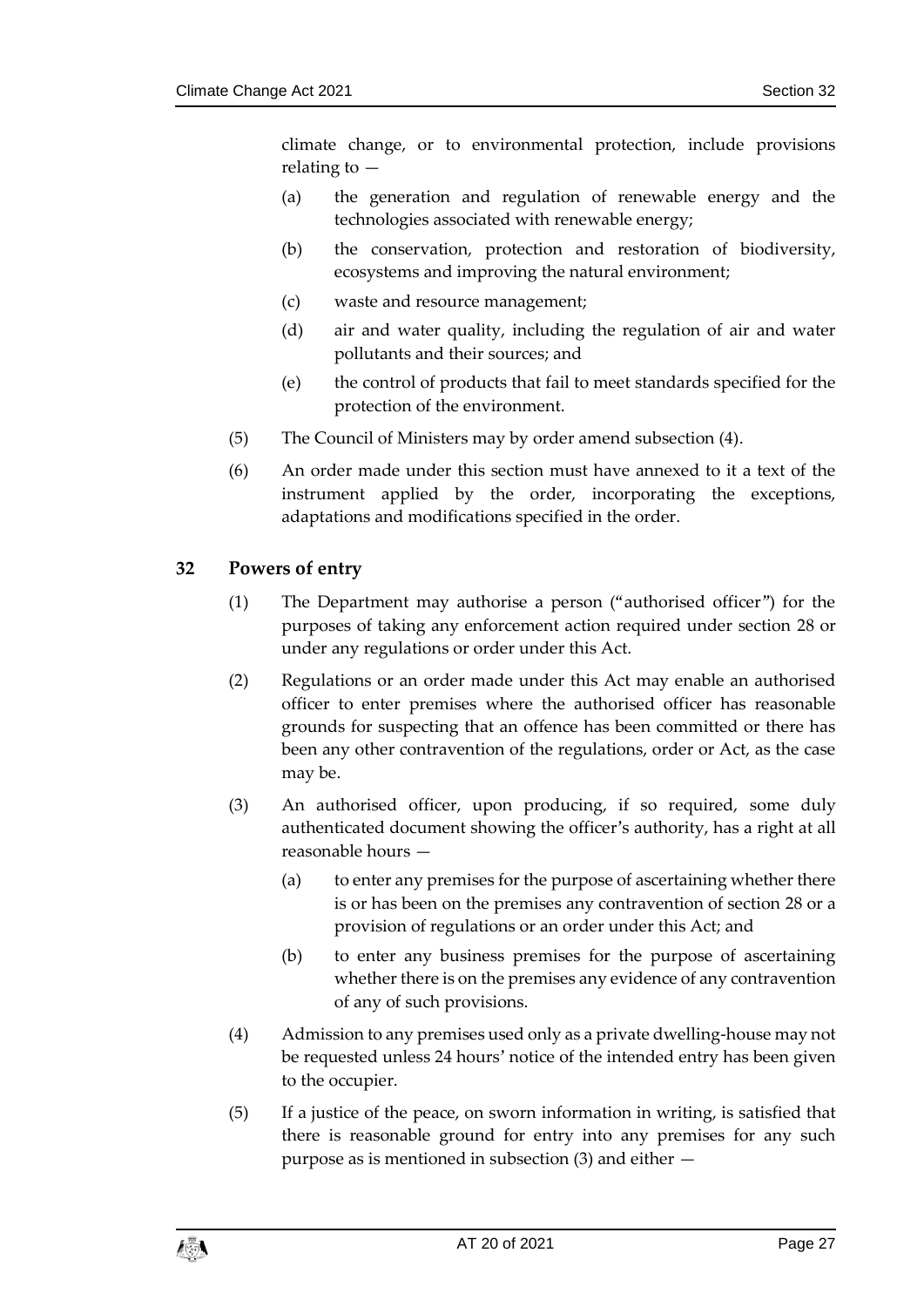- (a) that admission to the premises has been refused, or a refusal is anticipated, and that notice of the intention to apply for a warrant has been given to the occupier; or
- (b) that an application for admission, or the giving of such a notice, would defeat the object of the entry, or that the case is one of urgency, or that the premises are unoccupied or the occupier temporarily absent,

the justice may by warrant signed by the justice authorise the authorised officer to enter the premises, if need be by reasonable force.

- (6) Every warrant granted under this section continues in force for a period of one month.
- (7) An authorised officer entering any premises by virtue of this section, or of a warrant issued under it, may take with him or her such other persons as that authorised officer considers necessary, and on leaving any unoccupied premises which the authorised officer has entered must leave them as effectively secured against unauthorised entry as he or she found them.
- (8) An authorised officer entering premises by virtue of this section, or of a warrant issued under it, may inspect any records (in whatever form they are held) relating to a matter under the Act, or any regulations or order made under it, and, where any such records are kept by means of a computer —
	- (a) may have access to, and inspect and check the operation of, any computer and any associated apparatus or material which is or has been in use in connection with the records; and
	- (b) may require any person having charge of, or otherwise concerned with the operation of, the computer, apparatus or material to afford the officer such assistance as he or she may reasonably require.
- (9) An authorised officer exercising any power conferred by subsection (8) may —
	- (a) seize and detain any records which the officer has reason to believe may be required as evidence in proceedings under any of the provisions of this Act or of regulations or orders made under it; and
	- (b) where the records are kept by means of a computer, may require the records to be produced in a form in which they may be taken away.
- (10) Nothing in this section
	- (a) compels a person to supply any privileged information; or
	- (b) confers a right on a person who enters premises in exercise of the powers in this section to seize such information.
- (11) If any person who enters any premises by virtue of this section, or of a warrant issued under it, discloses to any person any information obtained

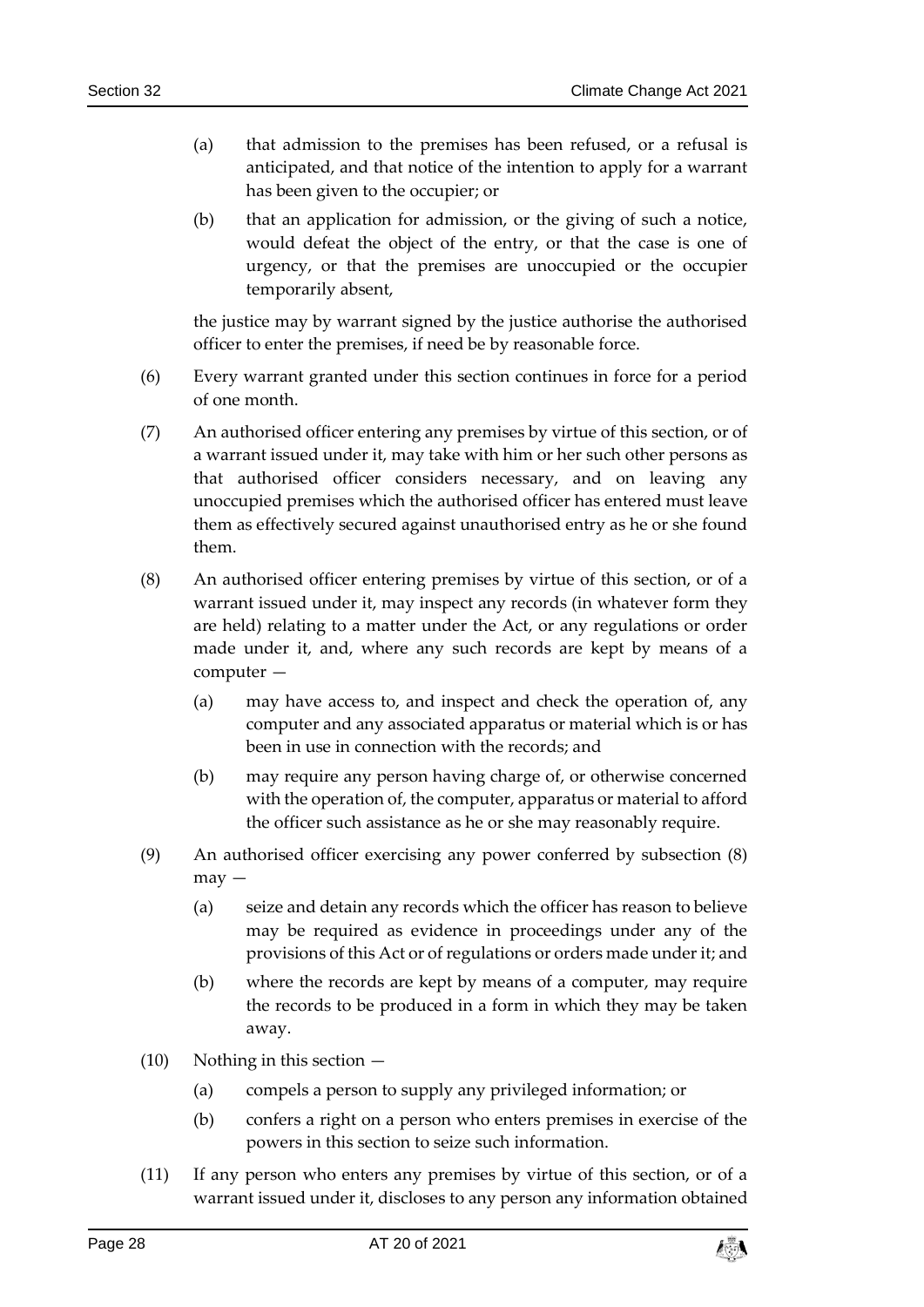by that person in the premises with regard to any trade secret or privileged information, he or she is guilty of an offence, unless the disclosure was made in the performance of his or her duty.

Maximum penalty —

 $(summary)$  — a fine of level 5 on the standard scale;

(on information) — a fine.

(12) In this section "privileged information" means information in respect of which a claim to legal professional privilege could be maintained in legal proceedings.

### <span id="page-28-0"></span>**33 Regulations and Orders: fixed penalties**

- (1) Regulations or an order made under this Act may make provision conferring on such person (an "administrator") as may be specified in the regulations or order the power by notice to impose a fixed monetary penalty (which may be a variable fixed penalty) on a person who breaches the regulation or order (as the case may be).
- (2) Regulations or an order may only confer such a power in relation to a case where the administrator is satisfied on the balance of probabilities that the breach has occurred.
- (3) For the purposes of this section a "fixed monetary penalty" is a requirement to pay to an administrator a penalty of an amount specified in or determined in accordance with the regulations or order (as the case may be).
- (4) Regulations or an order may not provide for the imposition of a fixed monetary penalty that is —
	- (a) unreasonable, having had regard to the severity of the breach of the regulations or order in question; and
	- (b) in any circumstance, in excess of the amount of a fine of level 5 on the standard scale.
- (5) Where an administrator proposes to impose a fixed monetary penalty on a person, the administrator must serve on that person a notice of what is proposed (a "notice of intent") that complies with subsection (6).
- (6) The notice of intent may offer the person the opportunity to discharge the person's liability for the fixed monetary penalty by payment of a specified sum (which must be less than or equal to the amount of the penalty) within a specified period.
- (7) If the person does not so discharge liability  $-$ 
	- (a) the person may make written representations and objections to the administrator in relation to the proposed imposition of the fixed monetary penalty within a specified period; and

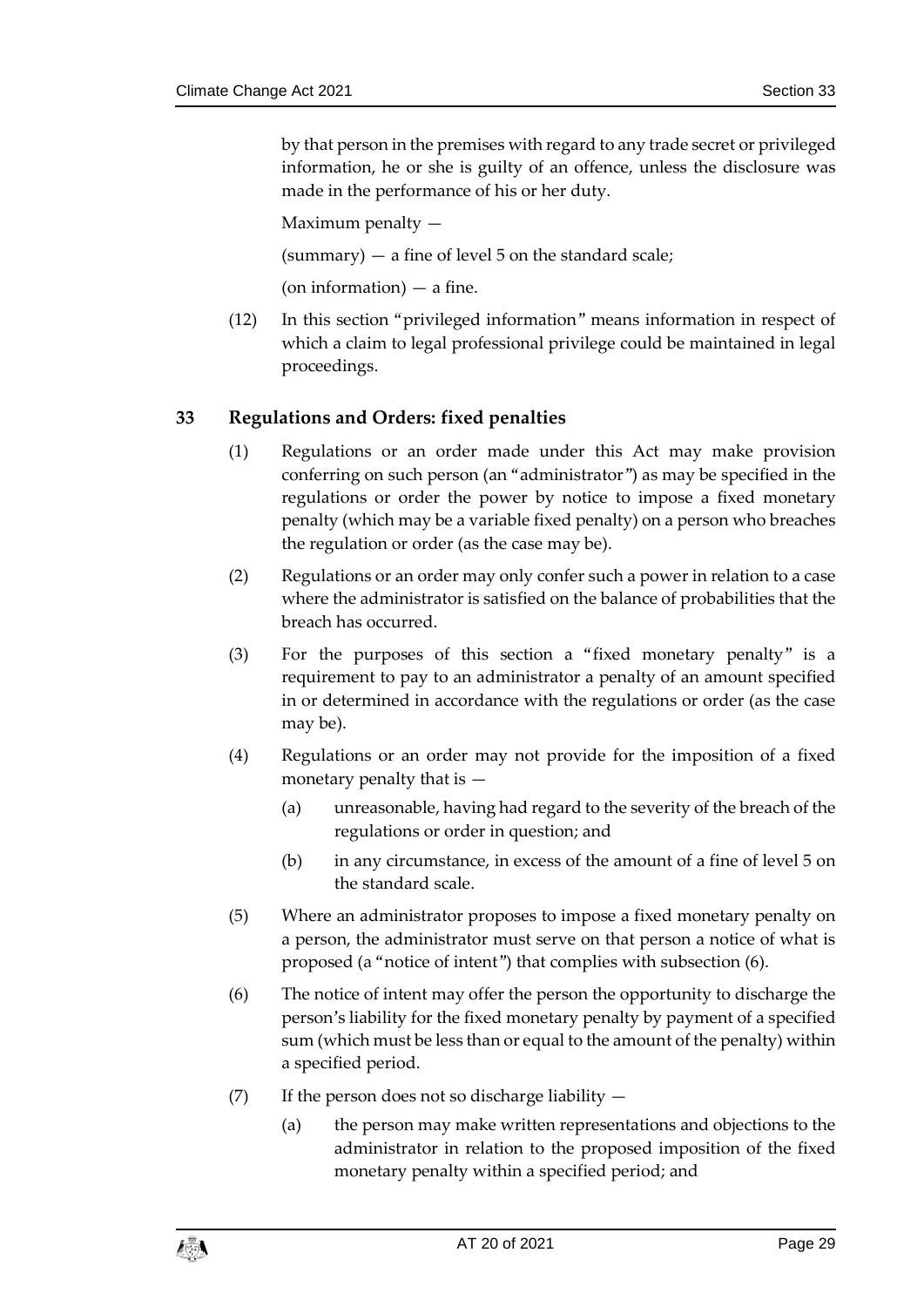- (b) the administrator must at the end of the period for making representations and objections decide whether to impose the fixed monetary penalty.
- (8) Where the administrator decides to impose the fixed monetary penalty, the notice imposing it ("the final notice") must include information as  $to -$ 
	- (a) the grounds for imposing the penalty;
	- (b) how payment may be made;
	- (c) the period within which payment must be made;
	- (d) any early payment discounts or late payment penalties;
	- (e) rights of appeal and the grounds on which a person may appeal specified in subsection (9); and
	- (f) the consequences of non-payment.
- (9) For the purposes of subsection  $(8)(e)$  the grounds on which a person may appeal against a decision of the administrator include the following —
	- (a) that the decision was based on an error of fact;
	- (b) that the decision was wrong in law;
	- (c) that the decision was unreasonable.
- (10) If regulations or an order confer power on an administrator to require a person to pay a fixed monetary penalty or a variable monetary penalty, the regulations or order (as the case may be) may include provision —
	- (a) for early payment discounts;
	- (b) for the payment of interest or other financial penalties for late payment of the penalty, such interest or other financial penalties not in total to exceed the amount of that penalty;
	- (c) for enforcement of the penalty.
- (11) Provision under sub-paragraph  $(10)(c)$  may include  $-$ 
	- (a) provision for the administrator to recover the penalty, and any interest or other financial penalty for late payment, as a civil debt;
	- (b) provision for the penalty, and any interest or other financial penalty for late payment to be recoverable, on the order of a court, as if payable under a court order.
- (12) The regulations or order may not provide for the making of an appeal other than to a court of summary jurisdiction.
- (13) If the regulations or order make provision for an appeal in relation to the imposition of any requirement or service of any notice, they may include provision suspending the requirement or notice pending determination of the appeal.
- (14) Any monetary penalty received under regulations or an order made under this section forms part of the General Revenue.

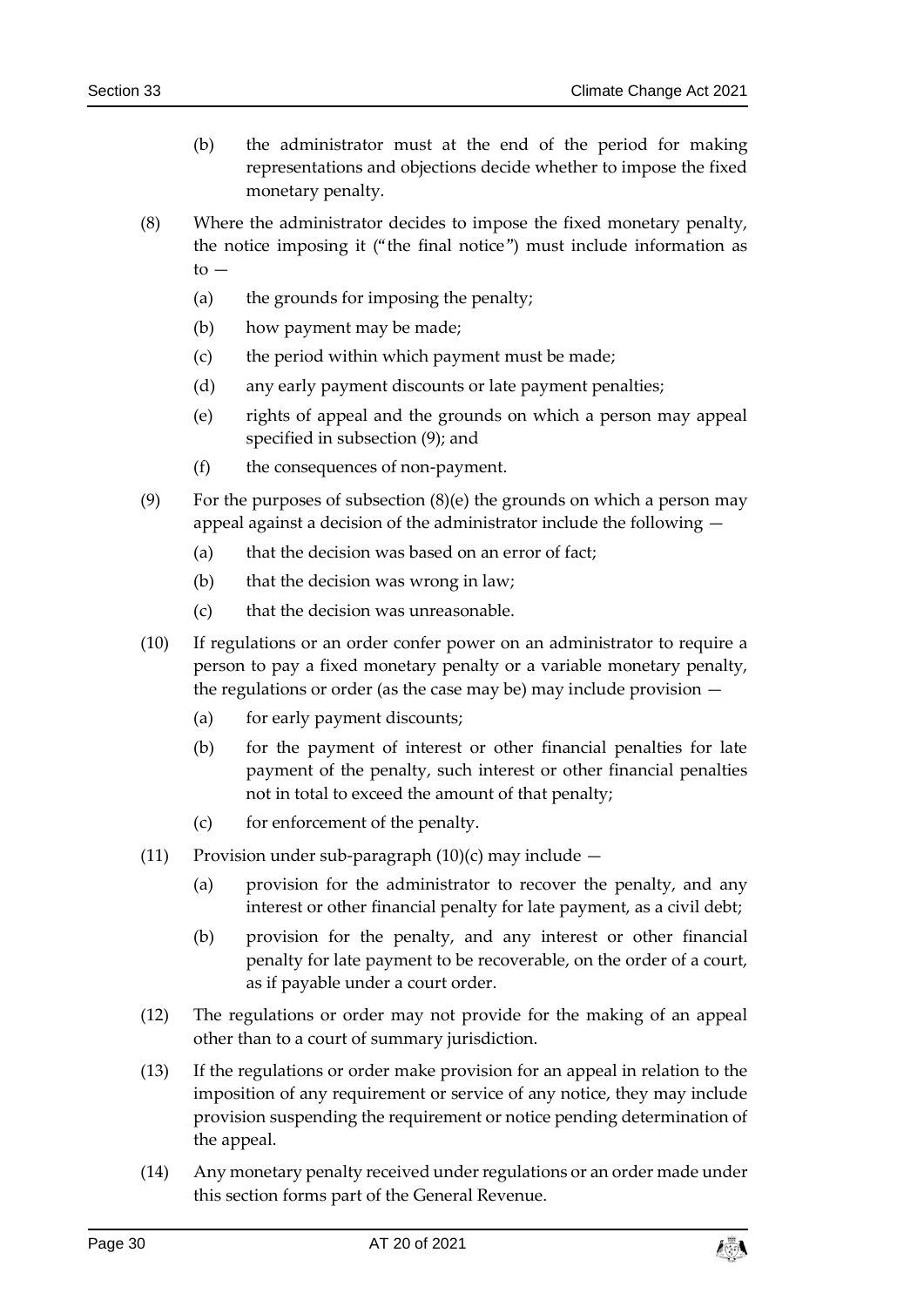# **PART 9 — MISCELLANEOUS**

# <span id="page-30-1"></span><span id="page-30-0"></span>**34 Exercise of duties by Council of Ministers**

The Council of Ministers, in exercising the functions conferred on it by this Act, must do so in a way that —

- (a) contributes to sustainable development, including the achievement of the United Nations sustainable development goals;
- (b) supports the just transition principles and the climate justice principle; and
- (c) protects and enhances biodiversity, ecosystems and ecosystem services.

# <span id="page-30-2"></span>**35 Consultation**

Except as otherwise provided in this Act, before exercising any power to make regulations or an order under this Act, the Council of Ministers, or the Department, as the case may be, must consult —

- (a) any person to whom the regulations or order relate, or person appearing to the Council of Ministers or the Department, as the case may be, to represent such person; and
- (b) any other person that the Council of Ministers or the Department, as the case may be, considers appropriate.

# <span id="page-30-3"></span>**36 Climate impact assessments**

- (1) The Council of Ministers must make regulations, by no later than 31 December 2023, to require climate impact assessments to be prepared in accordance with the requirements set out in the regulations.
- (2) Regulations under subsection (1) may include any of the following
	- (a) require public bodies to prepare a climate impact assessment;
	- (b) specify the circumstances when a climate impact assessment must or need not be prepared by a public body;
	- (c) specify the matters that must be considered or assessed when preparing a climate impact assessment, including an explanation of how an activity is expected to directly or indirectly contribute to achieving a reduction in emissions;
	- (d) specify the contents of a climate impact assessment;
	- (e) specify the information that must be published after a climate impact assessment has been prepared, and the manner and timing of publication; or
	- (f) require a public body to take a climate impact assessment into account when approving a policy or change in policy, making a decision on a procurement matter or making any other decision.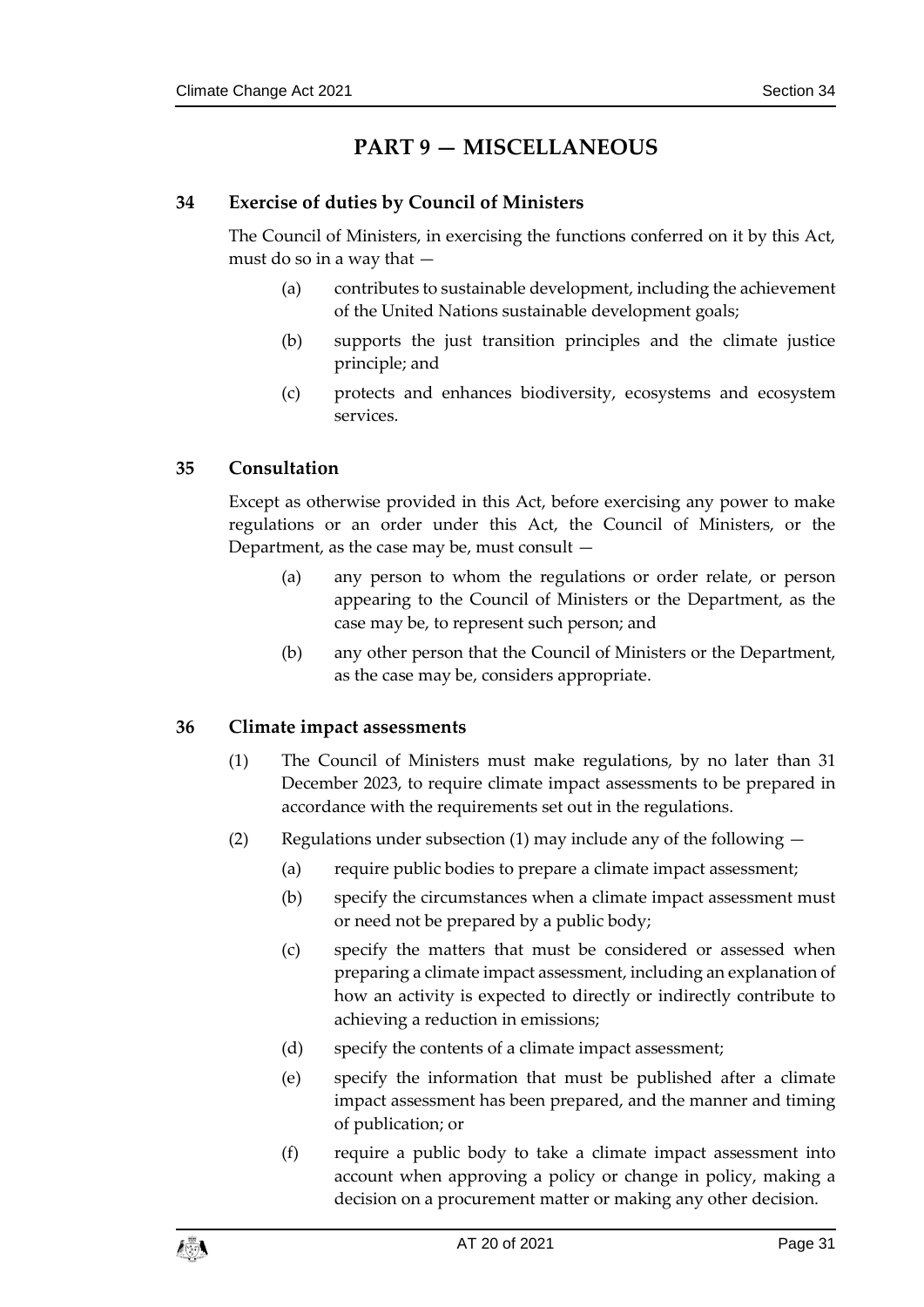(3) Until regulations are made under subsection (1), the Council of Ministers must require Government departments, when approving a policy or approving a change in policy, making a decision on a procurement matter or making any other decision, to take account of the impact that the policy or decision will have on climate change.

#### <span id="page-31-0"></span>**37 Amendments to enactments**

The Schedule (amendments to enactments) has effect

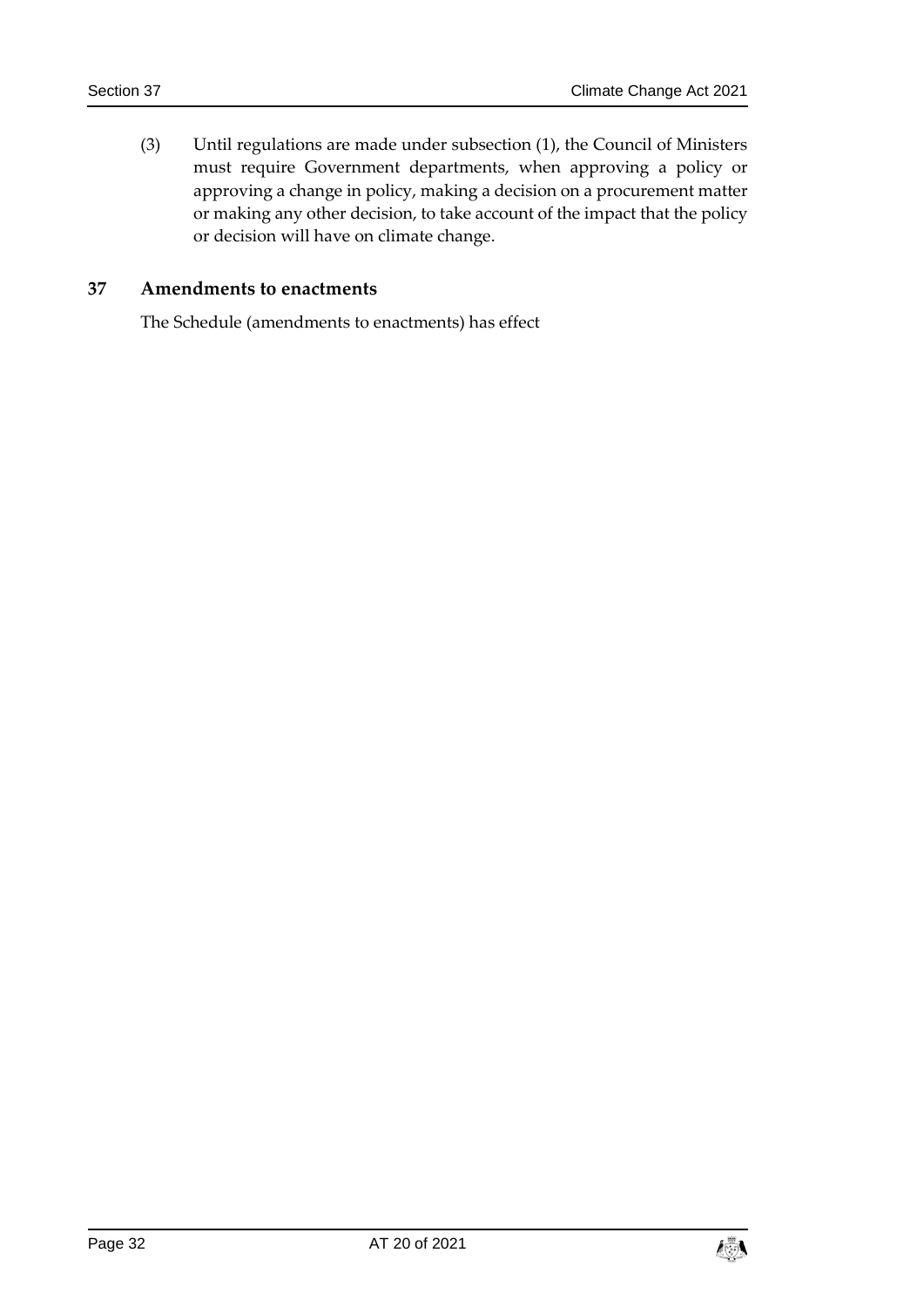### **SCHEDULE**

#### **AMENDMENTS TO ENACTMENTS**

[Section [37\]](#page-31-0)

#### <span id="page-32-1"></span><span id="page-32-0"></span>**1 Forestry Act 1984 amended**

In the *Forestry Act 1984* —

- (a) in sections  $2(2)$  (powers of entry etc.),  $5(3)(a)$  (forestry covenants) and paragraph 1(3) of Schedule 2 (settled land), after "his" insert **EG** or her  $\mathbf{E}$ ;
- (b) in section 2(3) for "£1,000" substitute  $\blacksquare$  level 3 on the standard scale $\mathbf{E}$ ;
- (c) in section 7(4) (byelaws) for "£2,500" substitute  $\blacksquare$  level 4 on the standard scale $\boldsymbol{\mathsf{\Xi}}$ ;
- (d) for the Part headed "Turbaries" substitute —

#### *«Peatland*

### **8 Registration of peatland**

- (1) The Department must establish and maintain a register of peatland areas.
- (2) The Department may keep the register in any form it considers appropriate, including in electronic form.
- (3) The register must include a map on which the location of all registered peatland areas must be indicated.
- (4) The Department must allow any person to inspect the register at its offices free of charge during normal office hours and to take a copy of any entry contained in the register, and of any relevant extract from the map referred to in subsection (3), at such reasonable charge (if any) as the Department may determine.

### **8A Registration considerations and reviews**

- (1) The Department may register any peatland area in the Island.
- (2) The power of the Department to register peatland incudes
	- (a) the power to include in the register the peatland belonging to the Department; and
	- (b) the power to amend or delete any particulars in the register in such manner as the Department considers appropriate.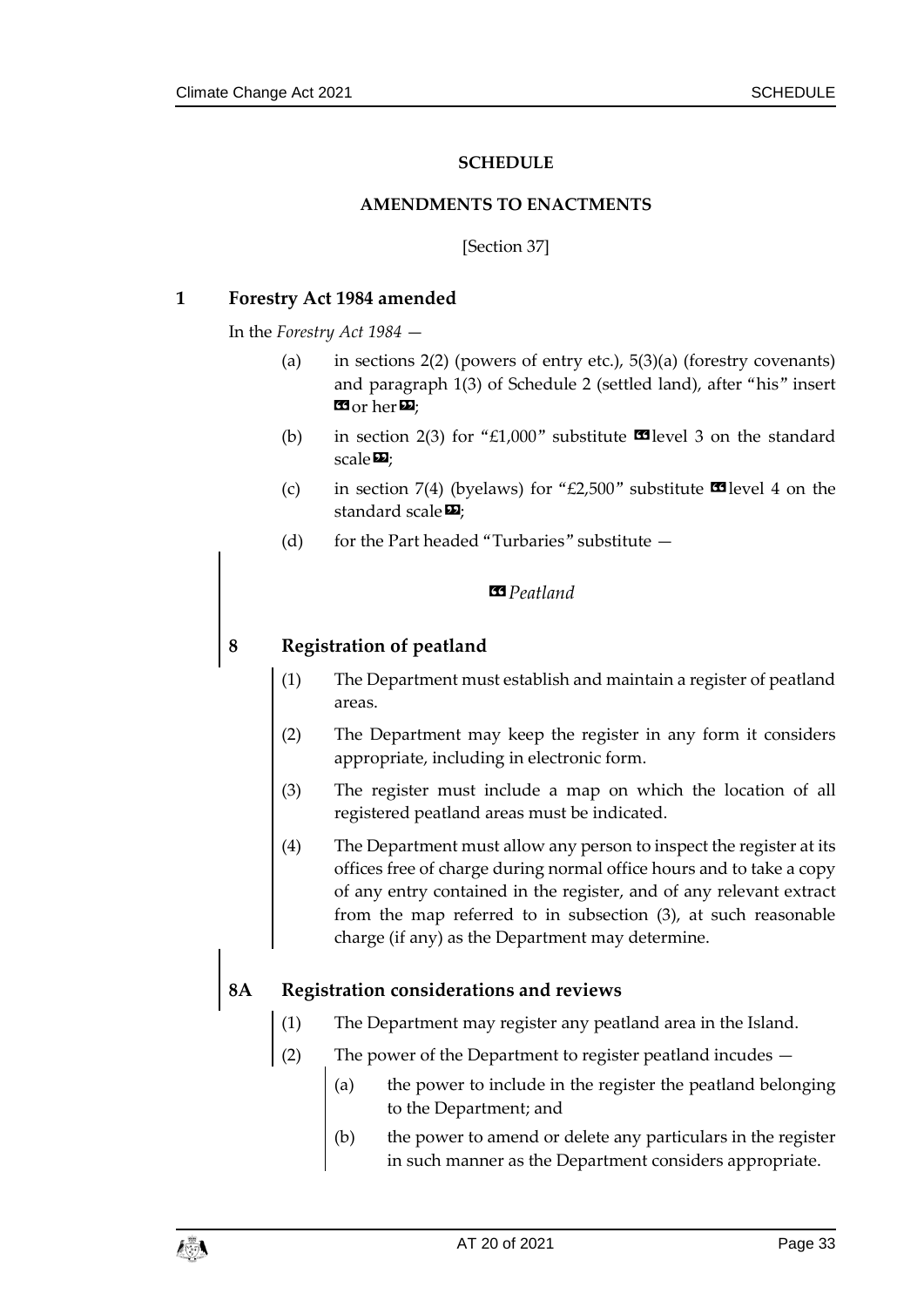- (3) When considering whether to register a peatland area, the Department —
	- (a) must consult the Wildlife Committee on the proposed registration;
	- (b) must be reasonably satisfied on the advice of the Wildlife Committee that the peatland is capable of being used for the purpose of carbon sequestration if it is adequately maintained; and
	- (c) may take into account such other considerations as appear to the Department to be in the interests of good peatland management.
- (4) As soon as practicable after particulars of any peatland have been entered on the register, or the particulars have been amended or deleted, the Department must serve a notice (a "registration notice") on the owner and the occupier of the land comprising the peatland —
	- (a) stating that such particulars have been entered, amended, or deleted on the register;
	- (b) stating the consequences of the registration, and in particular, the prohibition on disturbing registered peatland; and
	- (c) setting out the right of the owner or occupier to apply for a review of the Department's decision.
- (5) The owner or occupier of the land, within 3 months of being served the notice under subsection (4), may apply to the Department, in such manner as may be specified in the notice, for a review to restore, amend or delete the particulars of the peatland on the register.
- (6) Upon a determination of a review under subsection (5) the Department may confirm, restore, amend or delete the particulars on the register made the subject of the review (a "review decision").

# **8B Disturbance of registered peatland areas prohibited**

- (1) Any person who disturbs peatland in a registered peatland area otherwise than in accordance with an authorisation granted by the Department under section 8C is guilty of an offence and is liable —
	- (a) on summary conviction to a fine not exceeding level 5 on the standard scale; or
	- (b) on conviction on information, to a fine.
- (2) In proceedings for an offence under this section it is a defence to prove that —

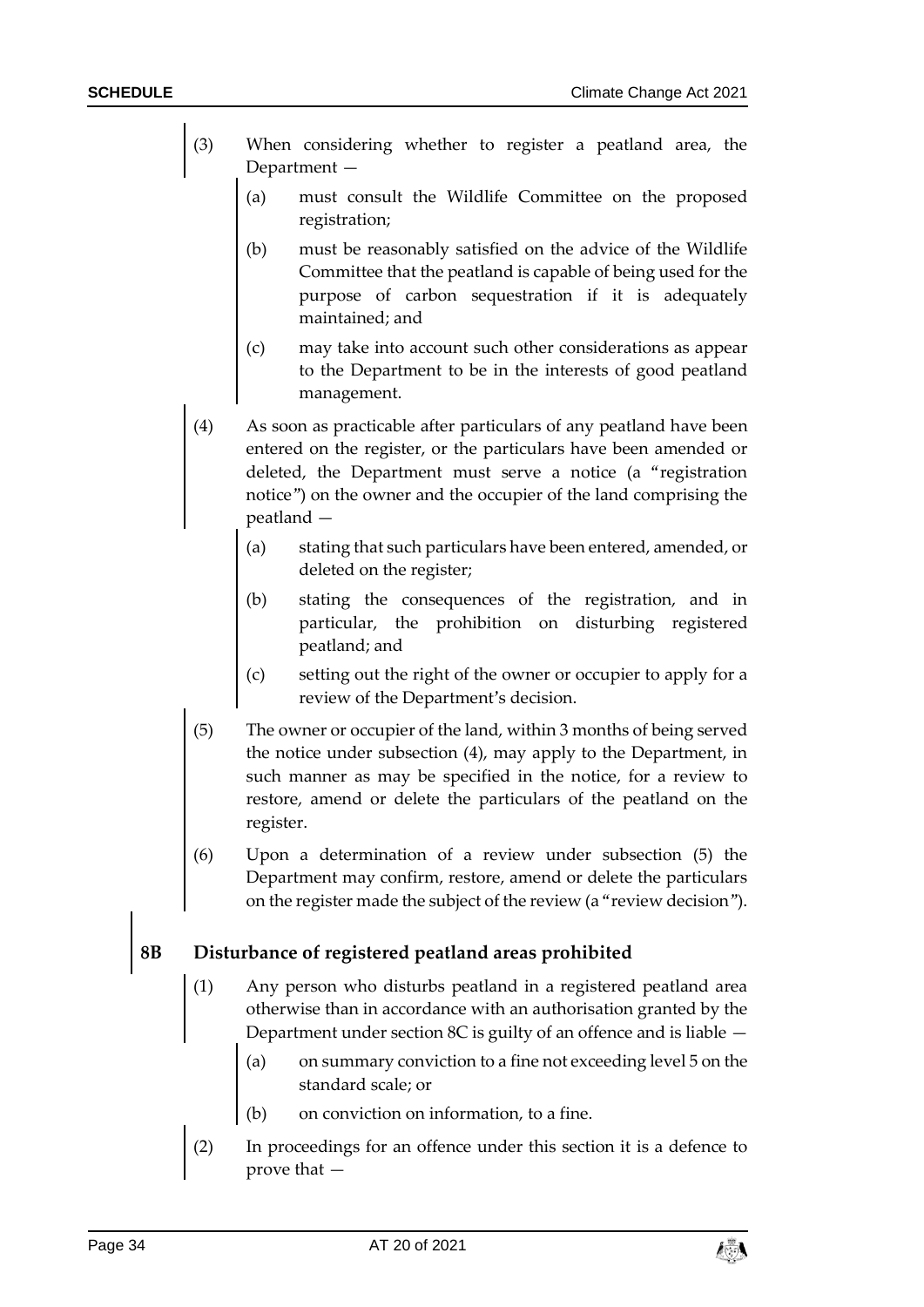- (a) the action in question was taken in the exercise of a right, or in the performance of an obligation, conferred or imposed by an enactment other than this Act;
- (b) an emergency arose that resulted in the peat being disturbed; or
- (c) the person disturbing the peatland did so accidentally and notified the Department of the disturbance as soon as reasonably practicable after the disturbance.

# **8C Application for authorisation to disturb peatland in registered peatland area**

- (1) A person having such interest in a registered peatland area as enables the person, with or without the consent of another to disturb the peatland in that area may apply to the Department for an authorisation to disturb it.
- (2) On an application for an authorisation the Department may  $-$ 
	- (a) grant the authorisation subject to such conditions as the Department may consider expedient in the interests of good peatland management; or
	- (b) refuse the authorisation.
- (3) An authorisation may be granted  $-$ 
	- (a) for the purpose of inspecting the land;
	- (b) for scientific or archaeological research;
	- (c) for the repair or restoration of peatland;
	- (d) any other purpose that the Department may reasonably permit.
- (4) Before refusing an authorisation, or granting it subject to conditions, the Department must —
	- (a) consult such persons or bodies of persons as appear to it to have special knowledge of, or interest in, the peatlands of the Island;
	- (b) consider any written representations made by the applicant;
	- (c) notify the applicant of its intentions and, if the applicant so requests in writing, give the applicant an opportunity of making oral representations to a person appointed by the Department for that purpose; and
	- (d) if the applicant makes representations in accordance with paragraph (c), consider the report of the person so appointed.
- (5) Where the Department refuses an authorisation, it must notify the applicant of its reasons for doing so.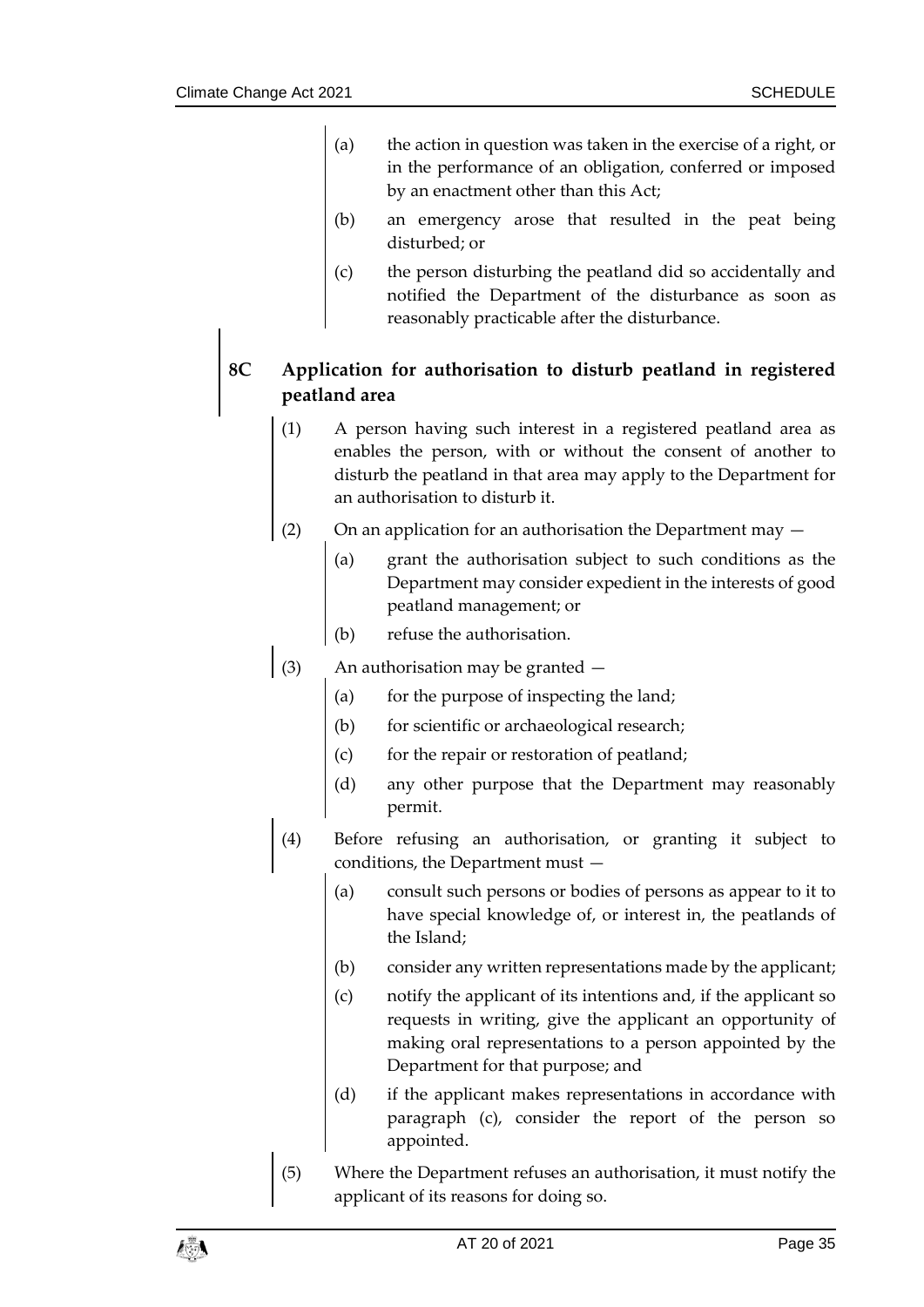- $(6)$  An authorisation  $-$ 
	- (a) must be in writing;
	- (b) must specify
		- (i) the registered peatland area to which it relates;
		- (ii) the purpose for which the authorisation has been given; and
		- (iii) the conditions subject to which it is granted; and
	- (c) remains in force for such period as may be specified.
- (7) A condition subject to which an authorisation is granted remains in force until it is complied with, notwithstanding the expiry of the period specified under subsection (6)(c).
- The Department must apply for an authorisation under this section if it wishes to disturb a peatland area not belonging to the Department or any other Department.

# **8D Action to prevent disturbance of peatland in registered peatland area**

- (1) Where it appears to the Department that
	- (a) a person intends to disturb peatland in a registered peatland area; and
	- (b) an authorisation may be required in respect of that disturbance,

the Department may serve on the person a stop notice in writing prohibiting the disturbance of such peatland until the stop notice is withdrawn or the expiration of 14 days beginning with the service of the notice, whichever is the sooner.

- (2) Despite subsection (1), if it appears to the Department that
	- (a) a person intends to disturb any peatland in a registered peatland area;
	- (b) an authorisation may be required in respect of that disturbance ; and
	- (c) action under subsection (1) is unlikely to be effective,

the Department may apply to the High Court for an injunction restraining the person or any other person specified in the application from so doing.

(3) The Court may, on an application made under subsection (2) grant an injunction or make such other order, on such terms, as it thinks just and expedient.

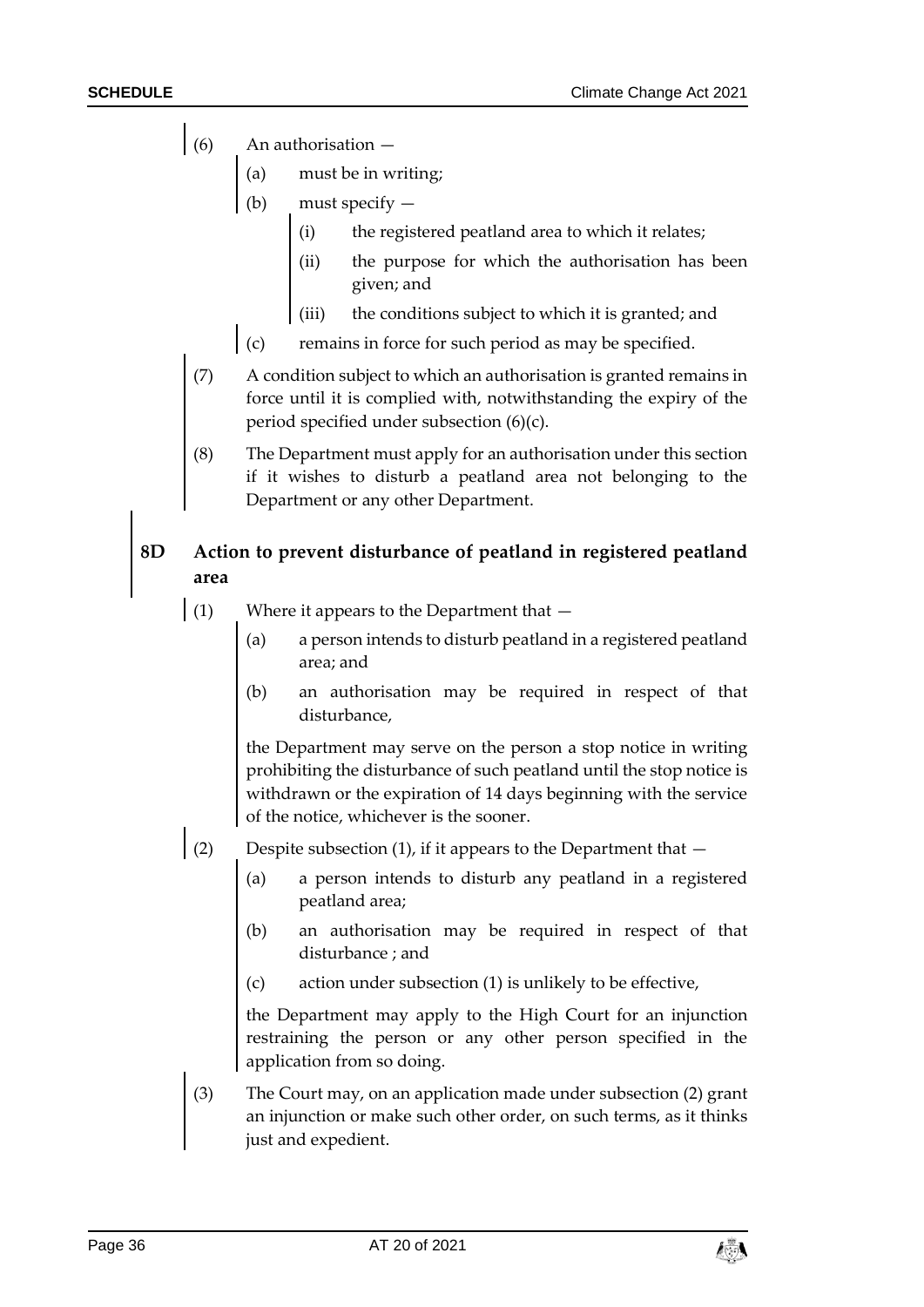# **8E Restoration of disturbed peatland**

- (1) Where any peatland in a registered peatland area has been disturbed otherwise than in accordance with an authorisation, the Department may serve on the occupier of, or any person having an interest in, the registered peatland a rehabilitation notice containing any of the requirements mentioned in subsection (4).
- (2) Without prejudice to section 8D, but subject to section 8F, if any person on whom a rehabilitation notice has been served is in contravention of the notice, or causes or permits another to be in contravention of the notice, the person is guilty of an offence and liable —
	- (a) on summary conviction to a fine not exceeding level 5 on the standard scale; and
	- (b) on conviction on information, to a fine.
- (3) If any person is convicted of an offence under subsection (2), the Department may itself execute the requirements contained in the relevant rehabilitation notice and recover from that person the expenses incurred by it in so doing.
- (4) The requirements referred to in subsection (1) are
	- (a) to carry out such works preparatory to peatland rehabilitation as may be specified in the notice;
	- (b) to seed with or plant on the registered peatland such plants of such species or description, and within such time as may be specified; and
	- (c) to carry out such works for the protection and care of the registered peatland under rehabilitation, and for such period, as may be specified.
- (5) The Department may  $-$ 
	- (a) withdraw a rehabilitation notice served under subsection  $(1)$ ;
	- (b) vary or waive a requirement imposed under subsection (1); or
	- (c) extend the period for compliance with any such requirement.

# **8F Appeals**

- (1) The owner or occupier of, and any other person having an interest in land comprising the peatland may appeal to a High Bailiff in such manner as may be prescribed in rules of the court if the person is aggrieved —
	- (a) by a review decision taken by the Department —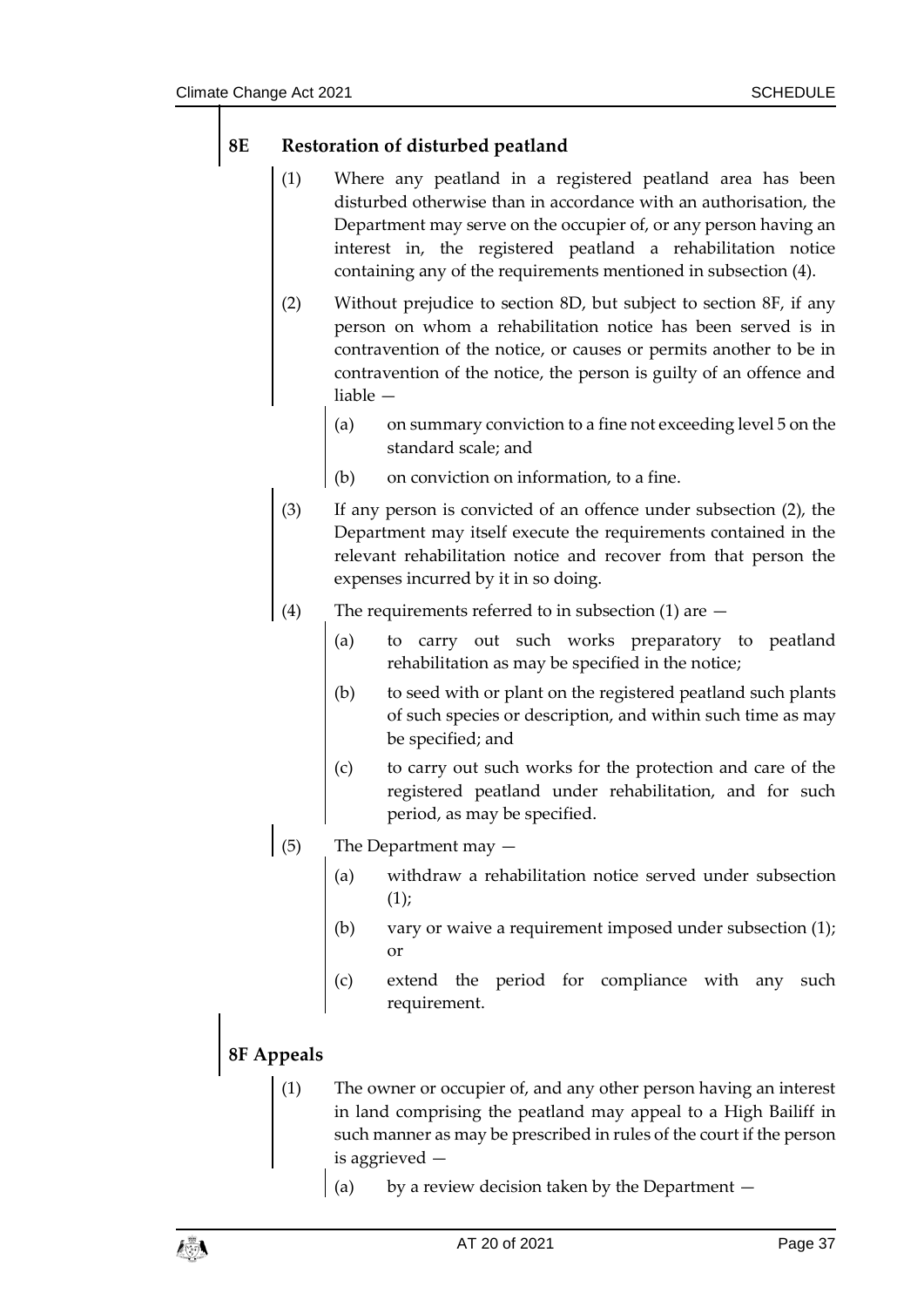- (i) to enter particulars of any peatland on the register;
- (ii) to amend particulars of any peatland on the register;
- (iii) to delete particulars of any peatland on the register; or
- (b) by a decision taken by the Department  $$ 
	- to grant a an authorisation;
	- (ii) to refuse to grant an authorisation;
	- to impose any condition upon the granting of an authorisation; or
	- (iv) to rescind an authorisation; or
- (c) by the service of a rehabilitation notice under section 8E(1).
- (2) A hearing of the appeal
	- may be held in private if the applicant so requests that it be held in private; but
	- (b) it must be held in public if no request has been made by the applicant under paragraph (a) or if the applicant has made the request but the High Bailiff has determined that it is in the public interest for the proceedings to be held in public.
- (3) Applicants may appear in person or by their approved representative.
- (4) The High Bailiff may confirm, vary or reverse the decision of the Department.
- (5) The Department must give effect to a decision of the High Bailiff under this section, including by making such alterations to the register as may be necessary.

# **8G Rights of entry upon land**

- Any person duly authorised in writing by the Department may at any reasonable time enter upon any land for any of the following purposes —
	- (a) ascertaining whether an offence has been, or is being, committed under this Part of this Act (entitled "Peatland");
	- (b) ascertaining whether any notice served or condition imposed under this Part has been complied with;
	- (c) surveying it in connection with any proposal to grant an authorisation,
	- (d) serving a notice imposing a condition under this Part;
	- (e) carrying out any works required under section 8E(1).
- (2) If it is shown to the satisfaction of a justice of the peace that  $-$

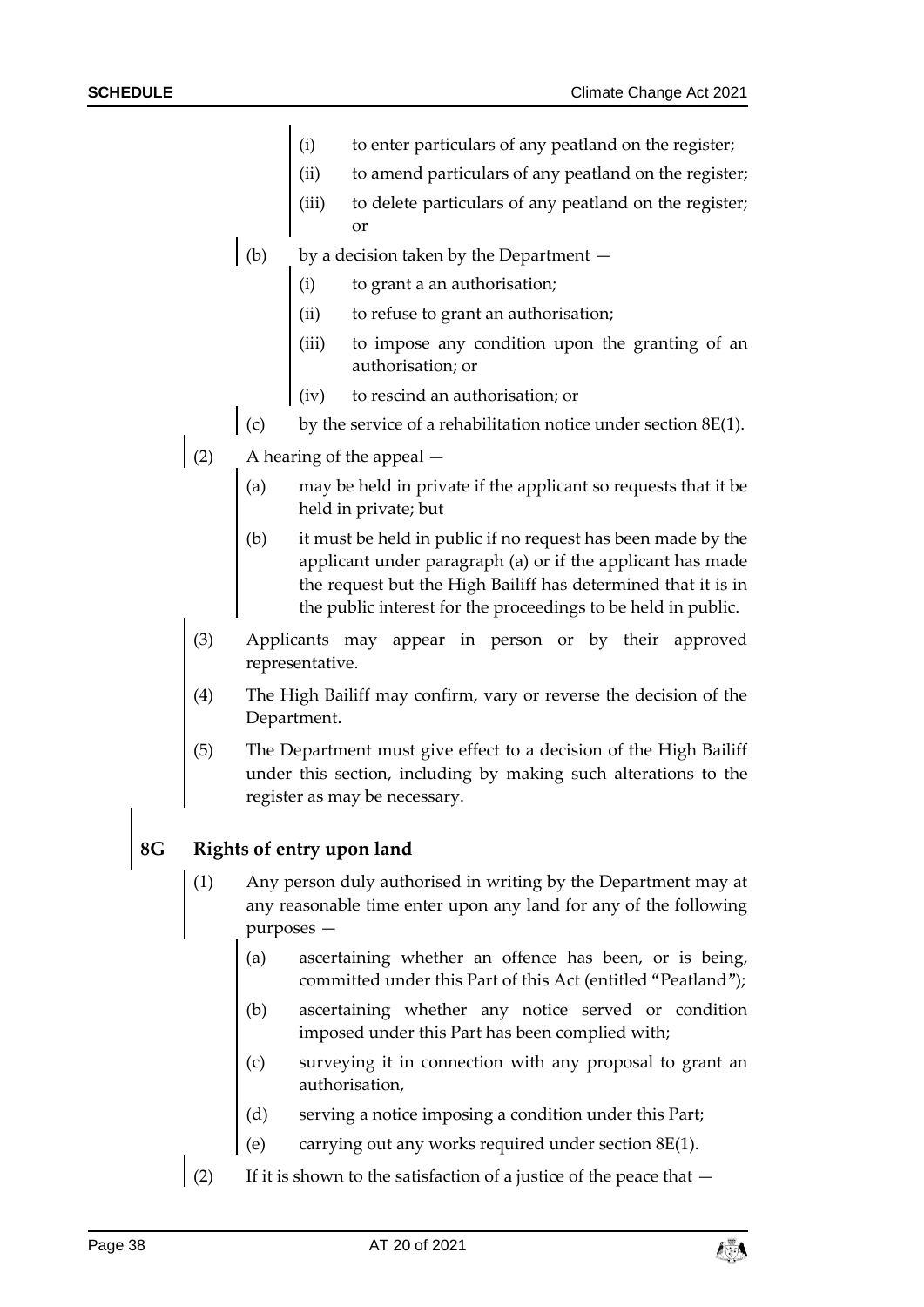- (a) admission to any land has been refused;
- (b) refusal of admission is anticipated;
- (c) the land is unoccupied;
- (d) the occupier of the land is temporarily absent; or
- (e) application for admission would defeat the object of the entry,

and there is reasonable ground for entry upon the land for a purpose mentioned in subsection (1), the justice may by warrant authorise a person authorised by the Department to enter upon the land, by reasonable force if need be.

- (3) No warrant under subsection (2) is to be made on the ground mentioned in subsection (2)(a) or (b) unless the justice is satisfied that notice of the Department's intention to apply for the warrant has been given to the occupier.
- (4) A warrant under subsection (2) continues in force until the purpose for which entry is necessary has been satisfied.
- (5) A person authorised under this section to enter upon any land
	- (a) if so required before or after entering on the land, must produce evidence of his or her authority to enter;
	- (b) may take on to the land such other persons and such equipment as are necessary for the purpose in question;
	- (c) if the land is occupied, must not demand admission to the land as of right unless notice of the intended entry has been served on the occupier not less than 24 hours before the demand;
	- (d) upon entering, if the land is unoccupied or the occupier is temporarily absent, must leave the land as effectually secured as the authorised person found it.
- (6) If a person  $(P)$  intentionally obstructs another person in the exercise of a power conferred on the other person by this section, P is guilty of an offence and liable on summary conviction to a fine not exceeding level 5 on the standard scale.

# **8H Offences**

- (1) Proceedings for an offence under this Part must not, without the consent of the Attorney General, be instituted otherwise than by the Department.
- (2) In any such proceedings before a Court of Summary Jurisdiction the Department may appear by any officer authorised by the Department for the purpose.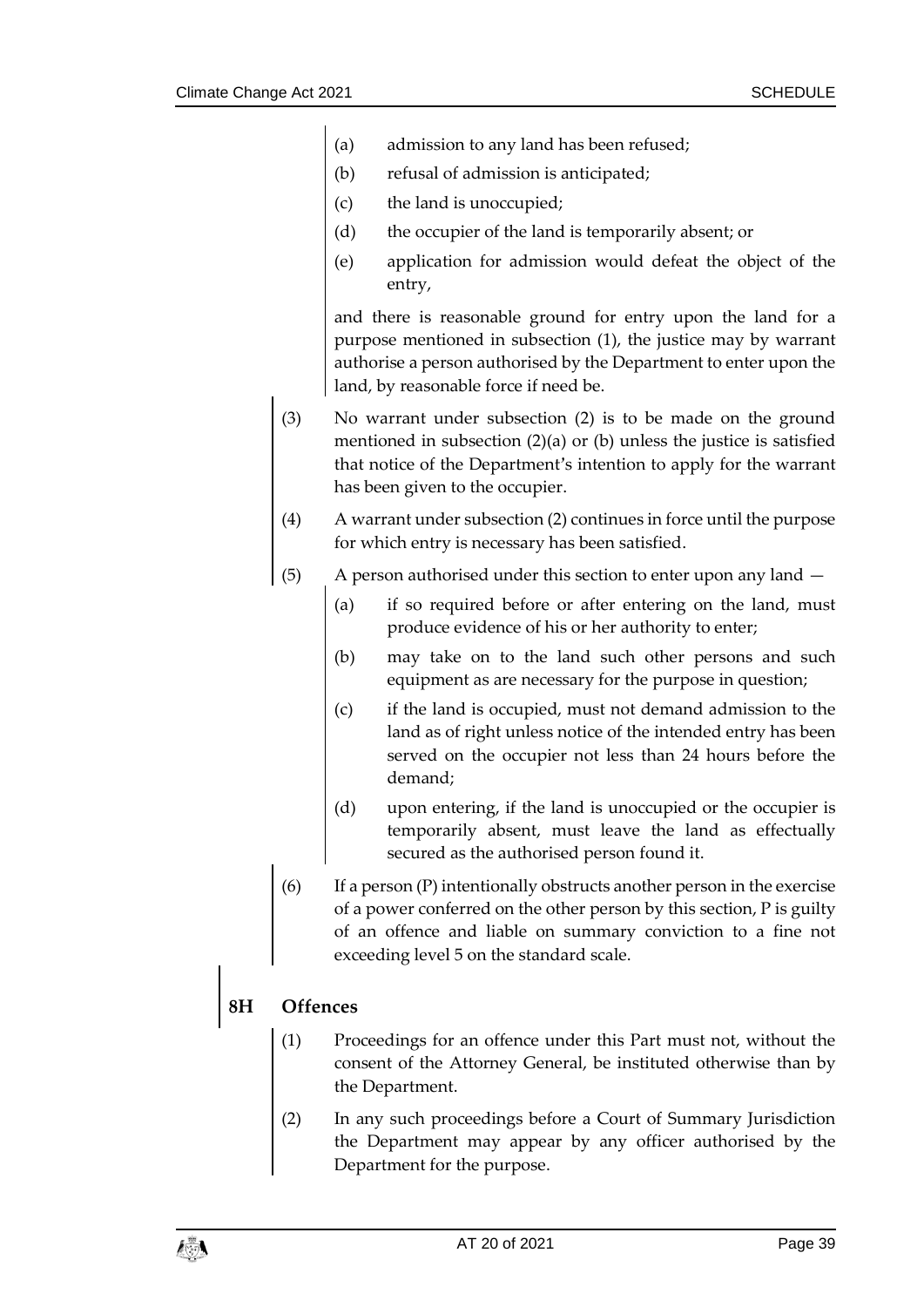- (3) Proceedings for an offence under this Part may be brought within a period of 6 months from the date when the offence was discovered by the Department, but no such proceedings shall be brought more than 2 years after the commission of the offence.
- (4) For the purposes of subsection (3), a certificate of the Chief Forestry Officer of the Department as to the date on which such evidence as is there mentioned came to his or her knowledge shall be conclusive evidence of that fact.
- (5) When imposing any penalty for an offence under this Part, the court shall have regard to any benefit accruing as a result of the offence to the person convicted.

### **8I Compensation**

- (1) Where land is registered under section 8A, the Department may pay compensation to any person having at the time of the making of the registration notice an interest in land to which the registration relates who, on a claim made to the Department within the time and in the manner prescribed by regulations, shows that the value of his or her interest is less than it would have been if the registration had not been made.
- (2) The amount of the compensation to be paid under subsection (1) shall be equal to the loss of value in the land caused by the registration.
- (3) For the purposes of subsection (1), an interest in land shall be valued as at the time when the land was registered.
- (4) For the purpose of assessing any compensation payable under this section, the rules set out in section 5 of the *Acquisition of Land Act 1984* (rules for assessing compensation) shall, so far as applicable and subject to any necessary modifications, have effect as they have effect for the purpose of assessing compensation for the compulsory acquisition of an interest in land.
- (5) No claim shall be made under this section in respect of any registration under section 8A unless the Department has made a decision to register land under that section and given notice in accordance with subsection (4) of that section.

### **8J Interpretation**

In this Part —

- "**authorisation**" means an authorisation of the Department required by section 8C(1);
- "**peat**" means dead and partially decomposed plant remains that have accumulated in situ under waterlogged conditions;

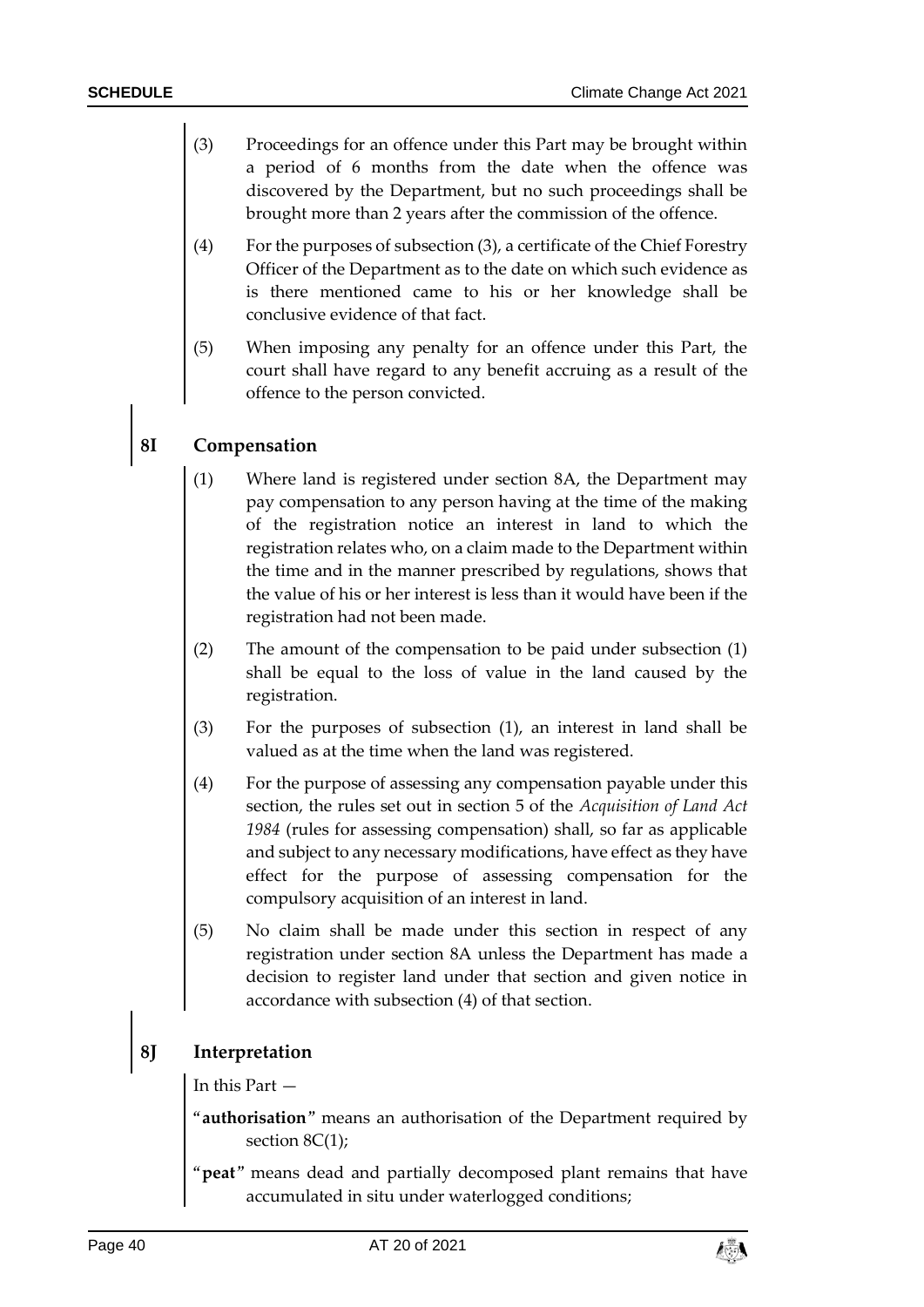- "**peatland**" means an area with a naturally accumulated peat layer (with or without surface vegetation), or an area regarded by the Wildlife Committee as practicable to restore to active peatland;
- "**the register**" means the register maintained under section 8(1);
- "**registered peatland**" means peatland particulars of which are entered in the register;
- "**registration notice**" means a notice under section 8A(4);
- "**rehabilitation notice**" means a notice under section 8E(1);

"**review decision**" means a determination under section 8A(6);

"**stop notice**" means a notice under section 8D(1).

### **8K Regulations and codes**

- (1) The Department may make such regulations as it considers are necessary or desirable to carry the provisions of this Part into effect.
- (2) Without prejudice to the generality of that power, regulations may —
	- (a) make provision with respect to the entry, amendment and deletion of particulars on the register;
	- (b) prescribe the procedure for applications under section 8A for a review and for the determination of such applications and such regulations may make provision for the exercise of functions with respect to those matters;
	- (c) exempt any person or class of persons from any of the provisions of this Part.
- (3) Regulations made by the Department under this section must not come into operation unless they are approved by Tynwald.
- (4) The Department may by order approve any code of practice issued (whether by the Department or not, and whether in the Island or elsewhere) for the purpose of —
	- (a) giving practical guidance to persons engaged in agriculture and forestry with respect to activities which may be detrimental to registered peatland; and
	- (b) promoting what appears to it to be desirable practices by such persons for avoiding or minimising damage to registered peatland.
- (5) A contravention of a code of practice as for the time being approved under this section shall not by itself give rise to any criminal or civil liability; but if, in any proceedings whether civil or criminal, it is alleged that a person has contravened a provision of this Act, a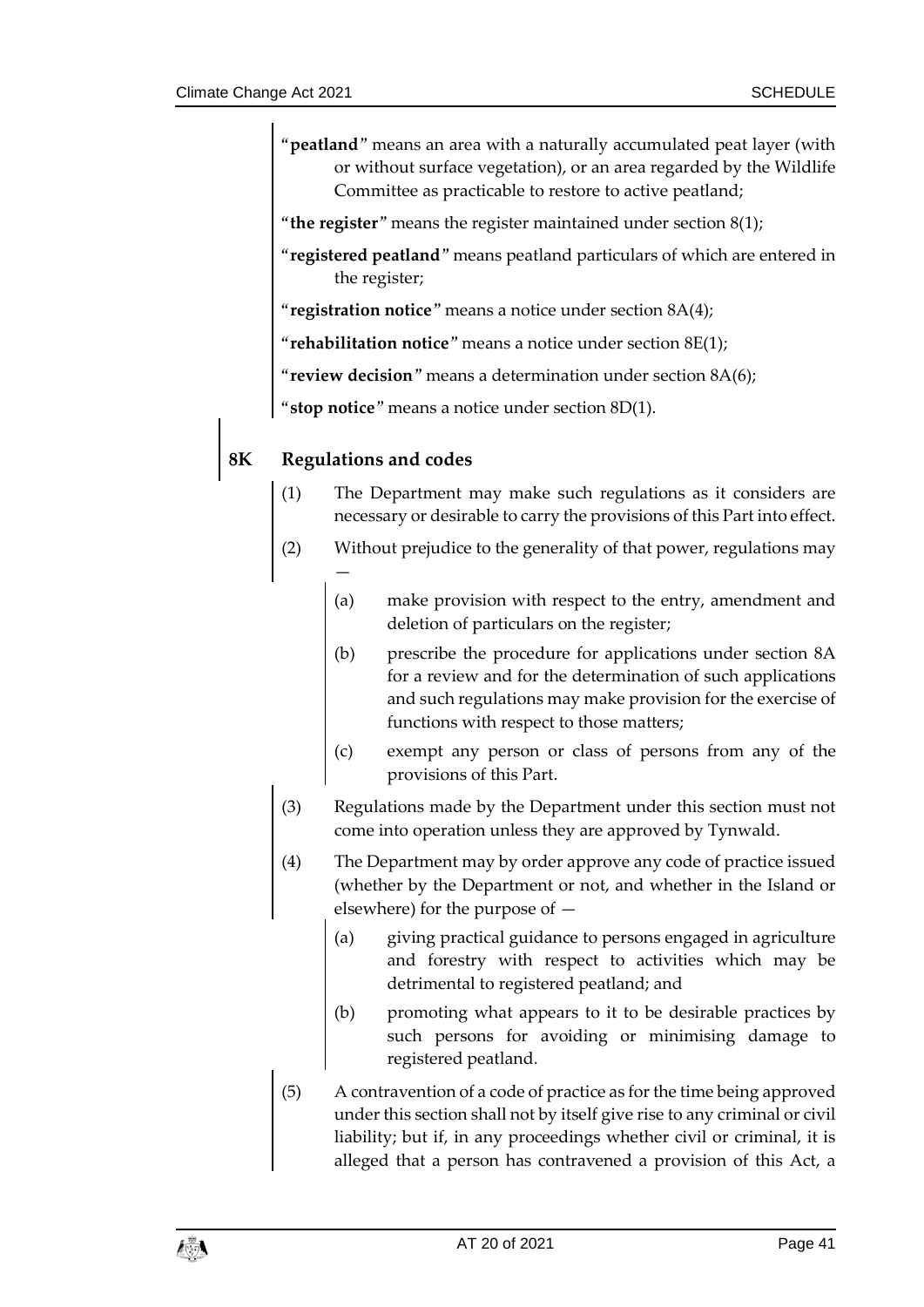failure to comply with a code of practice that at that time was approved may be relied upon as tending to establish liability.

- (6) An order under subsection (4) and a code of practice approved under the order shall be laid before Tynwald. $\mathbf{E}$ ;
- (e) in section 9(3) (access to mountains), after "he" insert  $\mathbf{G}$  or she  $\mathbf{E}$ ;
- (f) in section 12 (interpretation)
	- (i) after the definition of "the Department" insert —
- «"**disturbance**" in the context of peatland includes the digging of the peatland, planting on or removing plants from the peatland, removing turf, covering the peatland or draining the peatland. $\mathbf{E}$ ;
	- (ii) after the definition of "trees" insert —
- «"**the Wildlife Committee**" means the Wildlife Committee established under section 1(2) of the *Endangered Species Act 2010*.<sup> $\mathbf{D}$ </sup>; and
- (g) omit paragraph 1(1)(i) of Schedule 1 (functions etc. of the Department).

#### **2 Licensing and Registration of Vehicles Act 1985 amended**

In section 13 (regulations as to licencing and registration) of the *Licensing and Registration of Vehicles Act 1985* —

- (a) [Inserted subsection  $(1)(aa)$ ]
- (b) [Inserted subsection (1A)]
- (c) [Amended subsection (4)]

### <span id="page-41-0"></span>**3 Electricity Act 1996 amended**

In the *Electricity Act 1996* —

- (a) [Inserted section  $2(6A)$ ,  $(6B)$  and  $(6C)$ ]
- (b) [Inserted section 2(8A)]
- (c) in section 7(2) (regulations as to safety and supply), after "regulations under this section" insert  $\mathbf{\Omega}$  or section 12 $\mathbf{\Sigma}$ ;
- (d) in section 12(1) (restriction on supply by other persons), after "subsection (2)" insert  $\mathbf{\Omega}$  and (3)  $\mathbf{\Sigma}$ ;
- (e) for subsection  $12(2)$  substitute  $-$
- $\mathbf{G}(2)$  The Department may make Regulations to specify who may  $-$ 
	- (a) supply electricity to another person without the permission of the Authority;
	- (b) operate as a small-scale renewable energy generator; or
	- (c) participate in small-scale renewable energy generation.
- (3) In this section —

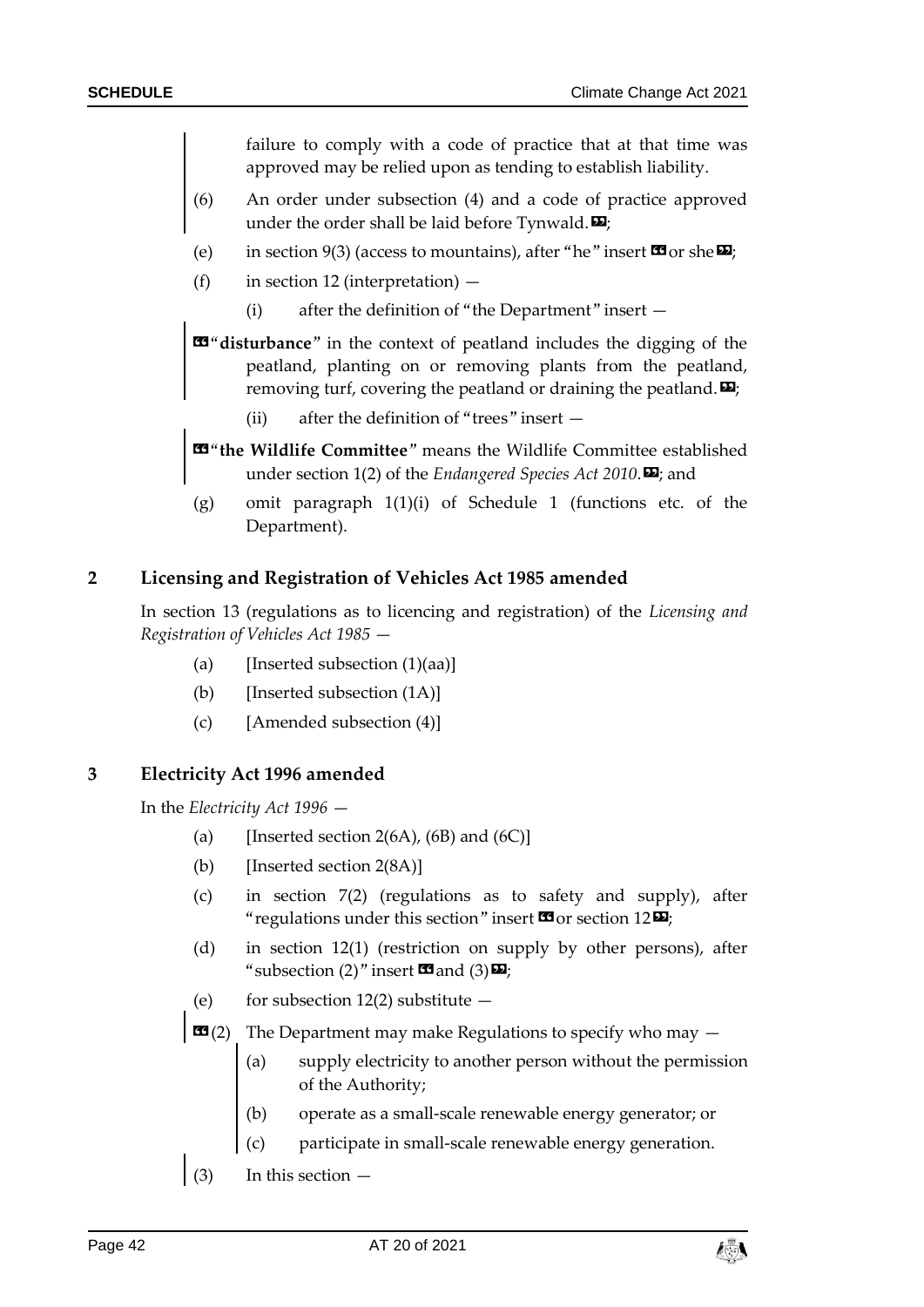| (a)                                                       | "small-scale renewable energy generator" means an owner |  |  |  |
|-----------------------------------------------------------|---------------------------------------------------------|--|--|--|
|                                                           | of plant used or intended to be used for small-scale    |  |  |  |
| renewable energy generation, whether or not the person is |                                                         |  |  |  |
|                                                           | also operating or intending to operate the plant;       |  |  |  |

- (b) "small-scale renewable energy generation" means the use, for the generation of electricity, of any plant —
	- (i) which, in generating electricity, relies wholly or mainly on a source of energy or a technology mentioned in paragraph (d); and
	- (ii) the capacity of which to generate electricity does not exceed the specified maximum capacity;
- (c) "specified maximum capacity" means the capacity specified by the Department in Regulations;
- (d) the sources of energy and technologies are
	- (i) biomass;
	- (ii) biofuels;
	- (iii) fuel cells;
	- (iv) photovoltaics;
	- (v) water (including waves and tides);
	- (vi) wind;
	- (vii) solar power;
	- (viii) geothermal sources;
	- (ix) combined heat and power systems with an electrical capacity of 50 kilowatts or less.
- (4) The Department may by Regulations amend subsection  $3(c)$  or (d).
- (5) Regulations may not be made under this section before consulting the public, the Authority and any interested party on the proposed regulations. $\mathbf{E}$ .

# **4 Building Control Act 1991 amended**

In the *Building Control Act 1991* —

- (a) at the end of section 11(1)(b) (passing and rejection of plans) insert  $\mathbf{G}$  or  $\mathbf{D}$  and after section 11(1)(b) insert –
	- **(c) in the case of plans deposited on or after 1 January 2024 for** the construction of a new building which includes the installation of a fossil fuel heating system, the installation of which is not permitted under the *Climate Change Act 2021* —
		- (i) the applicant cannot reasonably demonstrate that the installation will be completed before 1 January 2025; and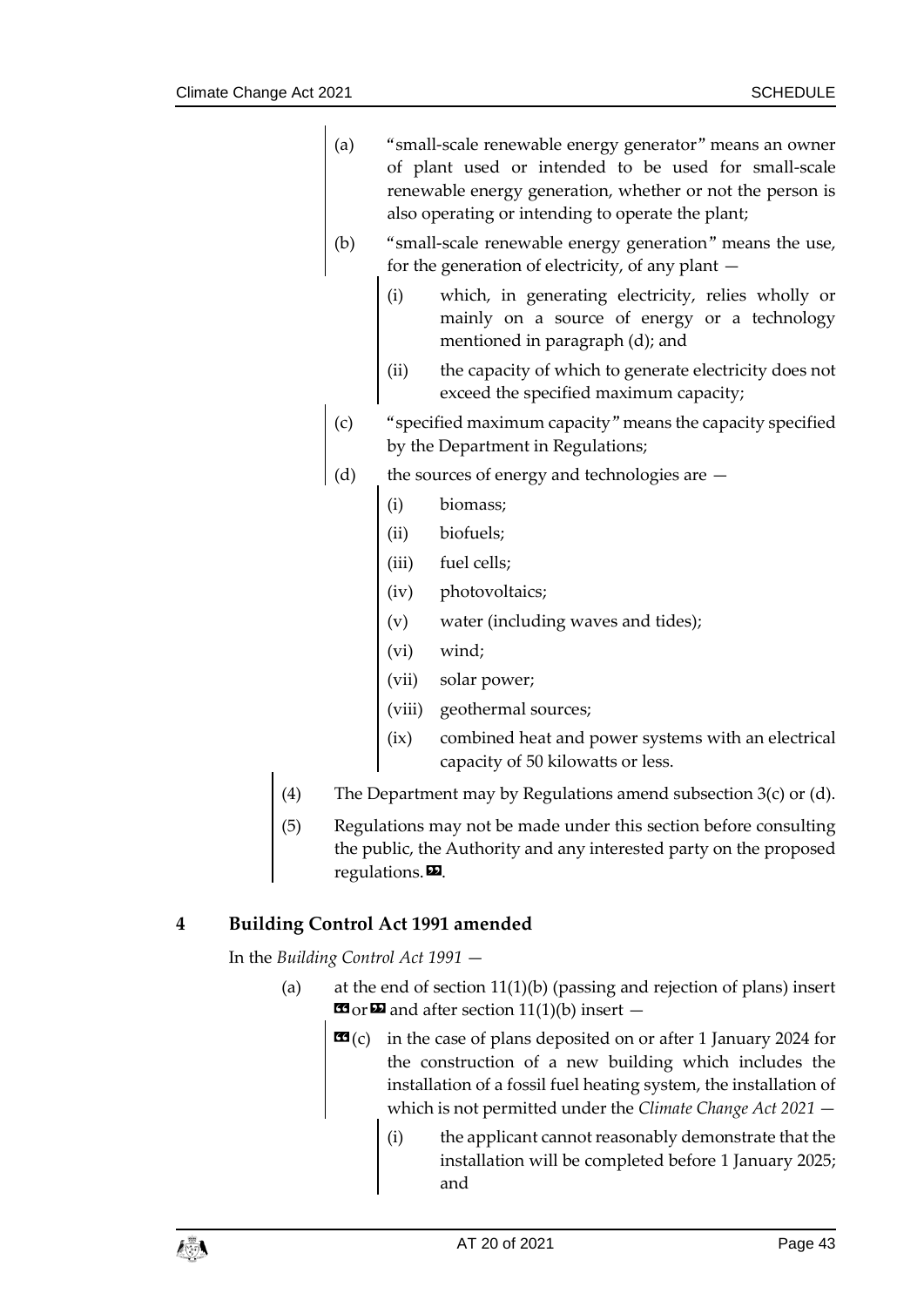- (ii) the plan does not include an alternative heating system that is permitted;
- (d) in the case of plans deposited on or after 1 January 2025 for the construction of a new building, the plans include a fossil fuel heating system the installation of which is not permitted under the *Climate Change Act* 2021.
- (b) after in section 15(2) (lapse of deposit plans), insert —
- $\mathbf{G}(3)$  Subsection (4) applies in a case where  $-$ 
	- (a) plans have, in accordance with building regulations been deposited with a building authority before 1 January 2025 for a new building or buildings;
	- (b) the plans include the installation in a building or buildings of a fossil fuel heating system which is not permitted under the *Climate Change Act 2021*.; and
	- (c) the installation of that system is not completed in a building to which the plans apply before 1 January 2025.
	- (4) If this subsection applies, this Act and the building regulations shall apply as if no plans had been deposited in relation to the building.
	- (5) In the case where a plan relates to a single building that is subject to an approval, subsection  $(4)$  –
		- (a) applies, whether or not construction has commenced; and
		- (b) does not affect the validity of plans, nor preclude construction from continuing, in relation to the building where the installation of the fossil fuel heating system intended to provide heat to that building was complete before 1 January 2025.
- (6) In the case where a plan relates to multiple buildings that are the subject of a single approval, subsection  $(4)$  –
	- (a) applies to the individual buildings within the development, whether or not construction of the individual building or any other building within the development has commenced; and
	- (b) does not affect the validity of plans, nor preclude construction from continuing, in relation to any individual building where the installation of the fossil fuel heating system intended to provide heat to that building was complete before 1 January 2025.
- (7) For the purposes of subsection (5) and (6) the installation of a fossil fuel heating system is deemed to be complete when it is capable of functioning to provide heat to the building in which it is installed

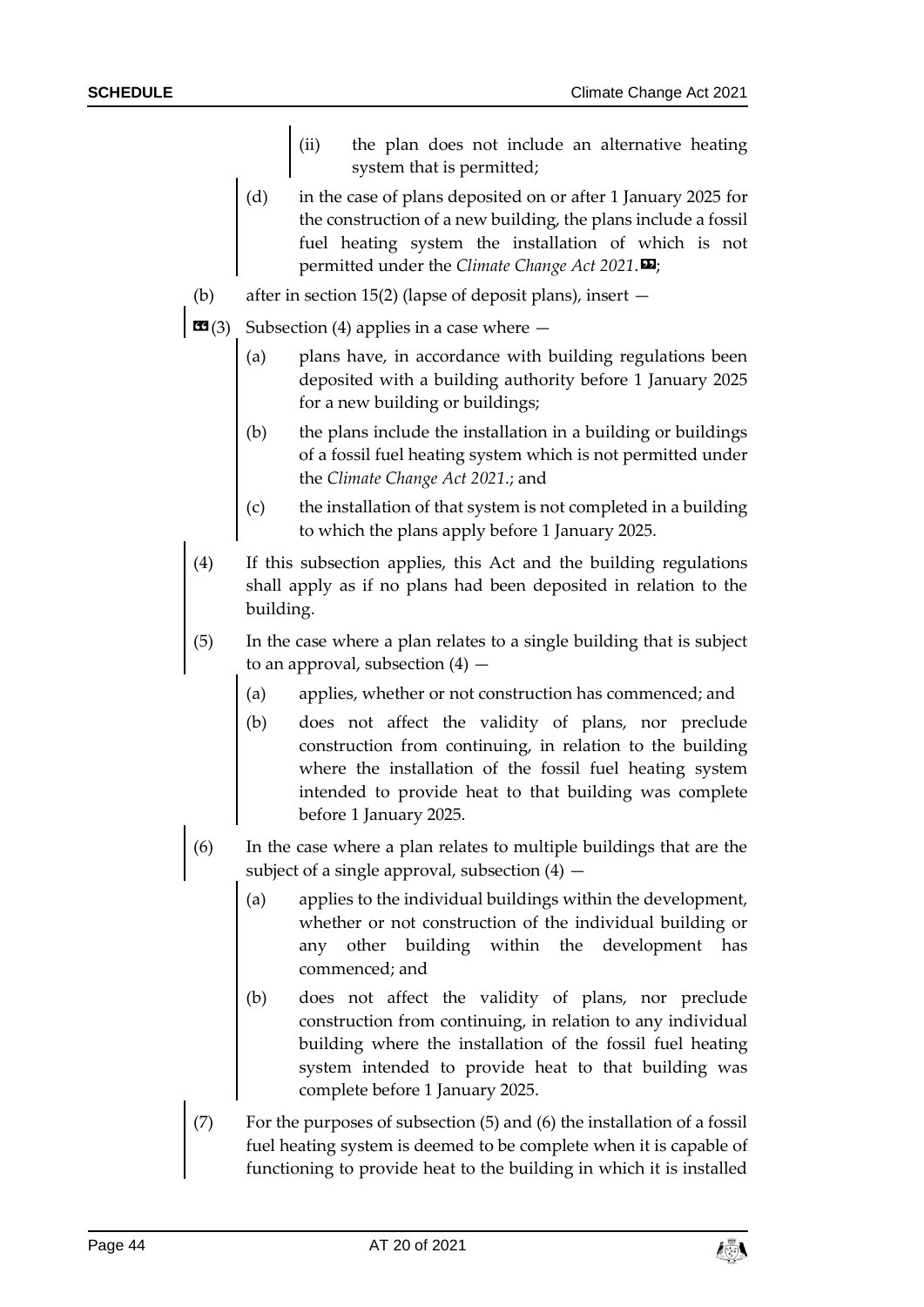to the extent set out in the plans approved by the building authority. $\mathbf{E}$ .

### **5 Customs and Excise Act 1993 amended**

[Inserted section 1(3)(ac) of the *Customs and Excise Act 1993*]

### **6 Town and Country Planning Act 1999 amended**

In the *Town and Country Planning Act 1999* —

(a) after section 2(2) (development plan) insert —

**EG**(2AA)The development plan must also take into account the following climate change policies established under the *Climate Change Act 2021* —

- (a) the maximisation of carbon sequestration;
- (b) the minimising of greenhouse gas emissions;
- (c) the maintenance and restoration of ecosystems;
- (d) biodiversity net gain;
- (e) the need for sustainable drainage systems; and
- (f) the provision of active travel infrastructure.  $\mathbf{E}$ ;
- (b) after section 2A(1) (national policy directives) insert —
- **EE** (1A) A national policy directive or a development plan must be issued before 1 January 2025 that takes into account the following climate change policies established under the *Climate Change Act 2021* —
	- (a) the maximisation of carbon sequestration;
	- (b) the minimising of greenhouse gas emissions;
	- (c) the maintenance and restoration of ecosystems;
	- (d) biodiversity net gain;
	- (e) the need for sustainable drainage systems; and
	- (f) the provision of active travel infrastructure.  $\mathbf{E}$ ;
- (c) after section  $6(3)(d)$  (meaning of "development") insert  $-$

**EG**(da) the removal or blocking of drainage in peatland (as defined in the *Forestry Act 1984* and the restoration of peatland by the Department; $\boldsymbol{\mathsf{E}}$ .

# **7 Town and Country Planning (Development Procedure) Order 2019 amended**

After paragraph 2 of Schedule 1 to the Town and Country Planning (Development Procedure) Order 2019, insert —

**«2A All applications except those for approval for change of use,** 

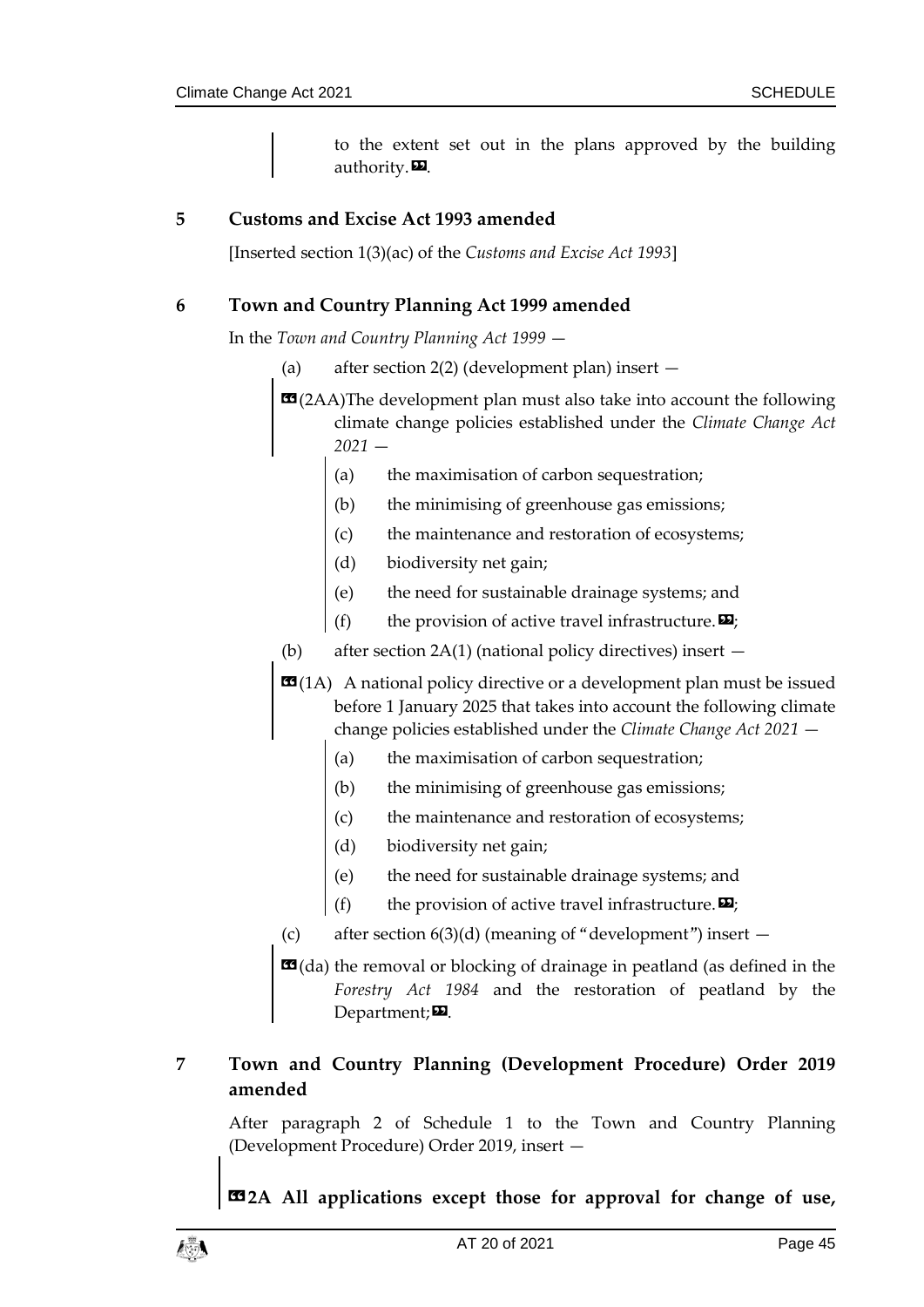# **reserved matters, replacement windows and doors in conservation areas and minor changes**

- (1) This paragraph applies to applications for planning approval except those referred to in sub-paragraph (2).
- (2) This paragraph does not apply to
	- (a) an application for change of use only;
	- (b) an application for approval of reserved matters;
	- (c) an application to replace a window or a door of a building in a conservation area; and
	- (d) a minor changes application.
- (3) Every application to which this paragraph applies must  $-$ 
	- (a) demonstrate that the application has been made having regard to the following climate change policies established under the *Climate Change Act 2021* —
		- (i) the maximisation of carbon sequestration;
		- (ii) the minimising of greenhouse gas emissions;
		- (iii) the maintenance and restoration of ecosystems;
		- (iv) biodiversity net gain;
		- (v) the need for sustainable drainage systems; and
		- (vi) the provision of active travel infrastructure; or
	- (b) explain why consideration of one or more of those polices is not practicable in relation to the proposed development. $\boldsymbol{\mathsf{\Xi}}$ .